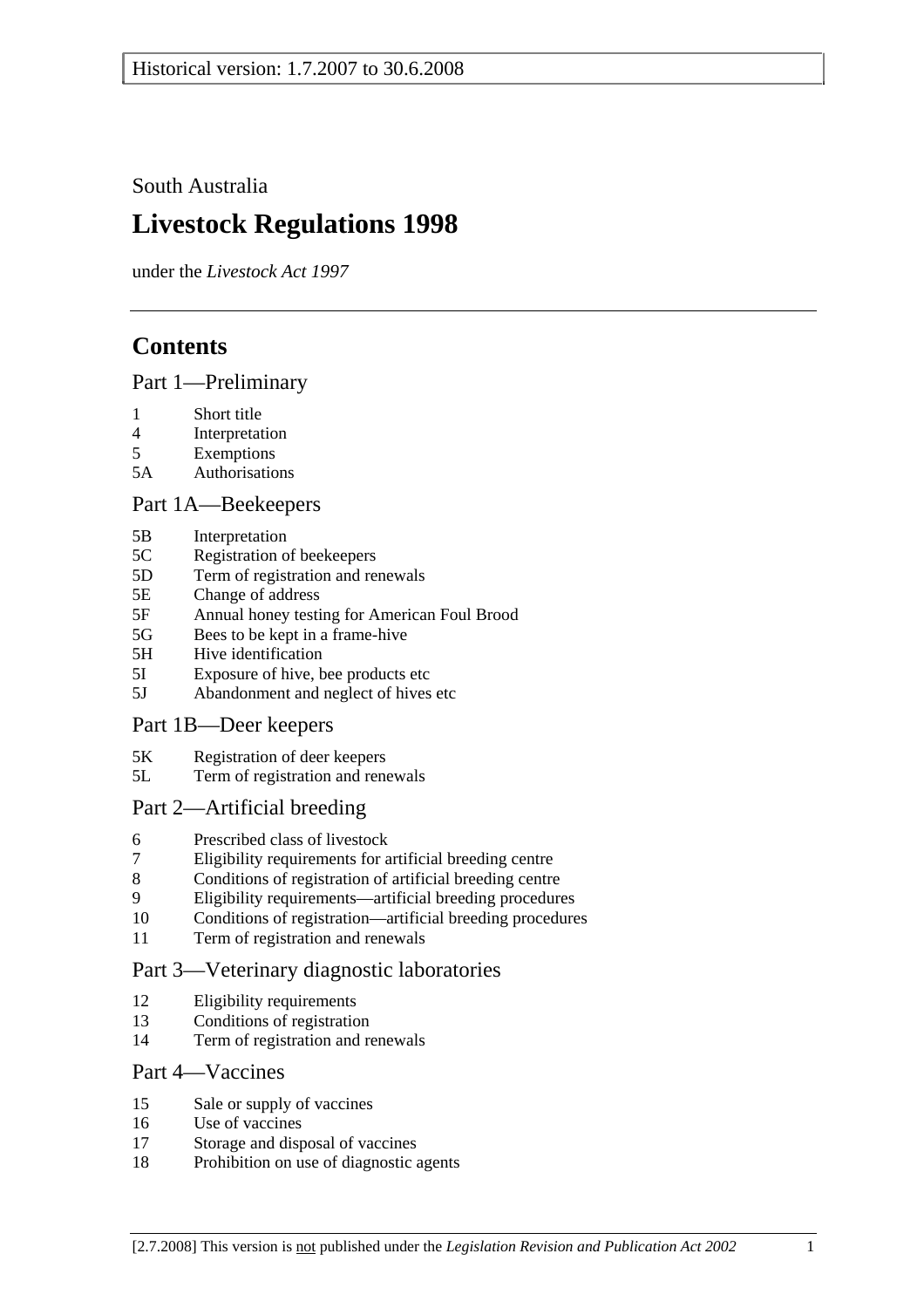## Part 5—Hormonal growth promotants

- 19 Method of treatment of cattle or buffalo with hormonal growth promotants
- 20 HGP earmarks
- 21 HGP records
- 22 HGP free declarations
- 23 HGP free tags
- 24 HGP free invoices etc

### Part 6—Livestock identification

### Division 1—Preliminary

26 Interpretation

### Division 2—Identification of cattle and buffalo

- 27 Application of Division
- 27A Permanent identification devices and transaction tags
- 27AB Identification of animals presented for public sale without identification
- 27AC Offence to identify animal with device or tag bearing identification code of land on which animal not pastured or kept for sale or slaughter

### Division 3—Notification for purposes of national livestock identification system

- 27B Application of Division
- 27C Notification when cattle or buffalo sold at public sale
- 27D Notification when cattle or buffalo slaughtered at abattoir
- 27E Notification when cattle or buffalo moved to different property
- 27F Manner of notifying prescribed database manager

#### Division 3A—Identification of sheep and goats and movement documentation

- 27FA Application of Division
- 27FB Permanent identification devices
- 27FC Movement documentation

#### Division 4—Identification of deer

27G Identification of deer

#### Division 5—General

- 27H Removal of livestock in contravention of this Part
- 28 Types of tags and devices
- 29 Identification codes
- 29A Authorisation of manufacturers and recyclers
- 29B Supply of tags and devices
- 29C Animal must not have more than 1 permanent identification device
- 29D Removal of permanent identification devices
- 29E Replacement of lost devices
- 29F Offence to alter or deface tags and devices

#### Part 7—Sheep lice

- 30 Offence if lice-infested sheep at market
- 31 Offence if lice-infested sheep stray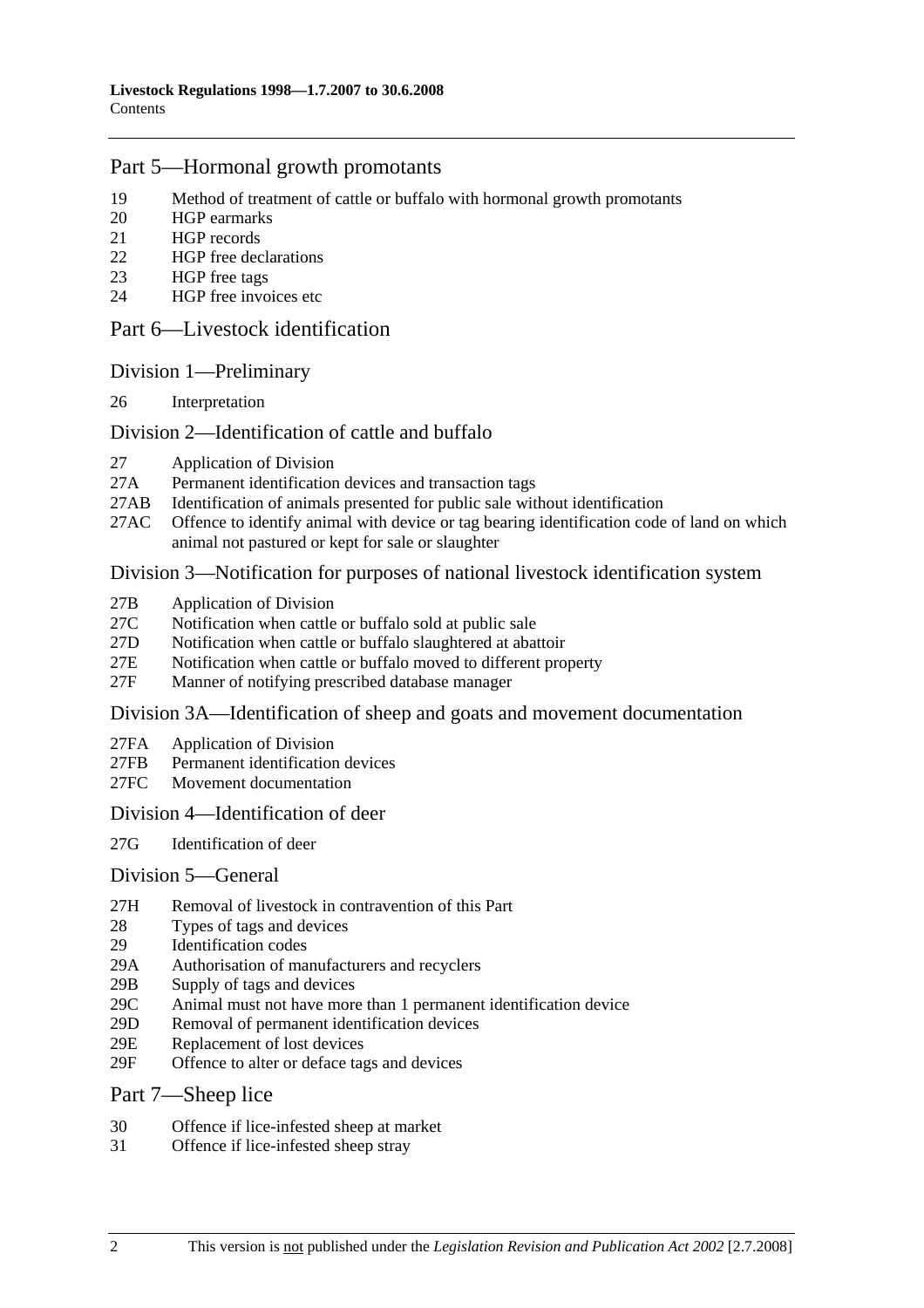## Part 7A—Vendor declarations

- 31A Signing of vendor declarations
- 31B False or misleading vendor declarations

## Part 8—Provision for funds under repealed Acts

- 32 Cattle Compensation Fund
- 33 Beekeepers Compensation Fund
- 34 Swine Compensation Fund
- 34A Deer Keepers Compensation Fund

## Part 9—Stock foods

Division 1—Preliminary

35 Interpretation

### Division 2—Feeding of livestock

- 36 Feeding of restricted animal material to ruminants
- 37 Feeding of restricted animal material from placental mammals to non-ruminants
- 38 Feeding of stock foods containing faeces
- 39 Feeding of stock foods containing registered veterinary products

#### Division 3—Standards for stock foods

- 40 Offence
- 41 Restricted animal material in stock foods
- 42 Substances prohibited in stock foods
- 43 Organochlorine pesticides in stock foods
- 44 Antioxidants in stock foods
- 45 Registered veterinary products in stock foods

#### Division 4—Labelling of manufactured stock foods

- 46 Offences
- 47 Requirement for label or advice note
- 48 General information to be included on label or advice note
- 49 Information about restricted animal material content

## Schedule 1—Fees

Schedule 2—Stock foods

- Part 1—Prohibited substances
- Part 2—Permitted levels of organochlorine pesticides

## Part 3—Permitted levels of certain antioxidants

## Legislative history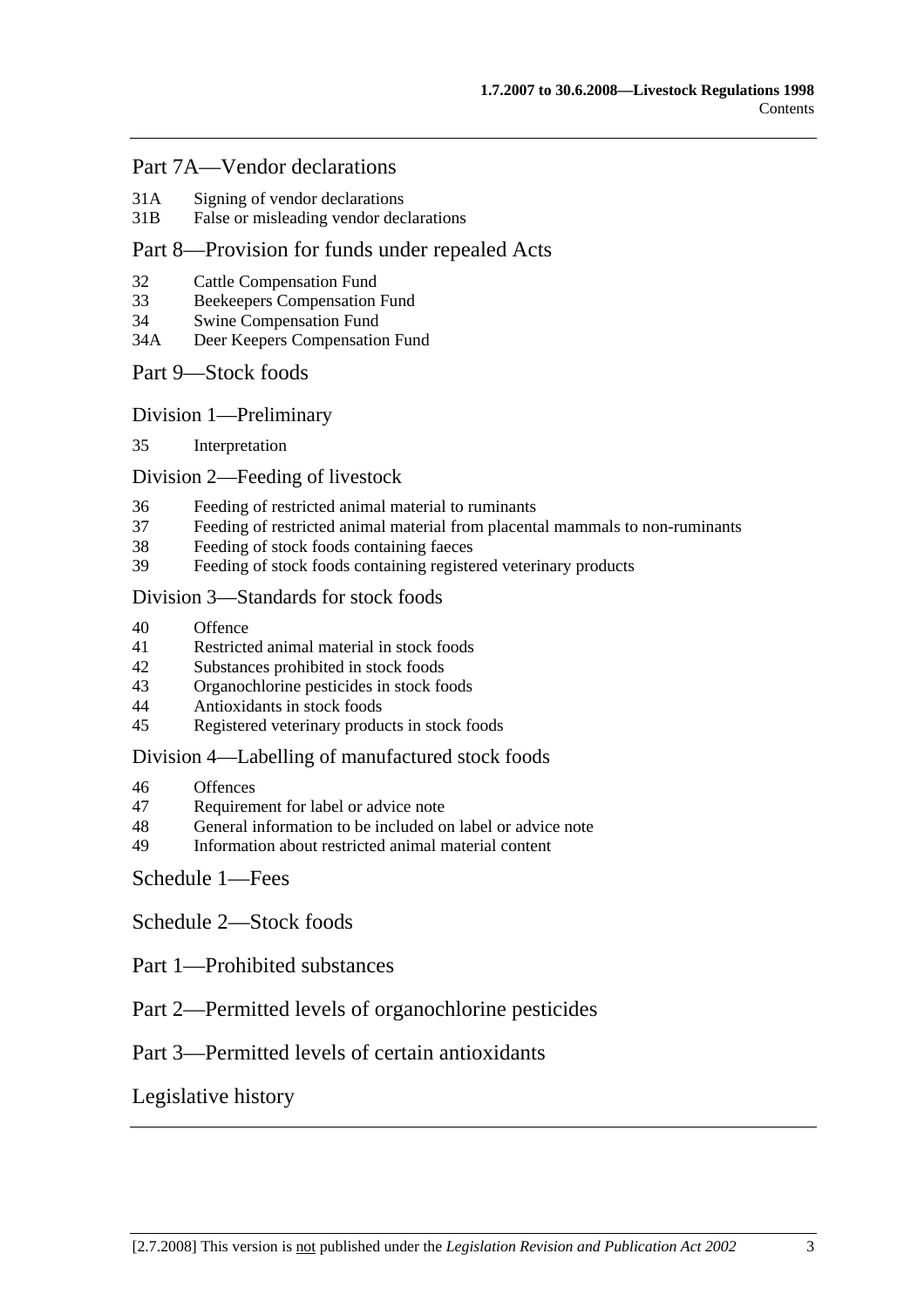# **Part 1—Preliminary**

#### **1—Short title**

These regulations may be cited as the *Livestock Regulations 1998*.

#### **4—Interpretation**

In these regulations—

*Act* means the *Livestock Act 1997*;

*class 1 vaccine* means a preparation or substance capable of producing immunity in livestock to the following organisms or disease syndromes:

anthrax

avian encephalomyelitis

Dichelobacter nodosus

Mareks disease

rabies

Shopes fibroma virus;

*class 2 vaccine* means a preparation or substance capable of producing immunity in livestock to the following organisms or disease syndromes:

bovine pestivirus

Campylobacter fetus var venerealis

canine adenovirus

canine distemper

canine calicivirus

canine parainfluenza virus

canine parvovirus

canine staphylococcal dermatitis

equine staphylococcal dermatitis

feline calicivirus

feline herpes virus

feline panleukopaenia

feline viral rhinotracheitis

feline T-lymphocytic lentivirus

infectious bovine rhinotracheitis

infectious canine hepatitis

Parainfluenza 3 virus

Staphylococcal mastitis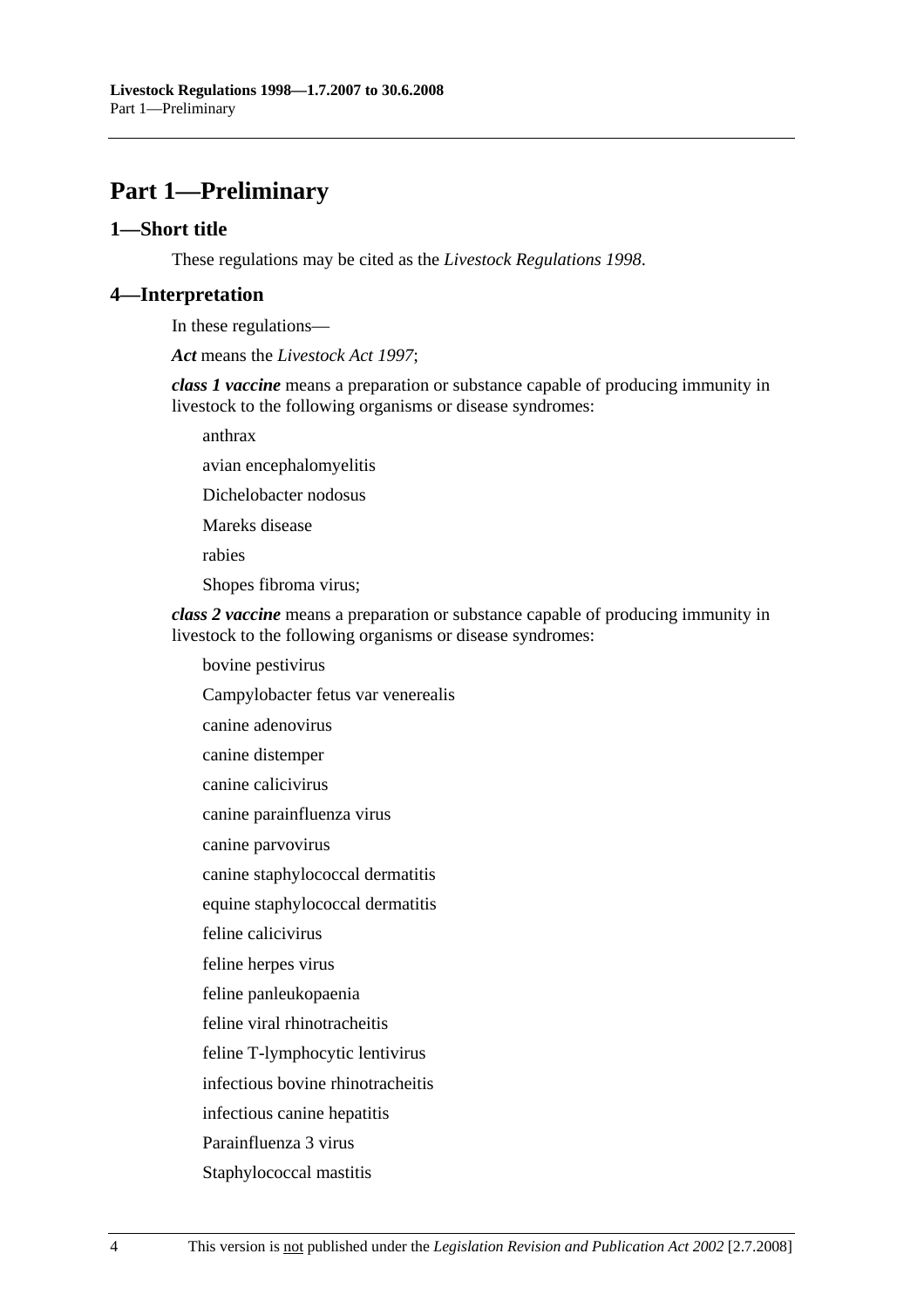Streptococcus equi;

*corresponding law* means—

- (a) *Animal Diseases Act 2005* of the Australian Capital Territory;
- (b) *Stock Diseases Act 1923* of New South Wales;
- (c) *Stock Diseases Act* of the Northern Territory;
- (d) *Stock Act 1915* of Queensland;
- (e) *Animals (Brands and Movement) Act 1984* of Tasmania;
- (f) *Livestock Disease Control Act 1994* of Victoria;
- (g) *Stock Diseases (Regulations) Act 1968* of Western Australia;
- (h) *Stock (Identification and Movement) Act 1970* of Western Australia;

*deer* means an animal of the family *Cervidae*;

*HGP earmark* means an earmark of the kind required to be made immediately after cattle or buffalo are treated with a hormonal growth promotant (see regulation 20);

*HGP free declaration* means a declaration, in a form approved by the Chief Inspector, that cattle or buffalo have not been treated with hormonal growth promotants;

*HGP free invoice* means an invoice issued by a stock agent in respect of cattle or buffalo sold by the agent containing an endorsement in a form approved by the Chief Inspector for the purposes of indicating that HGP free tags were attached to cattle or buffalo at the time of sale;

*HGP free tag* means a transaction tag of a colour, and conforming to any other requirements, specified by the Chief Inspector for the purposes of indicating that cattle or buffalo to which such tags are attached have not been treated with hormonal growth promotants;

*hormonal growth promotant* means a product containing one or more hormones (including but not limited to oestradiol, progesterone, trenbolone and zeranol) that increases the growth rate of, and enhances feed conversion in, cattle or buffalo;

*identification tag*, in relation to a deer, means an ear tag obtained from an authorised manufacturer (see Part 6);

*lice* means sheep body lice of the genus *Bovicola ovis*;

*lice-infested sheep* means sheep on which one or more live lice are present;

*transaction tag* means a tail or ear tag obtained from an authorised manufacturer (see Part 6) or a manufacturer authorised to manufacture tail or ear tags under a corresponding law or through an ordering system approved under a corresponding law;

*vaccine* means—

- (a) a class 1 or 2 vaccine; or
- (b) any other preparation or substance capable of producing immunity in livestock to disease;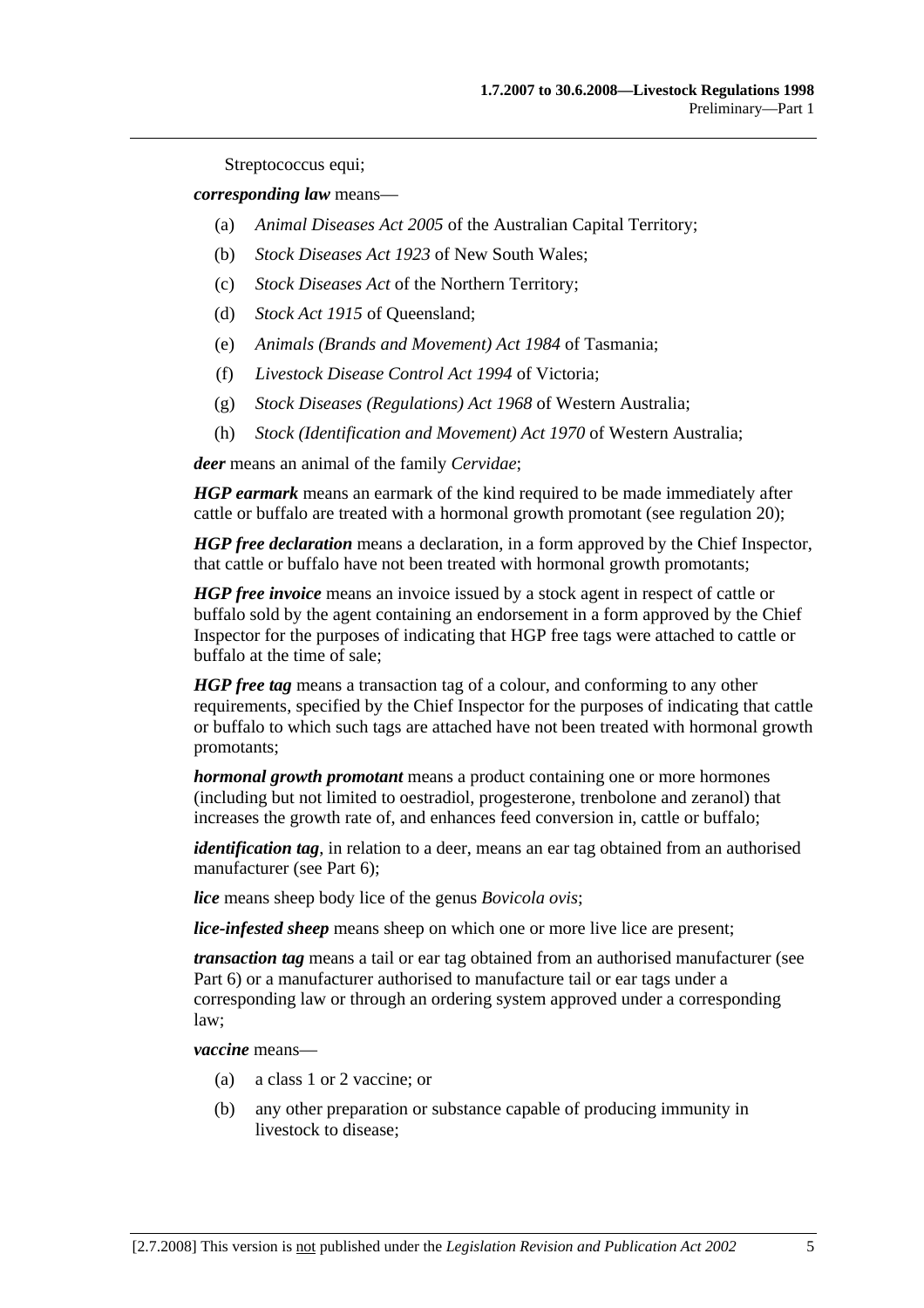*vendor declaration* means a declaration made in connection with the sale or proposed sale of livestock, using—

- (a) a form known as a "Vendor Declaration" from time to time approved by the Chief Inspector in respect of livestock of the relevant kind; or
- (b) a form to the same effect as the form referred to in paragraph (a).

#### **5—Exemptions**

- (1) Section 46(1)(a) of the Act does not apply in relation to the feeding of ruminants, dogs or cats.
- (2) Section  $46(1)(a)$  to (d) (inclusive) of the Act do not apply in relation to the following products:
	- (a) tallow;
	- (b) gelatine.

#### **5A—Authorisations**

- (1) An authorisation of the Chief Inspector under these regulations—
	- (a) must be in writing; and
	- (b) may be given to a particular person or to a class of persons or may apply generally; and
	- (c) may be subject to conditions; and
	- (d) may be varied or revoked by the Chief Inspector at any time.
- (2) An authorisation of the Chief Inspector under these regulations or the variation or revocation of such an authorisation takes effect—
	- (a) if the authorisation is given to a particular person—when written notice of the authorisation or of the variation or revocation (as the case may be) is served on the person; or
	- (b) if the authorisation is given to a class of persons or applies generally—when notice of the authorisation or of the variation or revocation (as the case may be) is published in the Gazette.

# **Part 1A—Beekeepers**

#### **5B—Interpretation**

In this Part—

*appliance* means any article, apparatus or implement used in connection with the keeping of bees or the extraction or storage of honey;

*foundation* means material impressed with the pattern of cell bases on which bees build comb;

*registered beekeeper* means a person registered as a beekeeper under section 17 of the Act.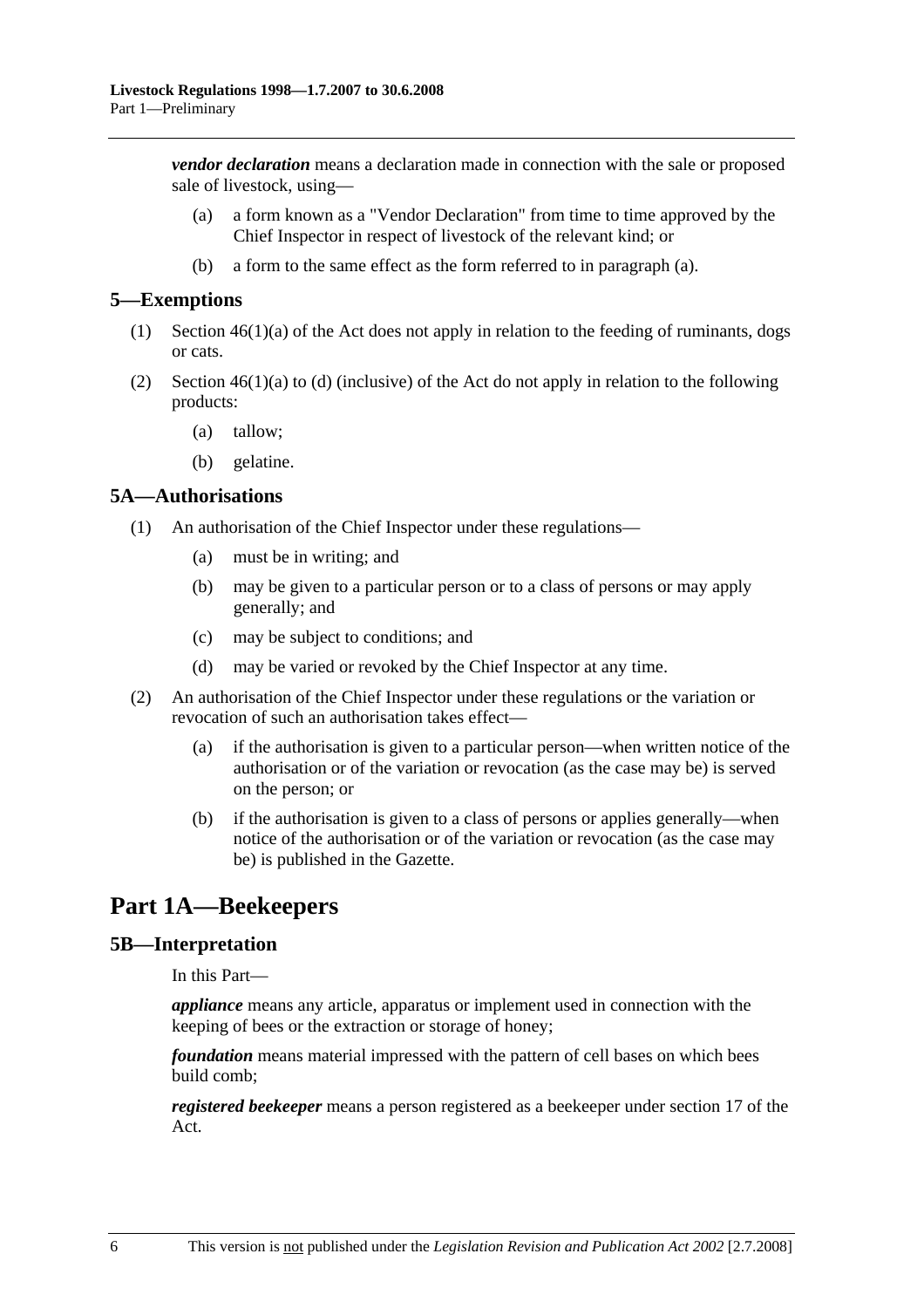## **5C—Registration of beekeepers**

- (1) Bees for which a hive is kept are a prescribed class of livestock for the purposes of section 17 of the Act.
- (2) A person who keeps bees is not required to be registered under section 17 of the Act if—
	- (a) the bees are kept only in hives in respect of which another person is registered as a beekeeper; or
	- (b) the bees are kept in a hive brought into the State from another State or Territory for a period of not more than 90 days in any continuous period of 12 months and the manner in which the person keeps the bees would, if those bees were being kept in that other State or Territory, comply with the requirements of the corresponding laws of that State or Territory.

## **5D—Term of registration and renewals**

- (1) Registration as a beekeeper is for a term expiring on the last day of February following registration.
- (2) Registration as a beekeeper may be renewed from time to time for a further term of 12 months.
- (3) An application for renewal of registration as a beekeeper must—
	- (a) be made to the Chief Inspector; and
	- (b) be in the form and contain or be accompanied by the information required by the Chief Inspector; and
	- (c) be accompanied by the fee set out in Schedule 1.

#### **5E—Change of address**

A registered beekeeper must within 14 days after changing his or her postal address notify the Chief Inspector of the change in writing.

Maximum penalty: \$250.

Expiation fee: \$80.

#### **5F—Annual honey testing for American Foul Brood**

- (1) The Chief Inspector may, by notice in writing, require a beekeeper to provide the Chief Inspector, within a period specified in the notice, with—
	- (a) a copy of the results of an AFB test carried out on a composite sample of honey collected following the notice or within the preceding three months from hives kept by the beekeeper; or
	- (b) a composite sample of honey collected following the notice or within the preceding three months from hives kept by the beekeeper to be subjected to an AFB test at the cost of the beekeeper.
- (2) The Chief Inspector may not make a requirement under subregulation (1) of the same beekeeper more than once in each 12 month period commencing on 1 March.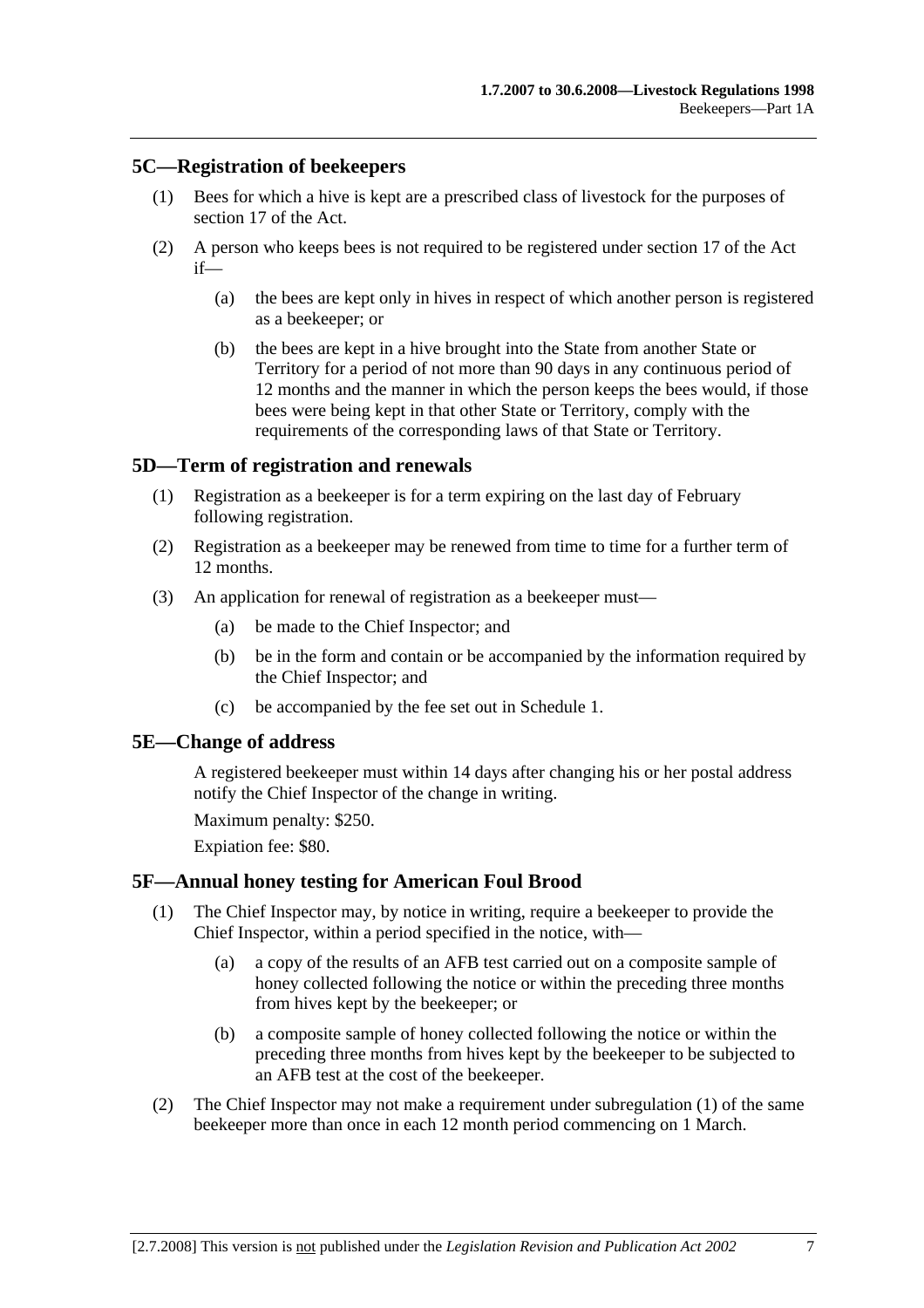- (3) If a beekeeper refuses or fails to comply with a requirement under subregulation (1), the Chief Inspector may—
	- (a) cause a composite sample of honey to be collected by an inspector from hives kept by the beekeeper and to be subjected to an AFB test; and
	- (b) recover costs and expenses reasonably incurred in doing so as a debt owed by the person of whom the requirement was made.
- (4) A beekeeper who does not comply with a requirement made under subregulation (1) is guilty of an offence.

Maximum penalty: \$1 250.

Expiation fee: \$160.

- (5) This regulation does not derogate from other powers of an inspector to take samples of honey or to require honey to be tested.
- (6) For the purposes of this regulation, a composite sample of honey must be collected from hives kept by a beekeeper as follows:
	- (a) if the number of hives kept is 20 or less—a sample of at least ten millilitres of honey must be collected from each of the hives;
	- (b) if the number of hives kept is more than 20 but less than 100—a sample of at least ten millilitres of honey must be collected from each of 20 different hives chosen randomly;
	- (c) if the number of hives kept is more than 100—a sample of at least ten millilitres of honey must be collected from each of a number of different hives chosen randomly, that number being 20 per cent of the total number of hives kept (ignoring any resulting fraction).
- (7) In this regulation—

*AFB test* means a test for the presence of American Foul Brood conducted by a laboratory approved for the purpose by the Chief Inspector.

#### **5G—Bees to be kept in a frame-hive**

A person who keeps bees, unless otherwise authorised by the Chief Inspector, must keep the bees in a hive (a frame-hive) that complies with the following requirements:

- (a) the hive must consist of a box with a lid that is removable so that the movement of bees in and out of the frame-hive can be easily controlled; and
- (b) the box must be fitted with movable frames supported inside the box so that they stand on edge in a vertical position and there is an interval of at least six millimetres, but not more than 20 millimetres, between adjacent frames; and
- (c) each movable frame must—
	- (i) have inserted at its centre a flat sheet of foundation; and
	- (ii) be separated from all inner surfaces of the box and any other movable frame placed above it by a space of at least eight millimetres; and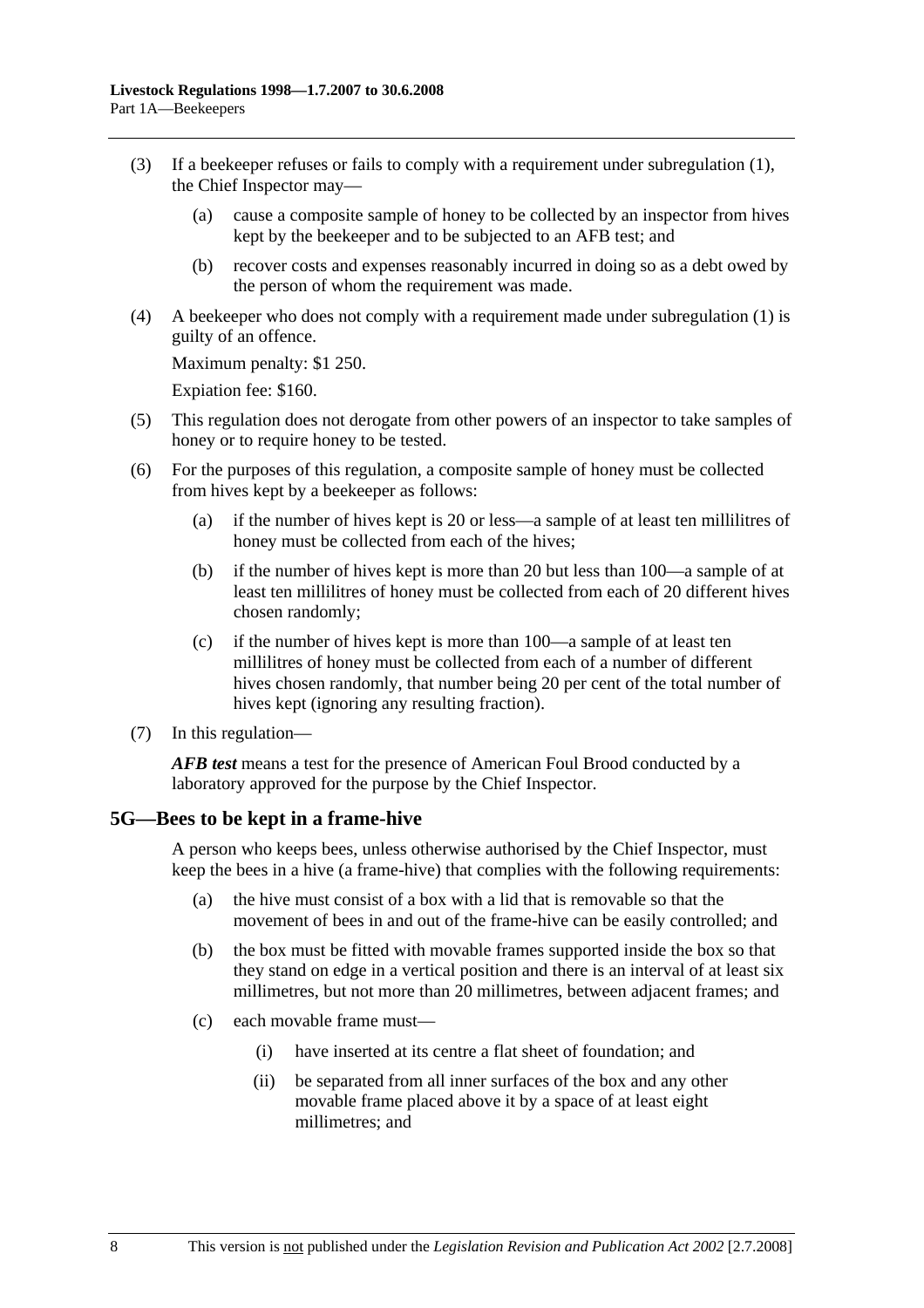(iii) be placed inside the box so that it can be easily removed for inspection.

Maximum penalty: \$5 000.

Expiation fee: \$315.

## **5H—Hive identification**

 (1) A registered beekeeper must ensure that each hive is marked in accordance with this regulation with a hive identification code allocated to him or her in writing by the Chief Inspector.

Maximum penalty: \$5 000.

Expiation fee: \$315.

- (2) Unless otherwise directed by the Chief Inspector, the hive identification code must be marked on a hive in the following manner:
	- (a) subject to subregulation (3), the code must be placed in the centre of an external vertical face of the hive; and
	- (b) the code may be burned, stencilled, embossed, carved or etched directly onto the face of the hive, or it may be inscribed on a metal plate secured to the face of the hive; and
	- (c) each character of the code must be 30 millimetres in height.
- (3) If the face of a hive has previously been marked with a hive identification code (or a brand under the *Apiaries Act 1931*), any subsequent hive identification codes allocated to the hive must be marked on the same vertical face, the first such code being placed in the top left hand corner of that face and each subsequent code being placed in the next corner proceeding clockwise.

## **5I—Exposure of hive, bee products etc**

A beekeeper must not without reasonable excuse, leave a hive, part of a hive (including frames, combs, honey, foundation or beeswax) or an appliance exposed in a manner or under conditions likely to attract robber bees.

Maximum penalty: \$5 000.

Expiation fee: \$315.

## **5J—Abandonment and neglect of hives etc**

- (1) A beekeeper must not, without reasonable excuse—
	- (a) abandon a hive previously kept by the beekeeper; or
	- (b) neglect the management and care of a hive kept by the beekeeper to the extent that the hive is likely to become infected with disease or to attract robber bees; or
	- (c) fail to destroy or properly dispose of any unwanted bees or part of a hive (including frames, combs, honey, foundation or beeswax).

Maximum penalty: \$5 000.

Expiation fee: In the case of an offence against paragraph (b) in the circumstances set out in subregulation (2)(b)—\$315.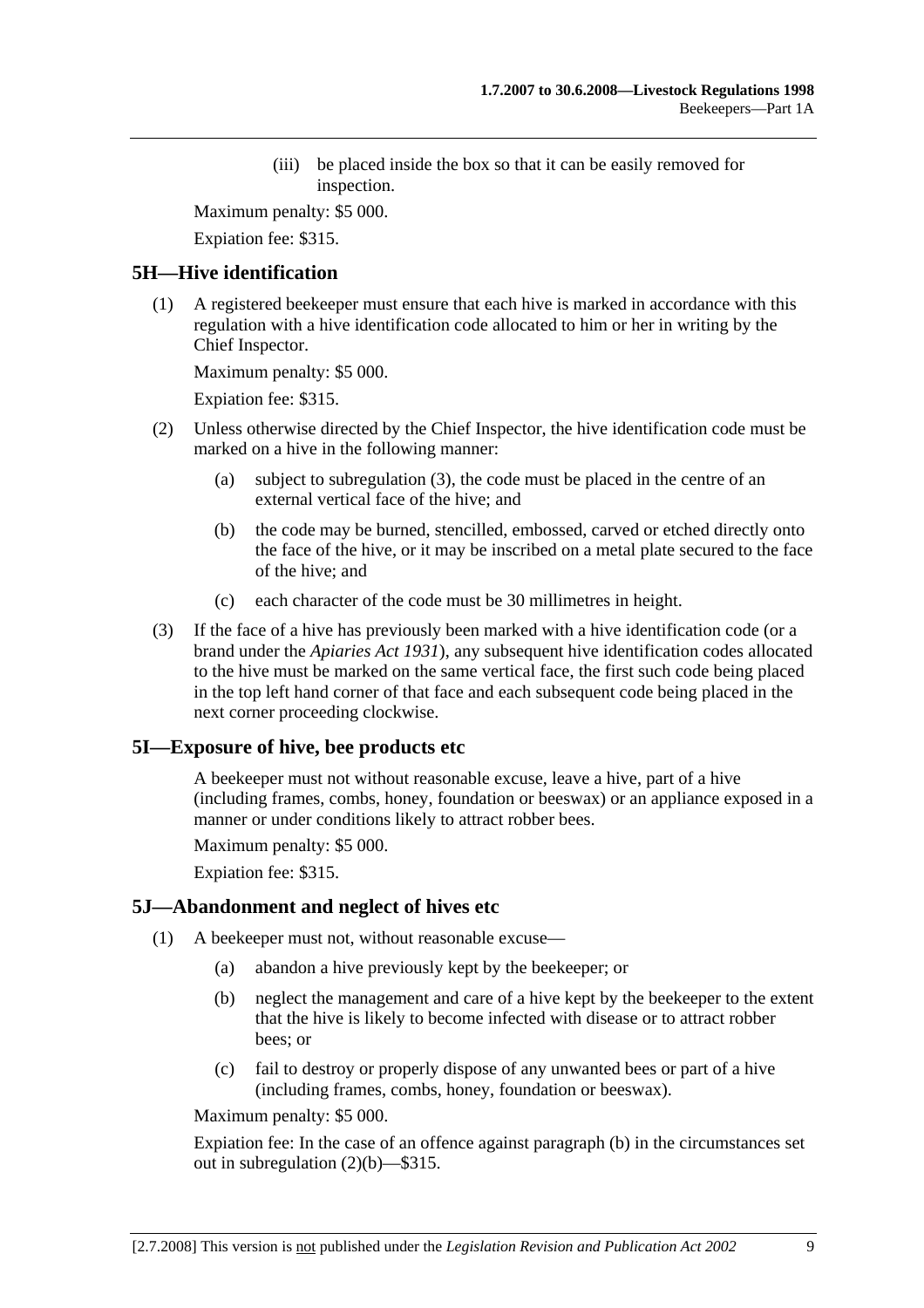- (2) Without limiting paragraph (b) of subregulation (1), a beekeeper will be taken to neglect the management and care of a hive to the extent referred to in that paragraph if—
	- (a) the hive is not examined for the presence of disease at least once in each 6 month period; or
	- (b) the hive is one of a number of hives comprising an apiary and at least three of the following conditions apply to the apiary:
		- (i) there is no source of water accessible to bees within 200 metres of a hive in the apiary;
		- (ii) the prescribed number of hives in the apiary are, or exhibit signs of having been, infested with wax moth;
		- (iii) the prescribed number of hives in the apiary are dead;
		- (iv) a hive or part of a hive in the apiary has been left exposed in a manner or under conditions likely to attract robber bees.
- (3) In proceedings for an offence against this regulation, hives located on the same holding will, in the absence of proof to the contrary, be taken to comprise an apiary.
- (4) In this regulation—

*apiary* means a number of hives managed together;

*prescribed number of hives* in an apiary means—

- (a) if the number of hives comprising the apiary is less than 10—one;
- (b) if the number of hives comprising the apiary is 10 or more—the number that is 10 per cent of the total number of hives comprising the apiary (ignoring any resulting fraction).
- (5) For the purposes of this regulation a hive is *dead* if a substantial number of the bees in the hive are dead.

# **Part 1B—Deer keepers**

## **5K—Registration of deer keepers**

Deer are a prescribed class of livestock for the purposes of section 17 of the Act.

#### **5L—Term of registration and renewals**

- (1) Registration as a deer keeper is for a term of 2 years.
- (2) Registration as a deer keeper may be renewed from time to time for a further term of 2 years.
- (3) An application for renewal of registration as a deer keeper must—
	- (a) be made to the Chief Inspector; and
	- (b) be in the form and contain or be accompanied by the information required by the Chief Inspector; and
	- (c) be accompanied by the fee set out in Schedule 1.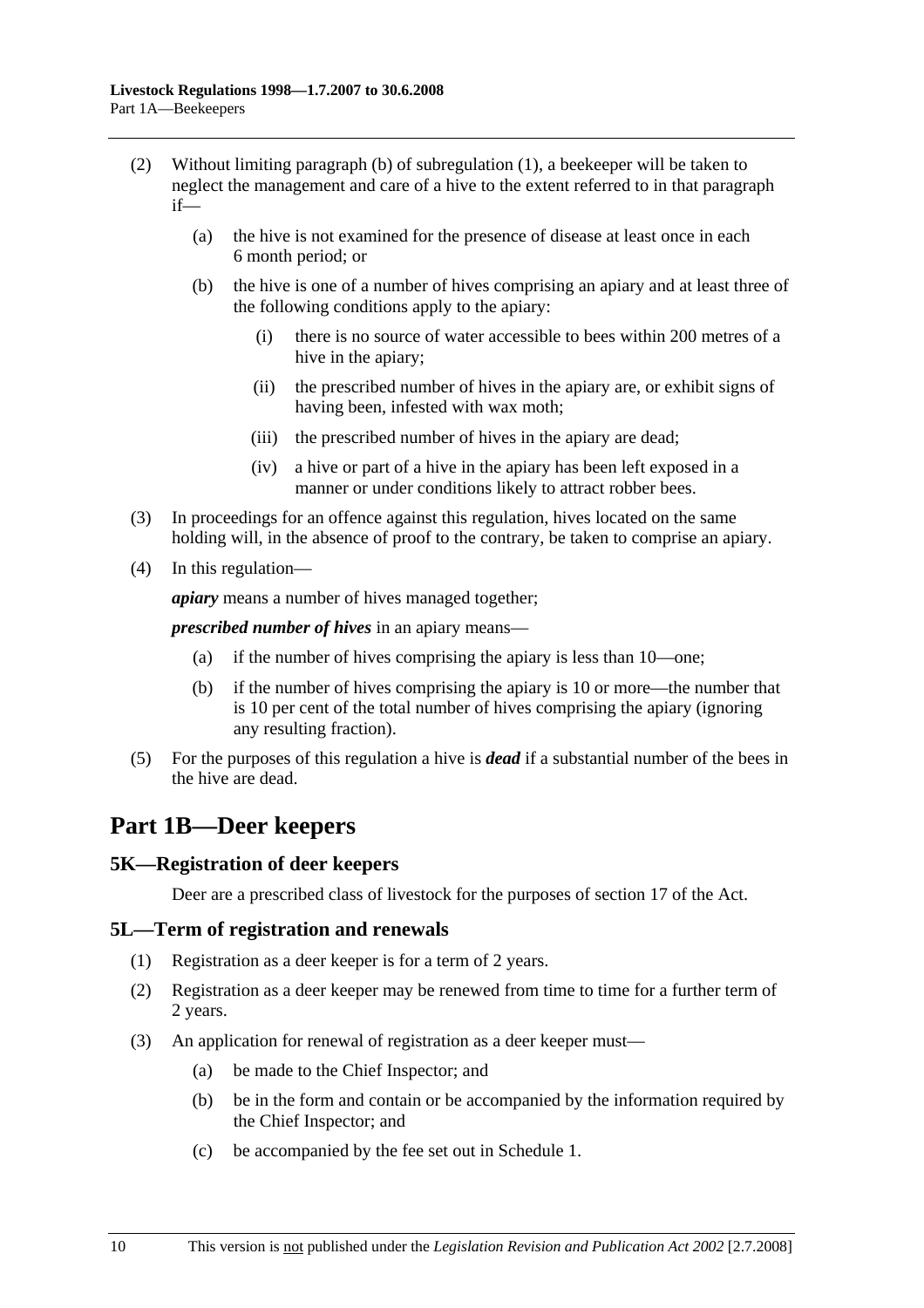# **Part 2—Artificial breeding**

### **6—Prescribed class of livestock**

The following are prescribed classes of livestock for the purposes of the definition of *artificial breeding centre* in section 3 of the Act and for the purposes of section 19(1) of the Act:

- (a) cattle;
- (b) sheep;
- (c) goats;
- (d) pigs;
- (e) horses.

### **7—Eligibility requirements for artificial breeding centre**

- (1) In determining whether to grant registration under section 18 of the Act to operate an artificial breeding centre, the Chief Inspector must have regard to—
	- (a) the suitability of the applicant to be granted registration; and
	- (b) the arrangements that the applicant has made to fulfil the obligations that may arise under these regulations; and
	- (c) the suitability of the premises for their purpose; and
	- (d) the standard of construction of the premises and the standard of the facilities and equipment on the premises; and
	- (e) the nature of the artificial breeding procedures to be carried out at the centre; and
	- (f) any other relevant matter.
- (2) If an application is made in respect of proposed premises, the Chief Inspector—
	- (a) must determine whether he or she will grant registration if the premises are completed substantially in accordance with the proposal and, if so, the conditions (if any) he or she will impose on the registration; and
	- (b) if he or she determines that registration will be granted in those circumstances, is bound by that decision.

#### **8—Conditions of registration of artificial breeding centre**

The following are conditions of registration under section 18 of the Act to operate an artificial breeding centre:

- (a) there must be compliance in relation to artificial breeding procedures performed by the centre with—
	- (i) the *Code of Practice for Australian Livestock Artificial Breeding Centres* published by the Australian Quarantine and Inspection Service, as in force from time to time; and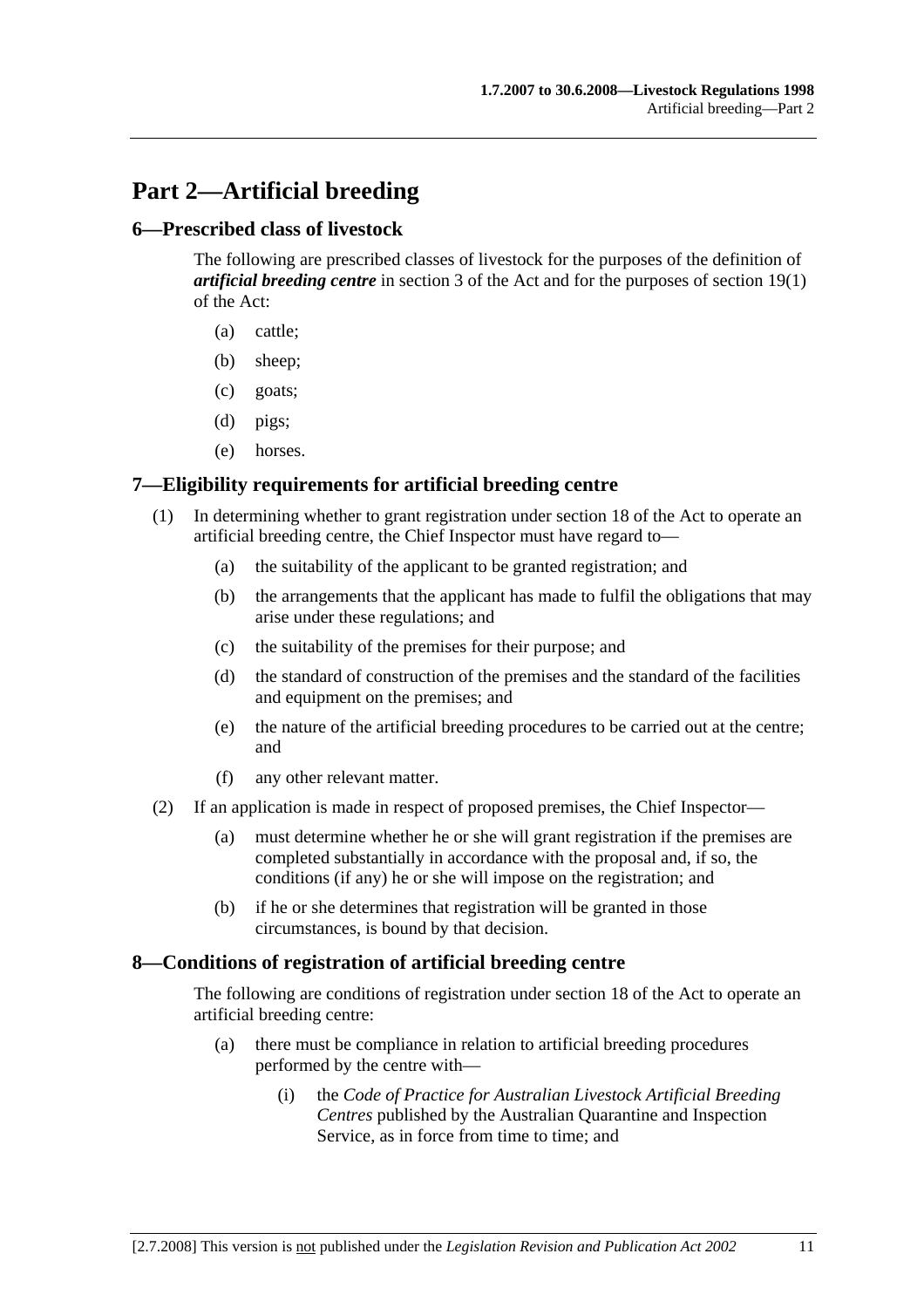- (ii) the *Minimum Health Standards for Stock Standing at Licensed or Approved Artificial Breeding Centres in Australia* published by the Australian Quarantine and Inspection Service, as in force from time to time;
- (b) the premises to which registration of an artificial breeding centre relates must not, without the approval of the Chief Inspector—
	- (i) be altered or extended;
	- (ii) be used for the carrying out of artificial breeding procedures not authorised by the registration;
- (c) the following records must be kept:
	- (i) records that ensure that the animal from which any semen or embryos have been collected and the place and date of collection can, at all times, be readily determined;
	- (ii) accurate records of all artificial breeding procedures carried out pursuant to the registration;
	- (iii) accurate records relating to the health of an animal from which semen or embryos have been collected pursuant to the registration.

#### **9—Eligibility requirements—artificial breeding procedures**

A person is not eligible to be registered under section 19 of the Act to perform an artificial breeding procedure unless the person—

- (a) is a fit and proper person to be registered; and
- (b) has qualifications and experience that the Chief Inspector considers appropriate having regard to the kind of procedures that the applicant would be authorised to perform if granted the registration.

## **10—Conditions of registration—artificial breeding procedures**

- (1) The following categories of registration under section 19 of the Act may be granted:
	- (a) insemination of livestock—authorising the holder to carry out artificial insemination of livestock;
	- (b) semen collection and processing—authorising the holder to collect semen from livestock and process it;
	- (c) embryo collection and processing—authorising the holder to collect ova or embryos from livestock and process them.
- (2) The following are conditions of registration under section 19 of the Act:
	- (a) artificial breeding procedures not authorised by the registration must not be performed;
	- (b) the following records must be kept:
		- (i) records that ensure that the animal from which any semen or embryos have been collected and the place and date of collection can, at all times, be readily determined;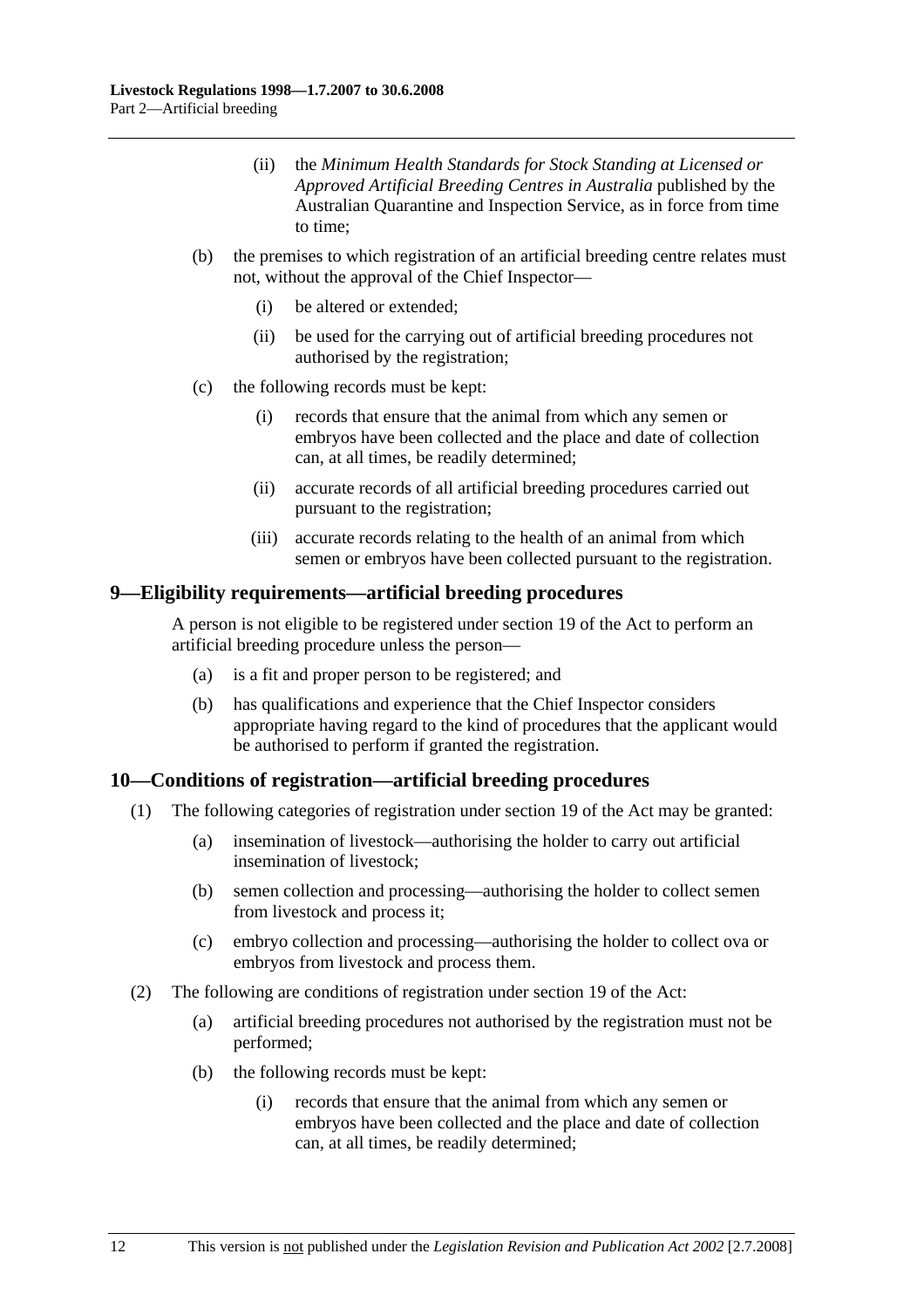- (ii) accurate records of all artificial breeding procedures carried out pursuant to the registration;
- (iii) accurate records relating to the health of an animal from which semen or embryos have been collected pursuant to the registration.

### **11—Term of registration and renewals**

- (1) The term of registration of an artificial breeding centre or a person authorised to perform artificial breeding procedures is until 30 June in the third year after its grant.
- (2) Renewal of registration is for three years.

# **Part 3—Veterinary diagnostic laboratories**

## **12—Eligibility requirements**

- (1) In determining whether to grant registration under section 20 of the Act to operate a veterinary diagnostic laboratory, the Chief Inspector must have regard to—
	- (a) the suitability of the applicant to be granted registration; and
	- (b) the arrangements that the applicant has made to fulfil the obligations that may arise under these regulations; and
	- (c) the suitability of the premises for their purpose; and
	- (d) the standard of construction of the premises and the standard of the facilities and equipment on the premises; and
	- (e) the nature of the examinations and tests to be carried out at the laboratory; and
	- (f) any other relevant matter.
- (2) If an application is made in respect of proposed premises, the Chief Inspector—
	- (a) must determine whether he or she will grant registration if the premises are completed substantially in accordance with the proposal and, if so, the conditions (if any) he or she will impose on the registration; and
	- (b) if he or she determines that registration will be granted in those circumstances, is bound by that decision.

### **13—Conditions of registration**

Registration under section 20 of the Act of a veterinary diagnostic laboratory is subject to the following conditions:

 (a) the laboratory must be supervised by a person or persons approved by the Chief Inspector;

> In respect of the supervision of animal disease diagnosis carried out at the laboratory, the person must be a veterinary surgeon. In respect of the supervision of residue analysis carried out at the laboratory, the person must hold appropriate qualifications.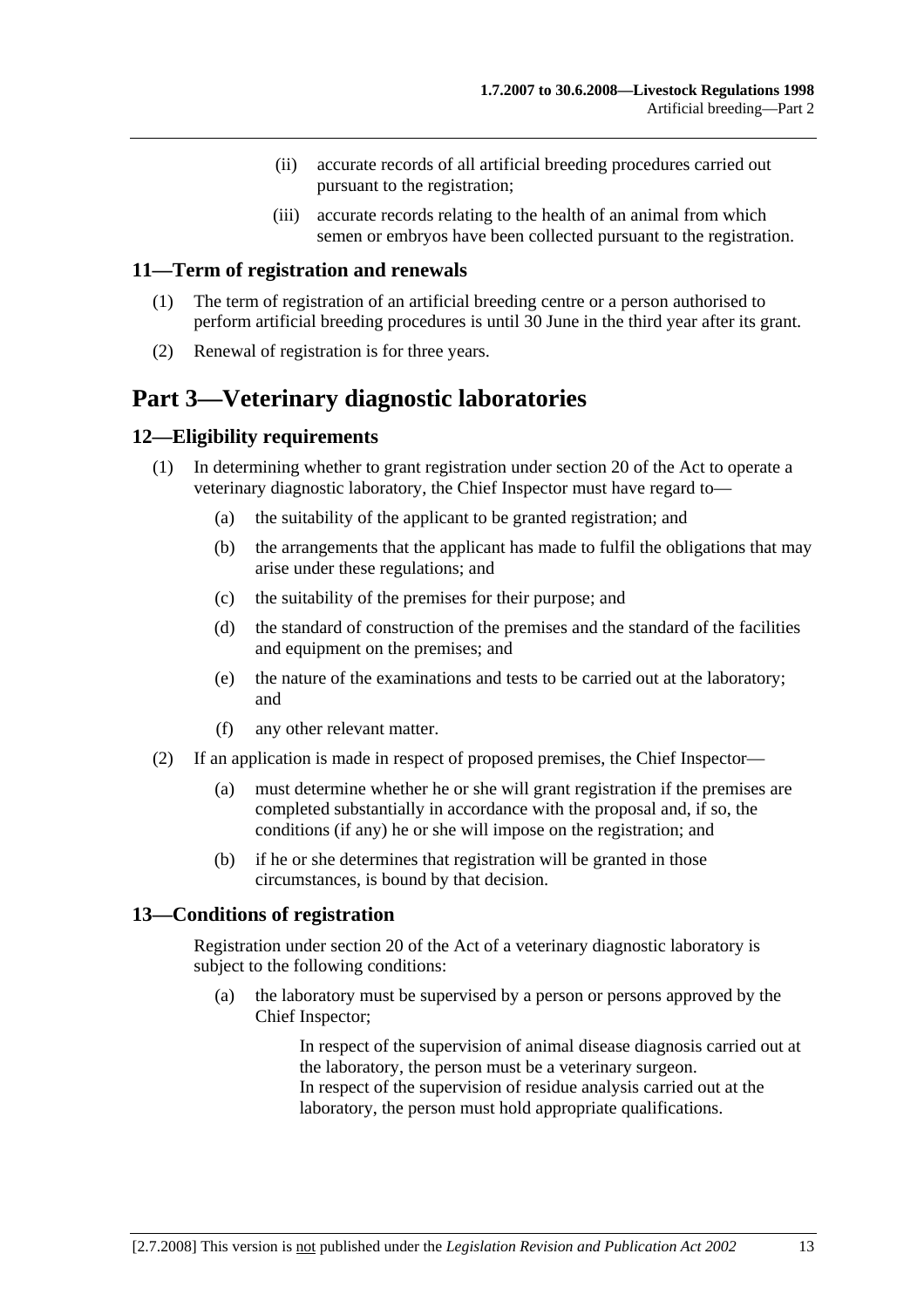- (b) the methods used at the laboratory for animal disease diagnosis must conform to the *Australian Standard Techniques for Animal Diseases* published for the Australian Agricultural Council (Standing Committee on Agriculture) by CSIRO Australia, as in force from time to time;
- (c) if a result from any test or analysis carried out at the laboratory indicates that any livestock or livestock product or other property is, or is likely to be, affected with a notifiable condition the result must be reported to the Chief Inspector by the quickest practicable means, together with such further information as the Chief Inspector may reasonably require;
- (d) records of results from each test or analysis carried out at the laboratory must be kept for a period of at least seven years;
- (e) a laboratory sample or specimen affected or reasonably suspected of being affected with a notifiable condition must not, without the approval of the Chief Inspector—
	- (i) be brought into the laboratory from interstate or overseas; or
	- (ii) be sent from the laboratory out of the State;
- (f) laboratory samples or specimens or records of results from a test or analysis carried out at the laboratory, must, at the request of the Chief Inspector, be provided to the Chief Inspector or a person nominated by the Chief;
- (g) the laboratory must participate in a quality assurance program approved by the Chief Inspector.

## **14—Term of registration and renewals**

- (1) The term of registration of a veterinary diagnostic laboratory is until 30 June in the third year after registration is granted.
- (2) Renewal of registration is for 3 years.

# **Part 4—Vaccines**

#### **15—Sale or supply of vaccines**

- (1) A person must not sell or supply a vaccine for use on livestock unless—
	- (a) in the case of a class 1 vaccine—the sale or supply is to a veterinary surgeon, or to some other person approved by the Chief Inspector, for use by that person and the sale or supply has been approved by the Chief Inspector; or
	- (b) in the case of a class 2 vaccine—the sale or supply is to a veterinary surgeon, or to some other person approved by the Chief Inspector, for use by that person; or
	- (c) in any other case—
		- (i) the preparation or substance is registered under the *Agricultural and Veterinary Chemicals (South Australia) Act 1994*; or
		- (ii) the approval of the Chief Inspector has been obtained.

Maximum penalty: \$5 000.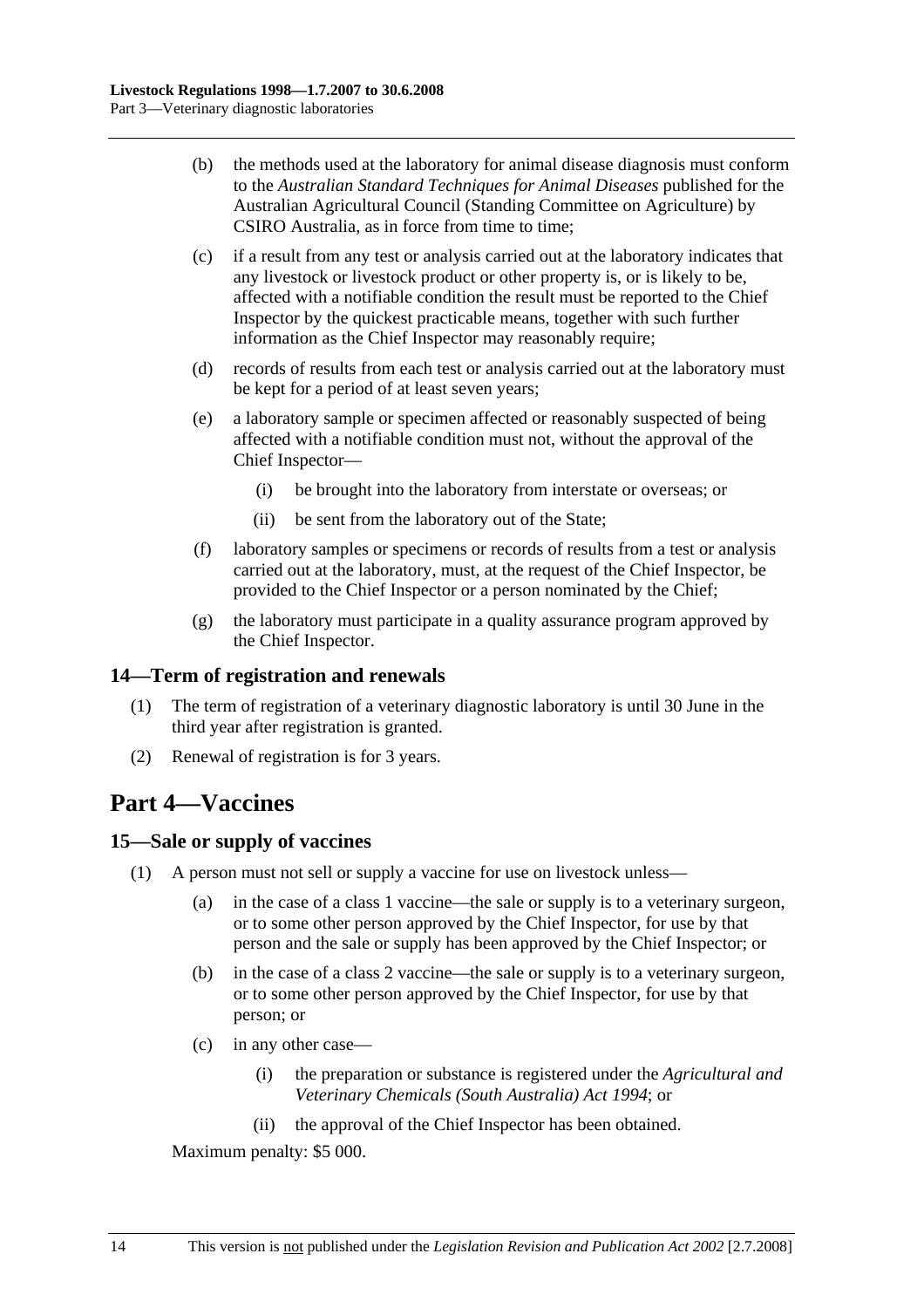(2) A person must not sell or supply a vaccine after the date (if any) specified on any label, covering, wrapping or container as the date after which the vaccine should not or must not be used on livestock.

Maximum penalty: \$2 500.

Expiation fee: \$210.

#### **16—Use of vaccines**

A person must not, without the approval of the Chief Inspector, use a class 1 or 2 vaccine on livestock unless the person is a veterinary surgeon.

Maximum penalty: \$5 000.

### **17—Storage and disposal of vaccines**

A person who has in his or her possession, custody or control a vaccine intended for sale or supply must—

- (a) ensure that the vaccine is at all times stored in the manner, and at the temperature (if any) specified on any label, covering or wrapping by or under any law; and
- (b) dispose of the vaccine on, or as soon as possible after, the date (if any) specified on any label, covering, wrapping or container as the date after which the vaccine should not or must not be used on livestock.

Maximum penalty: \$2 500.

Expiation fee: \$210.

## **18—Prohibition on use of diagnostic agents**

A person must not, without the approval of the Chief Inspector, use a diagnostic agent (including tuberculin, johnin, mallein or pullorum antigen).

Maximum penalty: \$2 500.

# **Part 5—Hormonal growth promotants**

## **19—Method of treatment of cattle or buffalo with hormonal growth promotants**

A person must not treat cattle or buffalo with a hormonal growth promotant otherwise than by implanting the hormonal growth promotant under the skin behind the ear of the cattle or buffalo.

Maximum penalty: \$5 000.

Expiation fee: \$315.

## **20—HGP earmarks**

- (1) If cattle or buffalo are not, immediately after treatment with a hormonal growth promotant, each marked with an earmark consisting of an equilateral triangle with sides 20 millimetres in length, punched through the centre of the left or right ear of the animal (an *HGP earmark*)—
	- (a) the owner of the cattle or buffalo; and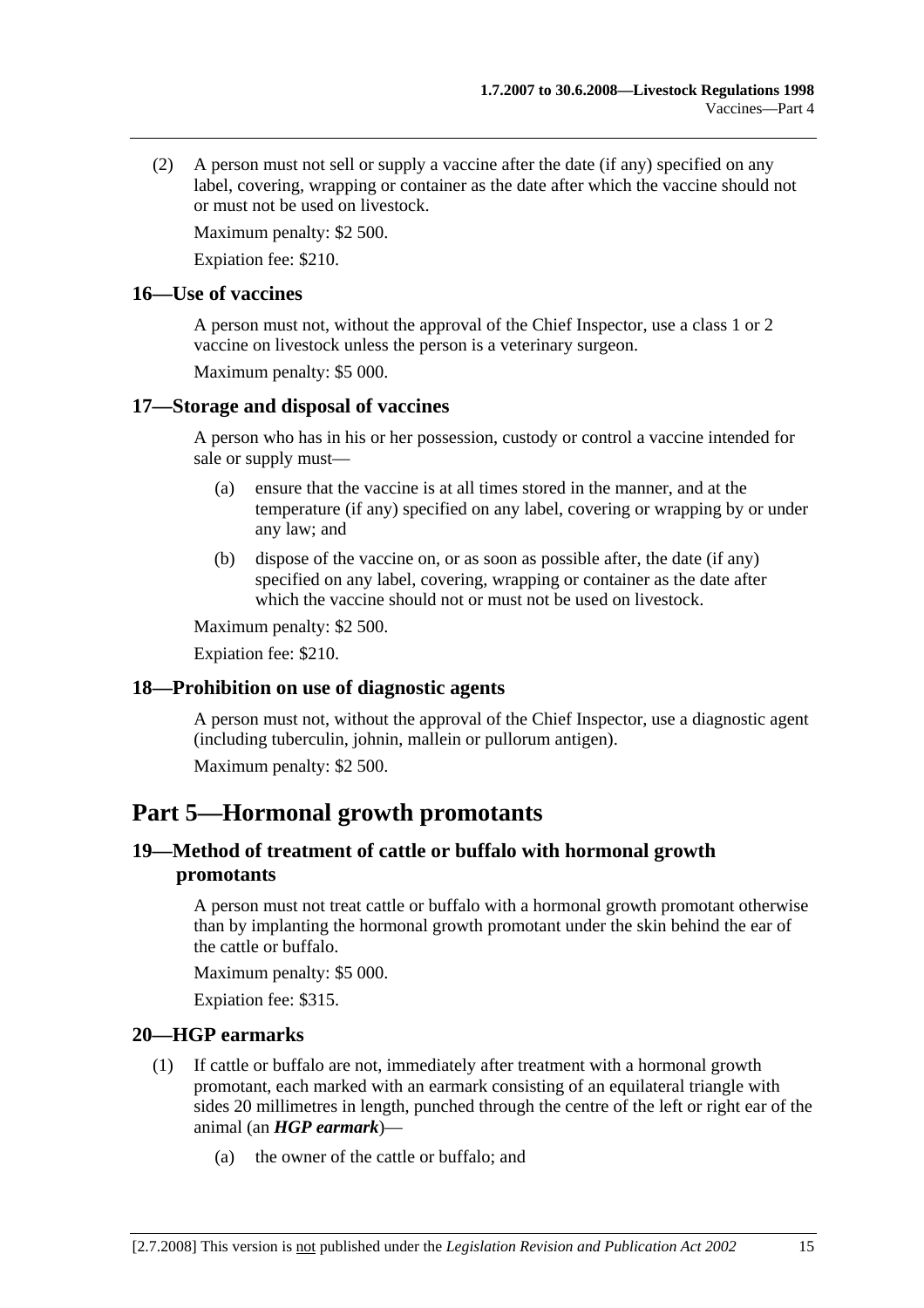(b) any other person responsible for the husbandry of the cattle or buffalo who treated the cattle or buffalo with the hormonal growth promotant, or caused or permitted the cattle or buffalo to be so treated,

are each guilty of an offence.

Maximum penalty: \$5 000.

Expiation fee: \$315.

 (2) Subregulation (1) does not apply in respect of an animal that already has an HGP earmark at the time of treatment with a hormonal growth promotant.

### **21—HGP records**

The owner (or former owner) of cattle or buffalo that are treated with hormonal growth promotants must ensure that records are made, and retained for a period of not less than two years after the cattle or buffalo cease to be in his or her ownership, containing the following information:

- (a) in respect of each type of hormonal growth promotant obtained or used to treat cattle or buffalo—
	- (i) the date on which it was obtained; and
	- (ii) a description of its type; and
	- (iii) the name and address of the person from whom it was obtained; and
	- (iv) the number of doses obtained; and
- (b) in respect of each treatment of cattle or buffalo with each type of hormonal growth promotant—
	- (i) the date of the treatment; and
	- (ii) the breed or other description of each animal treated; and
	- (iii) the number of animals treated; and
	- (iv) a description of the type of hormonal growth promotant used for the treatment; and
	- (v) the number of doses of hormonal growth promotant used, lost or wasted in the course of the treatment; and
- (c) in respect of the disposal to some other person of cattle or buffalo treated with hormonal growth promotants—
	- (i) the number of animals disposed of; and
	- (ii) the breed or other description of each animal; and
	- (iii) the fact that the animals have been treated with hormonal growth promotants; and
	- (iv) the date of the disposal; and
	- (v) the name of that other person.

Maximum penalty: \$2 500.

Expiation fee: \$210.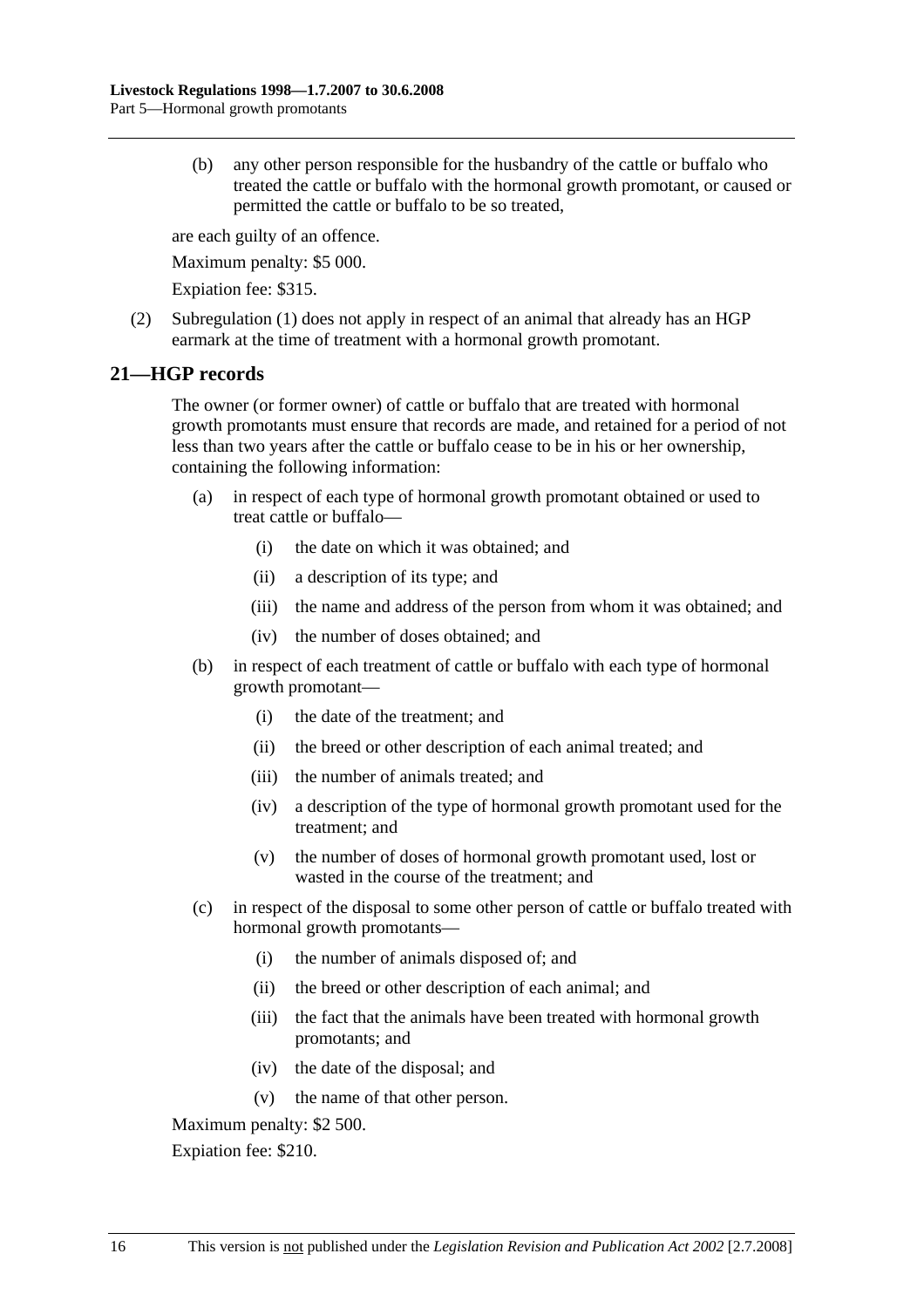### **22—HGP free declarations**

- (1) A person must not make an HGP free declaration in respect of cattle or buffalo unless the person is—
	- (a) the owner of the cattle or buffalo; or
	- (b) a person responsible for the husbandry of the cattle or buffalo authorised by the owner to do so.

Maximum penalty: \$5 000.

Expiation fee: \$315.

 (2) A person must not make a statement that is false or misleading in a material particular (whether by reason of the inclusion or omission of any particular) in an HGP free declaration.

Maximum penalty/expiation fee:

(a) If the person made the statement knowing that it was false or misleading:

Maximum penalty—\$10 000.

(b) In any other case:

Maximum penalty—\$5 000.

Expiation fee—\$315.

- (3) For the purposes of subregulation (2), the statement in an HGP declaration that the cattle or buffalo have not been treated with hormonal growth promotants will be taken to be false if the cattle or buffalo have HGP earmarks.
- (4) A person must not make an HGP free declaration in respect of cattle or buffalo that have not been continuously in the same ownership since birth unless the current owner of the cattle or buffalo received an HGP free declaration or an HGP free invoice in respect of the cattle or buffalo when they came into his or her ownership.

Maximum penalty: \$5 000.

Expiation fee: \$315.

 (5) In proceedings for an offence against subregulation (4), the burden of proving that the current owner received an HGP free declaration or invoice in respect of the cattle or buffalo when they came into his or her ownership lies on the defendant.

#### **23—HGP free tags**

- (1) If HGP free tags are attached to cattle or buffalo that have HGP earmarks or, despite not having HGP earmarks, have been treated with hormonal growth promotants—
	- (a) the owner of the cattle or buffalo; and
	- (b) any other person responsible for the husbandry of the cattle or buffalo who attached the tags or caused or permitted the tags to be so attached,

are each guilty of an offence.

Maximum penalty:

If the owner or person responsible for the husbandry of the cattle or buffalo knows that the cattle or buffalo have been treated with hormonal growth promotants—\$10 000.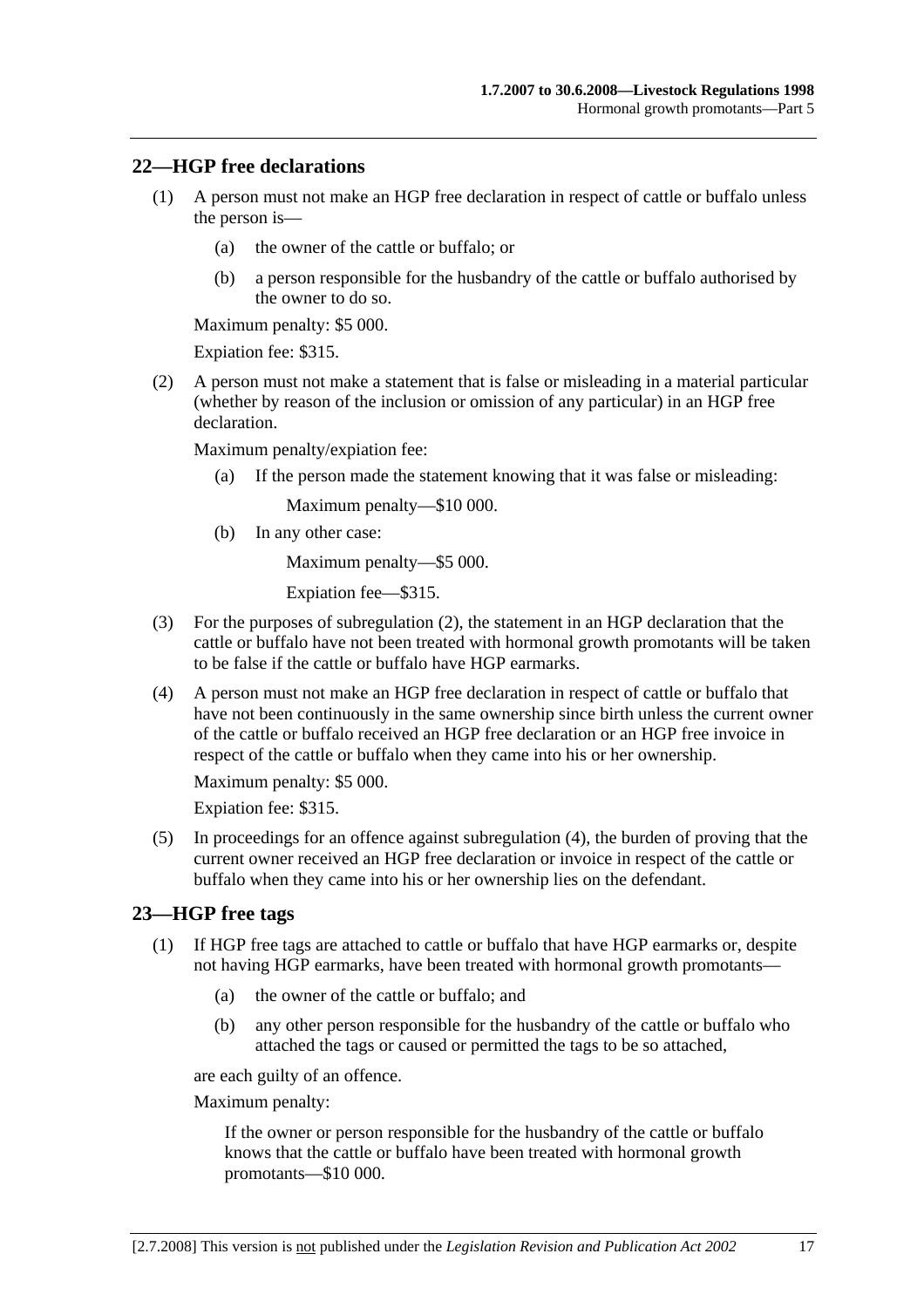In any other case—\$5 000.

- (2) If HGP free tags are attached to cattle or buffalo that have not been continuously in the same ownership since birth—
	- (a) the owner of the cattle or buffalo; and
	- (b) any other person responsible for the husbandry of the cattle or buffalo who attached or caused or permitted the tags to be so attached,

are each guilty of an offence unless the owner received an HGP free declaration or an HGP free invoice in respect of the cattle or buffalo when they came into his or her ownership.

Maximum penalty: \$5 000.

Expiation fee: \$315.

 (3) In proceedings for an offence against subregulation (2), the burden of proving that the owner received an HGP free declaration or invoice in respect of the cattle or buffalo when they came into his or her ownership lies on the defendant.

## **24—HGP free invoices etc**

- (1) A stock agent must give to the purchaser of cattle or buffalo sold by the agent that are identified at the time of sale with HGP free tags either—
	- (a) an HGP free invoice; or
	- (b) if the stock agent has, in connection with the sale, received an HGP free declaration in respect of the cattle or buffalo—
		- (i) a copy of the declaration; and
		- (ii) if the declaration extends to cattle or buffalo not sold to the purchaser—an invoice that specifies the number and type of cattle or buffalo referred to in the declaration that have been sold to the purchaser (a *split lot invoice*).

Maximum penalty: \$2 500.

Expiation fee: \$210.

- (2) A stock agent must ensure that each HGP free invoice issued by the agent—
	- (a) specifies the number and type of cattle or buffalo that were identified at the time of sale with HGP free tags; and
	- (b) identifies the land on which the cattle or buffalo were pastured before removal for sale.

Maximum penalty: \$2 500.

Expiation fee: \$210.

 (3) A stock agent must retain for a period of not less than two years a copy of each HGP free invoice, HGP free declaration and split lot invoice given to a purchaser under this regulation.

Maximum penalty: \$2 500.

Expiation fee: \$210.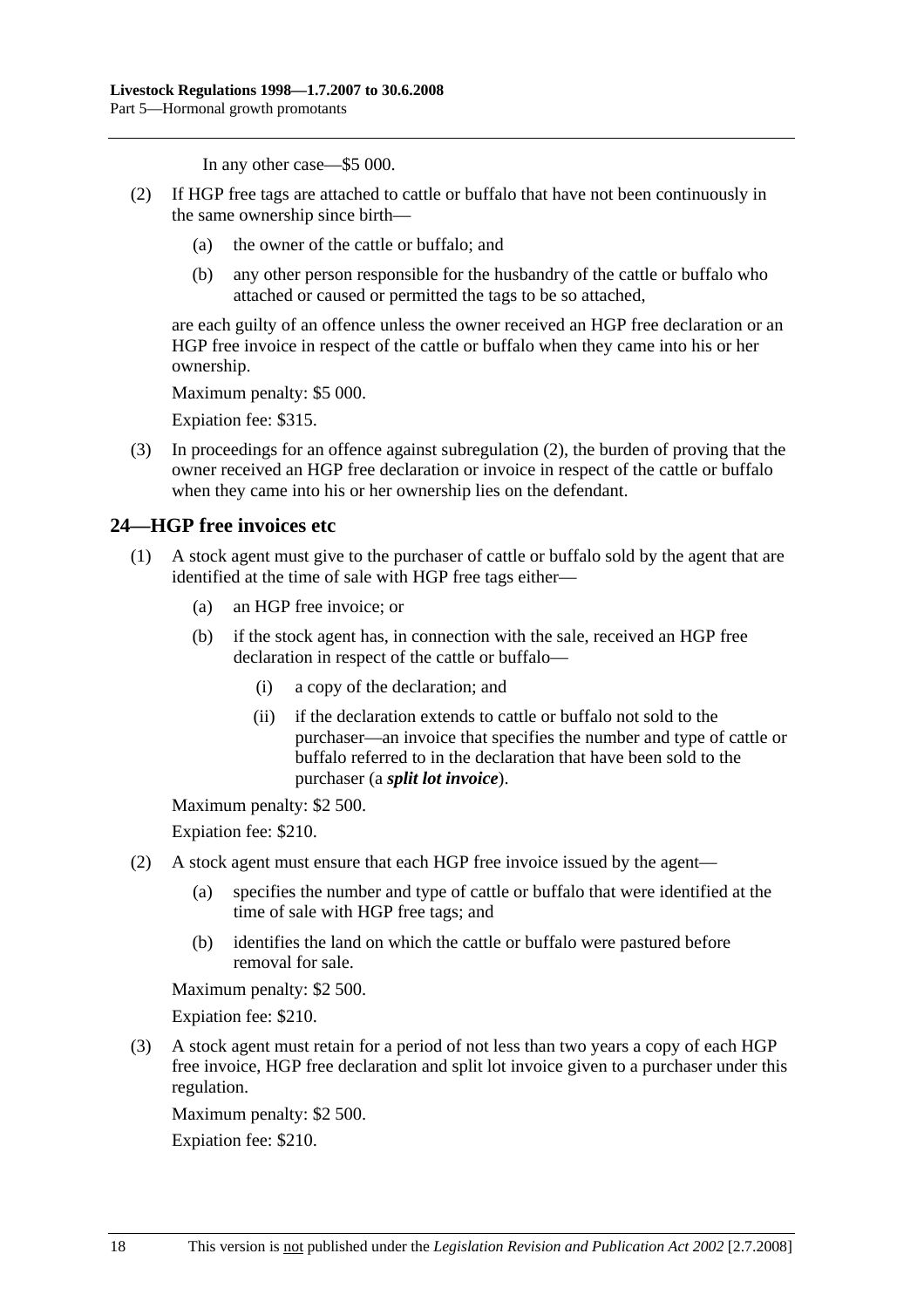# **Part 6—Livestock identification**

# **Division 1—Preliminary**

## **26—Interpretation**

(1) In this Part—

*authorised manufacturer* means a person authorised by the Chief Inspector under regulation 29A to manufacture transaction tags, identification tags or permanent identification devices;

*authorised recycler* means a person authorised by the Chief Inspector under regulation 29A to recycle permanent identification devices;

*breeder* means—

- (a) an entire male animal; or
- (b) a female animal that is of or over 15 months of age;

*identification code* means—

- (a) an identification code allotted under regulation 29; or
- (b) a property identification code, property identifier code or other code identifying land allotted under a corresponding law;

*livestock* means cattle, buffalo, sheep, goats and deer;

*livestock saleyard* includes any place where a public sale of livestock is conducted;

*national vendor declaration* means a vendor declaration of a kind designated, for the time being, by the Chief Inspector by notice in the Gazette as a national vendor declaration for the purposes of these regulations;

*owner* of land—

- (a) in relation to land alienated from the Crown in fee simple—means the owner of an estate in fee simple in the land;
- (b) in relation to land held from the Crown by lease, licence or agreement to purchase—means the lessee, licensee or purchaser;

*permanent identification device* means a device for the permanent identification of livestock of a particular class obtained from an authorised manufacturer or an authorised recycler or a person authorised under a corresponding law to manufacture or recycle such devices or through an ordering system approved under a corresponding law;

*prescribed database manager* means the person designated, for the time being, by the Chief Inspector by notice in the Gazette as the prescribed database manager for the purposes of these regulations.

 (2) The Chief Inspector may, by subsequent notice in the Gazette, vary or revoke a notice made for the purposes of a definition in subregulation (1).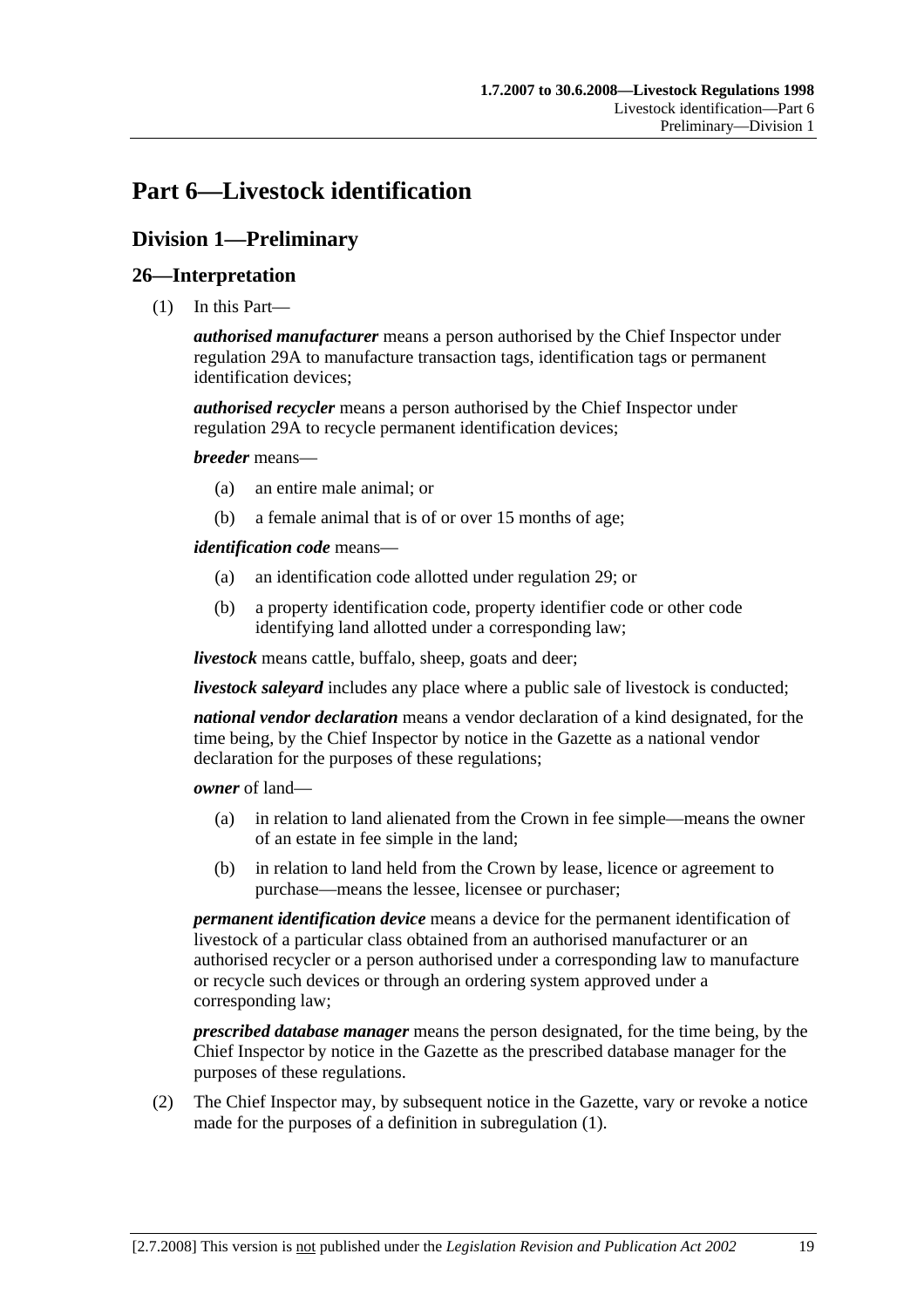# **Division 2—Identification of cattle and buffalo**

## **27—Application of Division**

This Division applies only in relation to cattle and buffalo.

## **27A—Permanent identification devices and transaction tags**

- (1) Subject to this regulation, an animal must not be brought into the State or removed from land on which it has been pastured unless it is permanently identified by—
	- (a) a permanent identification device attached to the off-side ear of the animal, with the component of the device containing the electronic microchip placed on the inside of the ear; or
	- (b) a permanent identification device inserted in the animal and a tag, indicating that the animal has such a device inserted in it, attached to the off-side ear of the animal.
- (2) Until 1 July 2007, this regulation does not apply to lots of 20 or more breeders (each born before 1 January 2004) consigned direct to an abattoir for immediate slaughter from the land on which they have been pastured since birth (whether that land is in or outside the State) if each such animal is identified by a transaction tag—
	- (a) attached to the tail or an ear of the animal; and
	- (b) bearing the identification code of the land.
- (3) If, without the authorisation of the Chief Inspector, an animal is not identified in accordance with this regulation, the owner of the animal is guilty of an offence.

Maximum penalty: \$5 000.

Expiation fee: \$315.

 (4) For the purposes of this regulation, an animal will not be regarded as being removed from land if it is moved from land to which an identification code applies to other land to which the same identification code applies.

## **27AB—Identification of animals presented for public sale without identification**

- (1) If an animal at a livestock saleyard is not identified as required by regulation 27A, the operator of the livestock saleyard or a stock agent may cause the animal to be identified by a permanent identification device, or transaction tag, bearing the identification code of the operator.
- (2) If an animal is so identified, the operator or agent must make, and retain for at least 2 years, a written record of—
	- (a) the name of the person responsible for causing the animal to be so identified; and
	- (b) the number of the permanent identification device or tag; and
	- (c) the name of the vendor of the animal; and
	- (d) the identification code of the land on which the animal was pastured before consignment for sale; and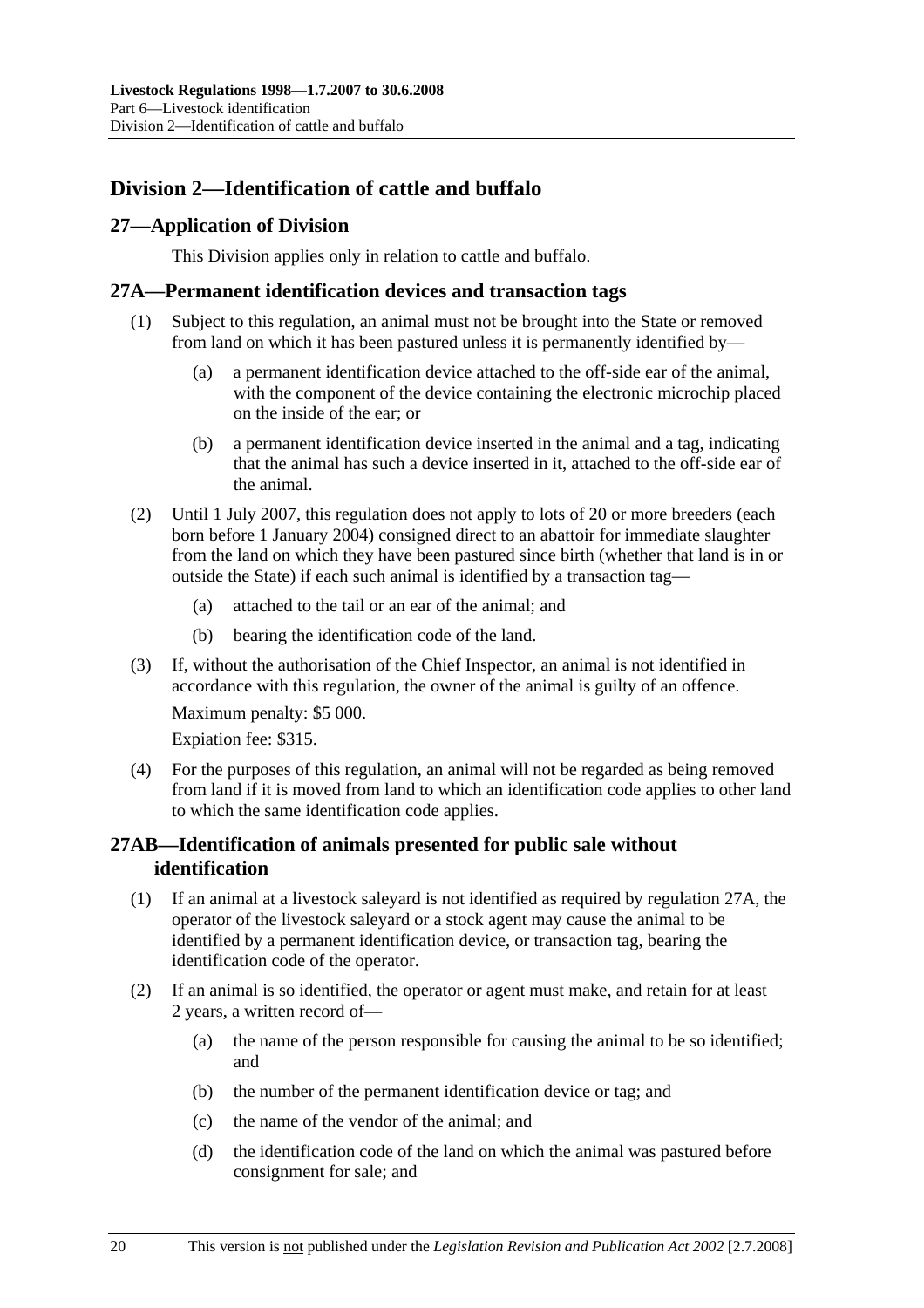- (e) if a national vendor declaration has been given in connection with the sale, the serial number of the declaration; and
- (f) the total number of animals in the consignment including the animal.

Expiation fee: \$315.

## **27AC—Offence to identify animal with device or tag bearing identification code of land on which animal not pastured or kept for sale or slaughter**

- (1) If a person inserts in or attaches to an animal a permanent identification device, or a transaction tag, that bears an identification code of land other than—
	- (a) land on which the animal is then pastured; or
	- (b) a livestock saleyard at which the animal is then kept for sale,

the owner of the animal and any person who caused the device or tag to be so attached or inserted are each guilty of an offence.

Maximum penalty: \$5 000.

Expiation fee: \$315.

 (2) If a person attaches a tag to an animal indicating that the animal has a permanent identification device inserted in it and the animal does not have such a device inserted in it, the owner of the animal and any person who caused the tag to be so attached are each guilty of an offence.

Maximum penalty: \$5 000. Expiation fee: \$315.

# **Division 3—Notification for purposes of national livestock identification system**

#### **27B—Application of Division**

This Division applies only in relation to cattle or buffalo identified by permanent identification devices.

## **27C—Notification when cattle or buffalo sold at public sale**

- (1) The operator of a livestock saleyard must, unless otherwise authorised by the Chief Inspector, notify the prescribed database manager as follows:
	- (a) by the end of each day on which livestock are offered for sale at the saleyard, the operator must provide the following details for each animal offered for sale on that day:
		- (i) the number of the animal's permanent identification device;
		- (ii) the identification code of the land on which the animal was last pastured before consignment for sale;
		- (iii) if a national vendor declaration has been given in connection with the sale, the serial number of the declaration;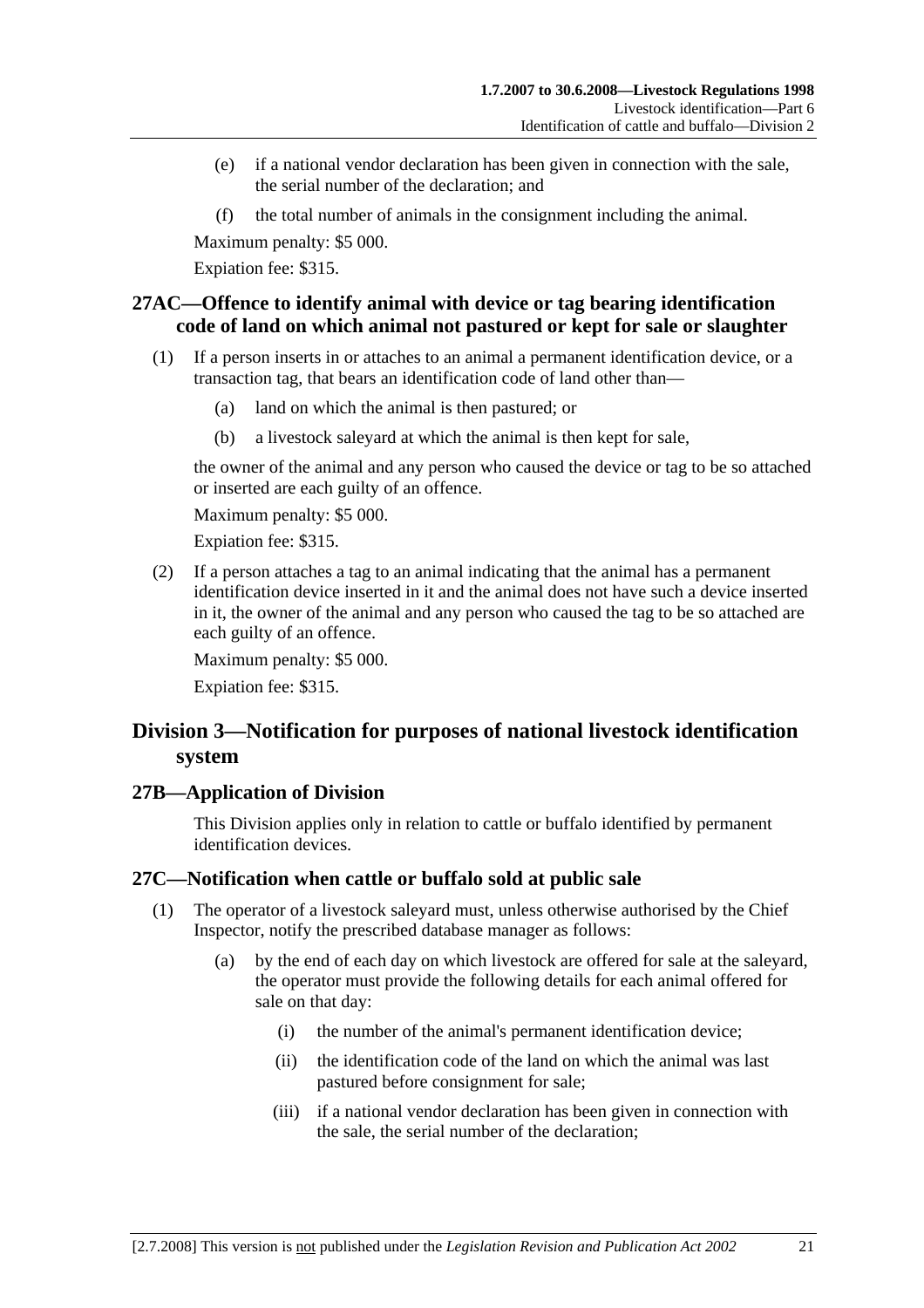- (b) before, or as soon as practicable (and, in any event, within 7 days) after, an animal offered for sale at the saleyard is transported from the saleyard, the operator must update the entry in the database for the animal with—
	- (i) the identification code of the abattoir or land to which the animal is to be or has been transported direct from the livestock saleyard; or
	- (ii) if the operator is not then aware of the abattoir or land to which the animal is to be or has been transported direct from the livestock saleyard—
		- (A) the identification code of the stock agent acting on behalf of the purchaser of the animal; or
		- (B) if the purchaser is not acting through a stock agent or the animal was not sold—the identification code of the stock agent acting on behalf of the vendor of the animal;
- (c) if the operator becomes aware that information provided to the prescribed database manager is inaccurate or incomplete through an omission or error made by the operator, the operator must, as soon as practicable, provide the correct or complete information.

Expiation fee: \$315.

 (2) A stock agent or other person who offers an animal for sale at a livestock saleyard must provide the saleyard operator with information necessary for the operator to comply with subregulation (1)(a).

Maximum penalty: \$5 000.

Expiation fee: \$315.

- (3) A stock agent or other person who purchases an animal at a livestock saleyard must, unless otherwise authorised by the Chief Inspector, notify the saleyard operator or prescribed database manager as follows:
	- (a) if, by the end of the day on which the animal was offered for sale, the abattoir or land to which the animal is to be transported direct from the livestock saleyard has been determined—the agent or person must, by the end of that day, provide the saleyard operator with the identification code of that abattoir or land;
	- (b) in any other case—the agent or person must, before, or as soon as practicable (and, in any event, within 7 days) after, the animal is transported from the livestock saleyard, provide—
		- (i) the saleyard operator if the operator agrees to provide the information to the prescribed database manager; or
		- (ii) the prescribed database manager,

with the identification code of the abattoir or land to which the animal is to be or has been transported direct from the livestock saleyard.

Maximum penalty: \$5 000.

Expiation fee: \$315.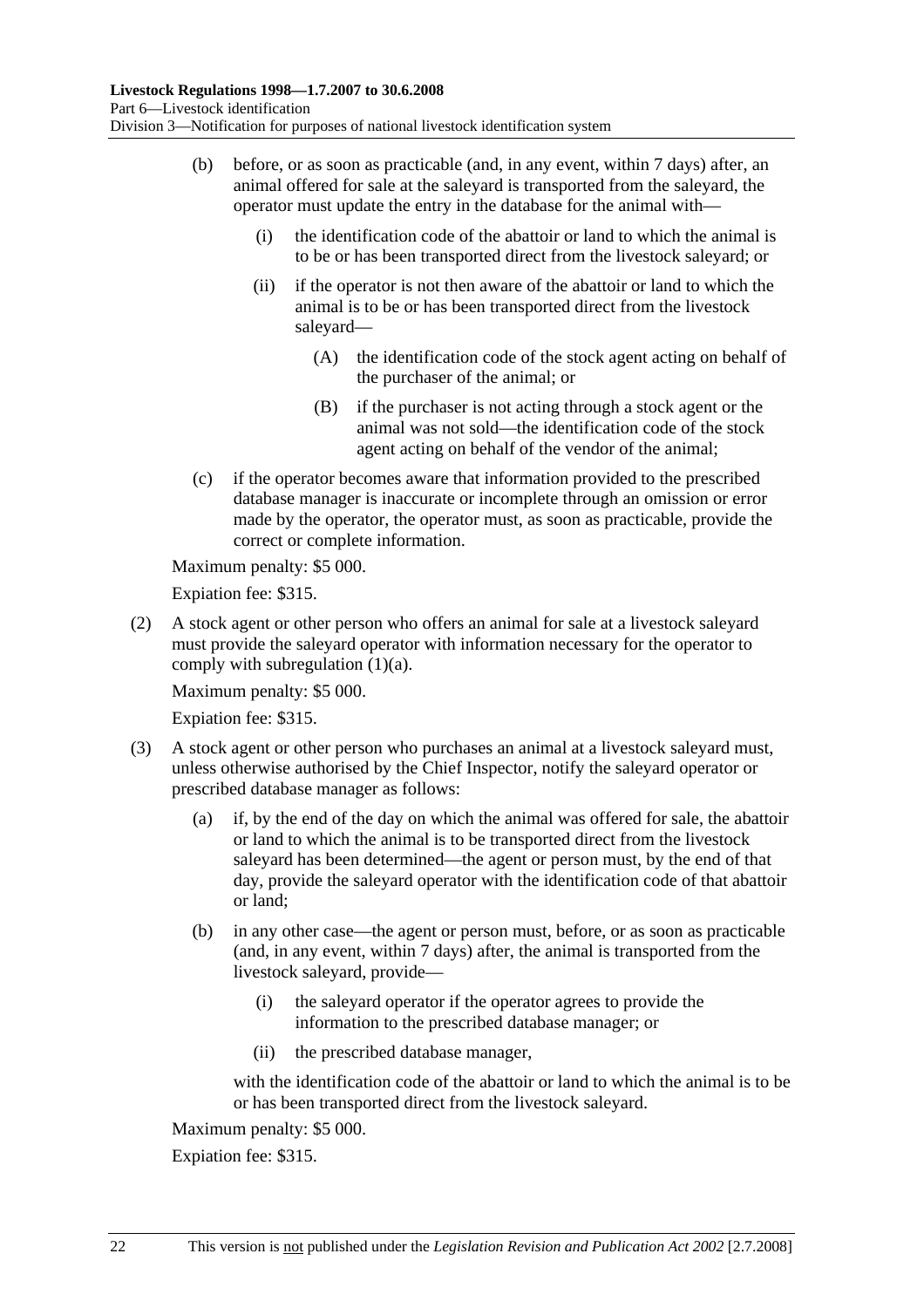- (4) It is not a defence to a charge of an offence against subregulation (3) to establish that an identification code had not previously been allotted to the land or person concerned.
- (5) A person selling or purchasing an animal through a stock agent must provide the stock agent with information necessary for the stock agent to comply with this regulation.

Expiation fee: \$315.

 (6) A stock agent must, as soon as practicable after providing the operator of a livestock saleyard with the identification code of an abattoir or land to which an animal is to be or has been transported from the livestock saleyard, give written notice to the purchaser of the animal setting out details of the identification code provided.

Maximum penalty: \$5 000.

Expiation fee: \$315.

**Note—** 

The notice may be included on an invoice.

 (7) If the purchaser of an animal becomes aware that information provided to the operator of a livestock saleyard or prescribed database manager in respect of the animal under this regulation is inaccurate or incomplete or that an animal was not transported direct to the destination contemplated at the time the information was provided, the purchaser must, as soon as practicable, notify the prescribed database manager of the correct or complete information.

Maximum penalty: \$5 000.

Expiation fee: \$315.

## **27D—Notification when cattle or buffalo slaughtered at abattoir**

The operator of an abattoir must, unless otherwise authorised by the Chief Inspector, within 7 days after slaughtering an animal, notify the prescribed database manager of—

- (a) the date of the slaughter of the animal; and
- (b) the number of the animal's permanent identification device (if any); and
- (ba) the number of any transaction tag attached to the animal; and
- (c) the identification code of the land on which the animal was last pastured before—
	- (i) in the case of an animal consigned for slaughter following public sale—consignment for sale;
	- (ii) in any other case—consignment for slaughter.

Maximum penalty: \$5 000.

Expiation fee: \$315.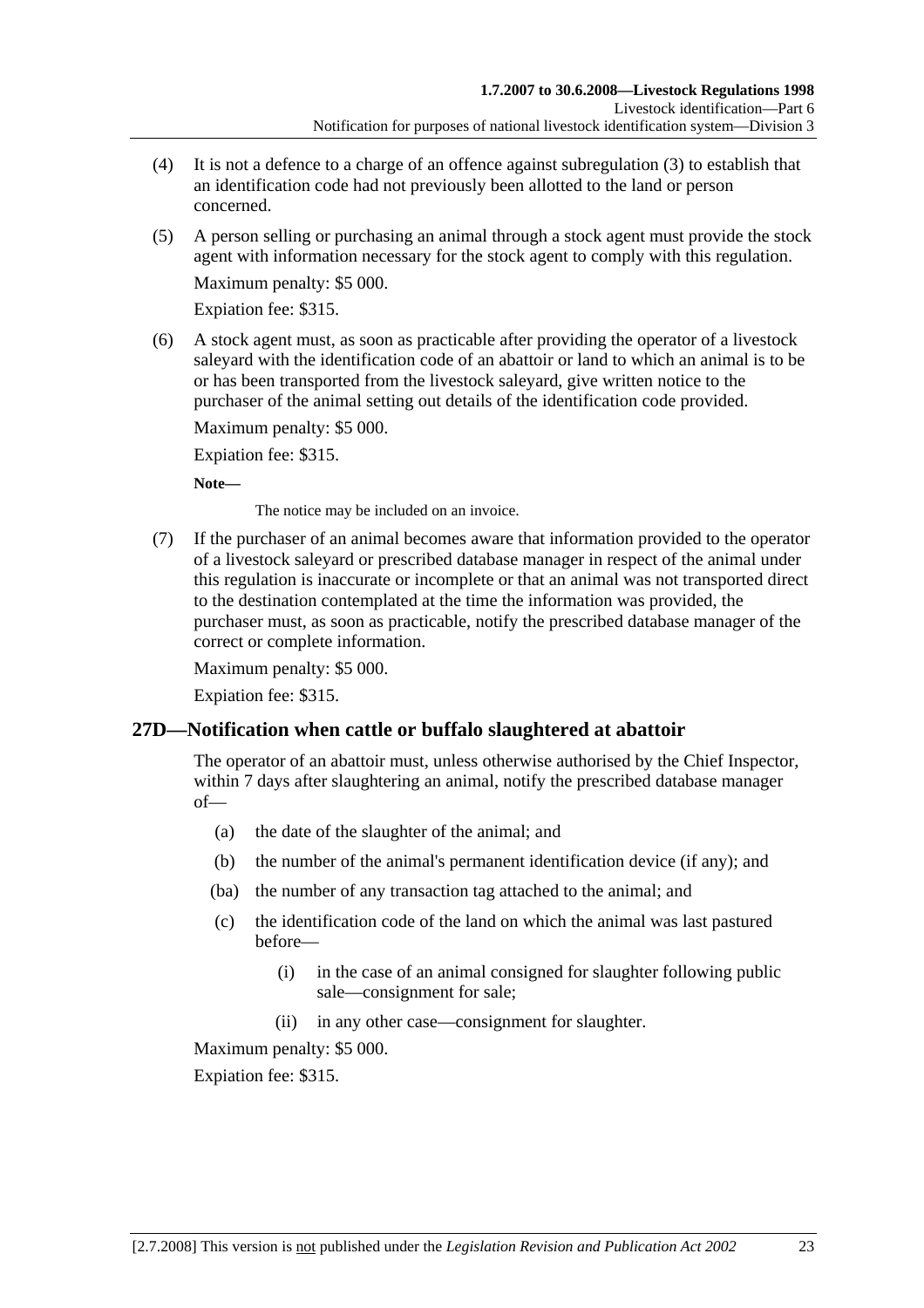## **27E—Notification when cattle or buffalo moved to different property**

- (1) If an animal is removed from land on which it is pastured and is pastured on other land, taken to a show, rodeo or other event, or unloaded during transit, the person who owns the animal following the removal must, unless otherwise authorised by the Chief Inspector, within 7 days after the removal, notify the prescribed database manager of—
	- (a) the date of the removal of the animal; and
	- (b) the number of the animal's permanent identification device; and
	- (c) the identification code of the land from which the animal is removed (if the land has such a code); and
	- (d) the identification code of the land to which the animal is removed.

Maximum penalty: \$5 000.

Expiation fee: \$315.

- (2) For the purposes of this regulation—
	- (a) an animal will not be regarded as being removed from land if it is moved from land to which an identification code applies to other land to which the same identification code applies;
	- (b) an animal will not be regarded as being pastured on land if it is pastured for a period of not more than 7 days at a livestock saleyard at which it is to be or has been offered for sale or at an abattoir at which it is to be slaughtered.
- (3) It is not a defence to a charge of an offence against subregulation  $(1)(d)$  to establish that an identification code had not previously been allotted to the land.

#### **27F—Manner of notifying prescribed database manager**

For the purposes of this Division, the prescribed database manager will only be taken to be notified if notified in a manner authorised by the prescribed database manager.

# **Division 3A—Identification of sheep and goats and movement documentation**

#### **27FA—Application of Division**

This Division applies only in relation to sheep and goats.

#### **27FB—Permanent identification devices**

- (1) Subject to this regulation, an animal must not be brought into the State, or removed from land on which it has been pastured, unless it is identified by a permanent identification device attached to an ear of the animal.
- (2) Until 1 January 2008, this regulation does not apply to animals consigned direct to slaughter from land on which they have been pastured for a price to be determined by weight and grade after slaughter.
- (3) Until 1 January 2009, this regulation does not apply to animals born before 1 January 2006.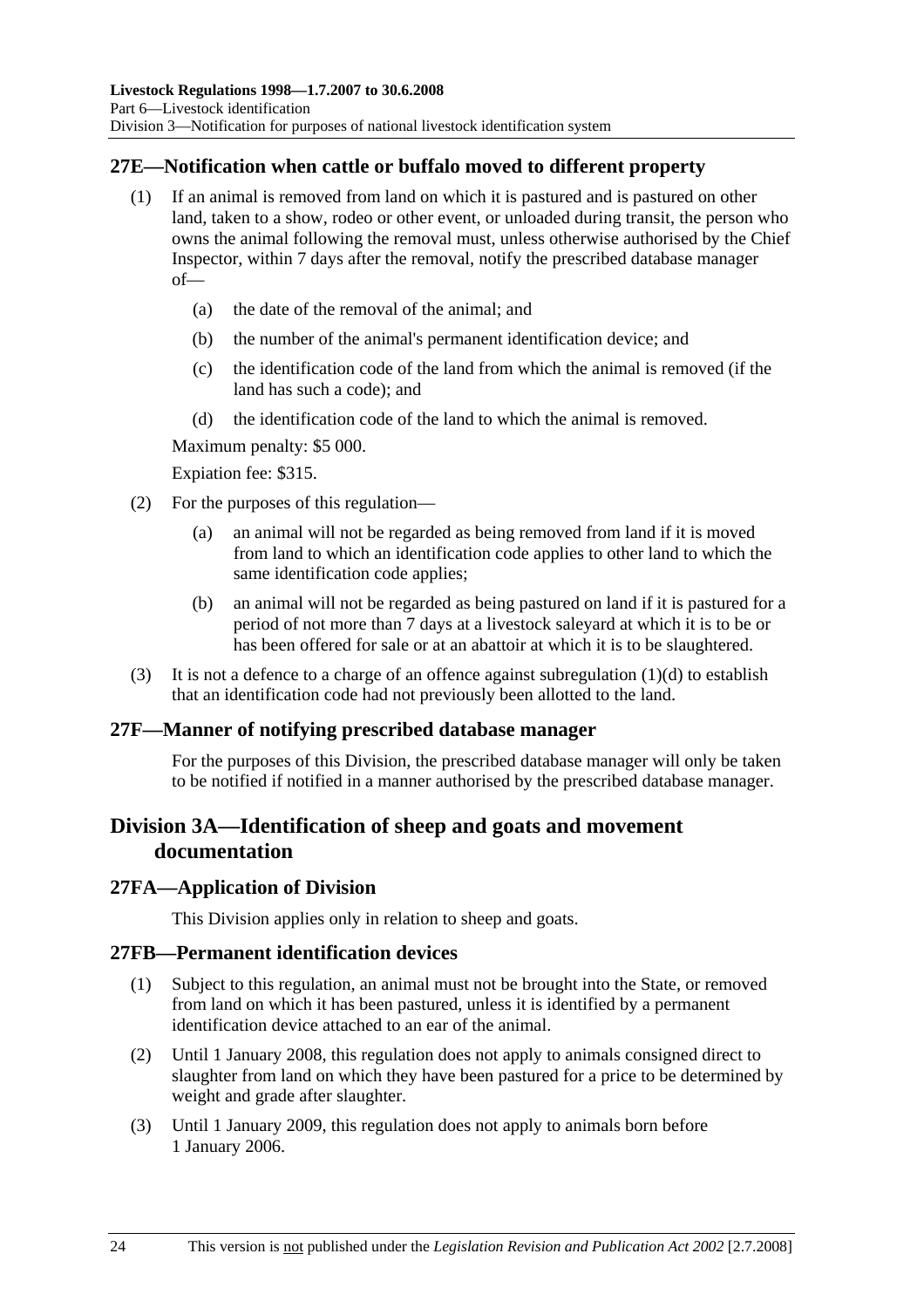- (4) This regulation does not apply to a feral goat that is captured, pastured for a period not exceeding 6 weeks and consigned direct to slaughter from the land on which it has been pastured.
- (5) For the purposes of subregulation (4)
	- a feral goat will be taken to have been captured and pastured if it is constrained by fences or other means and fed, watered, cared for or otherwise managed with a view to its consignment for sale or slaughter; and
	- (b) a goat will not be taken to be feral if it has been bred by the person responsible for its identification in accordance with this regulation.
- (6) If, without the authorisation of the Chief Inspector, an animal is not identified in accordance with this regulation, the owner of the animal is guilty of an offence.

Expiation fee: \$315.

 (7) If, without the authorisation of the Chief Inspector, a permanent identification device is attached to an animal and the device bears the identification code of land other than land on which the animal is or was last pastured, the owner of the animal and any person who caused the device to be so attached are each guilty of an offence.

Maximum penalty: \$5 000.

Expiation fee: \$315.

 (8) For the purposes of this regulation, an animal will not be regarded as being removed from land if it is moved from land to which an identification code applies to other land to which the same identification code applies.

## **27FC—Movement documentation**

- (1) The owner of an animal that is brought into this State, or removed from land on which it has been pastured (the *consignor*), is guilty of an offence unless movement documentation—
	- (a) accompanies the animal during its movement; and
	- (b) is provided to a person (the *consignee*) as follows:
		- (i) if the animal is brought into this State or removed for the purposes of sale by a stock agent—to the agent; or
		- (ii) if the animal is brought into this State or removed for the purposes of direct sale to a purchaser—to the purchaser; or
		- (iii) in any other case—to the person responsible for the management of the animal following its movement.

Maximum penalty: \$5 000.

Expiation fee: \$315.

- (2) The *movement documentation* must comprise—
	- (a) a vendor declaration relating to the animal (which, in the case of sheep, includes a sheep health statement); or
	- (b) a document containing—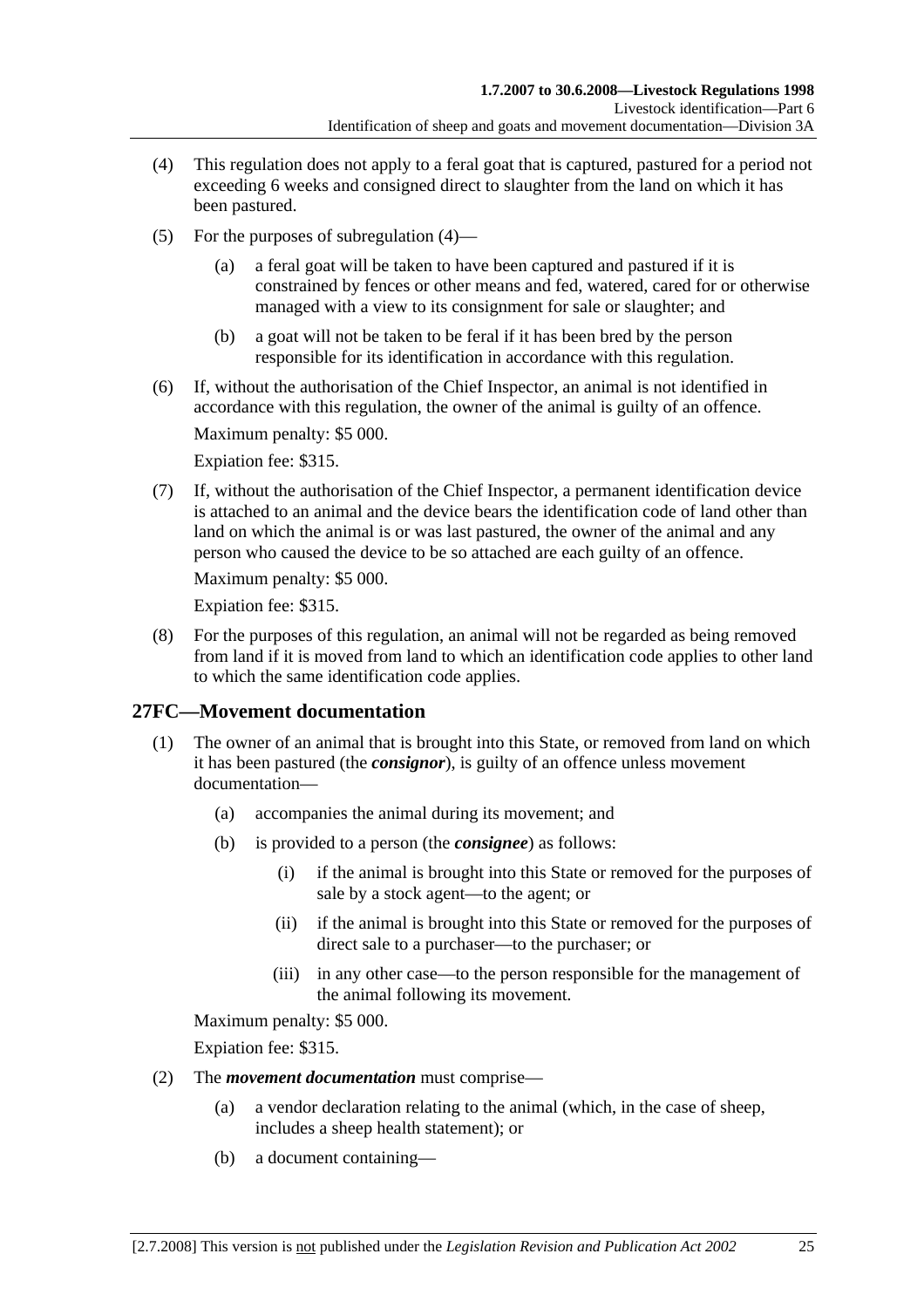- (i) a statement of—
	- (A) the number and a general description of the animals being moved; and
	- (B) the identification code of the land from which the animals are being removed or, if the animals are being brought into the State, the land on which the animals were last pastured; and
	- (C) the identification codes present on the permanent identification devices attached to the animals (and, if more than 1 device is attached to an animal, on the device most recently attached to the animal); and
	- (D) the identification code of the land to which the animals are being moved or the address or a description of the location of the land; and
	- (E) the date on which the animals are being moved; and
- (ii) in the case of sheep—a sheep health statement.
- (3) A *sheep health statement* is a declaration in connection with the health of sheep in a form approved by the Chief Inspector.
- (4) Despite subregulation (2) movement documentation need not include a sheep health statement if the animal concerned is consigned direct from a livestock saleyard outside this State to an abattoir in this State for immediate slaughter.
- (5) The consignor and the consignee must retain a copy of movement documentation prepared or received under this regulation for at least 7 years.

Expiation fee: \$315.

 (6) If animals are sold by a stock agent, the stock agent must provide the purchaser with a copy of the movement documentation accompanying the animals, or a document that summarises the information set out in subregulation (2)(b), within 7 days after the sale.

Maximum penalty: \$5 000.

Expiation fee: \$315.

 (7) A purchaser to whom documentation is provided under subregulation (6) must retain the documentation for at least 7 years.

Maximum penalty: \$5 000.

Expiation fee: \$315.

- (8) For the purposes of this regulation—
	- (a) an animal will not be regarded as being removed from land if it is moved from land to which an identification code applies to other land to which the same identification code applies; and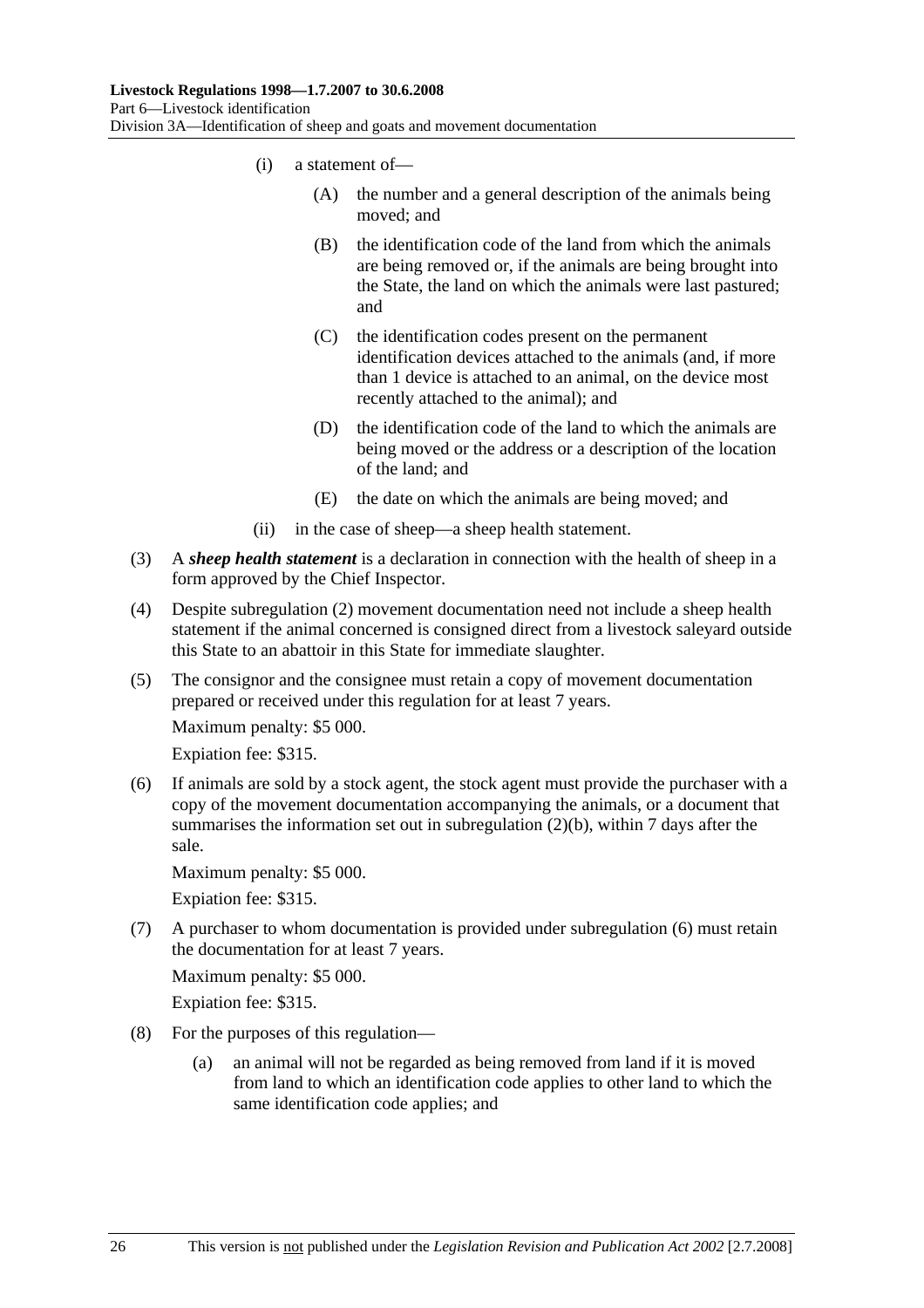(b) an animal will not be regarded as being pastured on land if it is pastured on the land for a period of not more than 7 days at a livestock saleyard at which it is to be or has been offered for sale or at an abattoir at which it is to be slaughtered.

# **Division 4—Identification of deer**

## **27G—Identification of deer**

 (1) A person who keeps deer must ensure that deer are not removed from land on which they are kept unless attached to the ear of each animal is an identification tag that bears the identification code of the land from which it is removed.

Maximum penalty: \$5 000.

Expiation fee: \$315.

 (2) Subregulation (1) does not apply in relation to the removal of an animal from land to which an identification code applies to land to which the same code applies.

# **Division 5—General**

## **27H—Removal of livestock in contravention of this Part**

- (1) If an inspector suspects on reasonable grounds that a person has removed, or is about to remove, livestock from property in contravention of this Part, the inspector may—
	- (a) require the owner or person in charge of the animals to—
		- (i) muster them at or take them to a specified place convenient for inspecting or attaching transaction or identification tags to the animals;
		- (ii) attach permanent identification devices or transaction or identification tags to animals found not to be tagged or otherwise identified in accordance with this Part;
		- (iii) detain the animals at a specified place, or return the animals to the place from which they have been removed, until they are tagged or otherwise identified in accordance with this Part; and
	- (b) if the owner or person in charge refuses or fails to comply with such a requirement, take the action required to be taken, with or without assistance.
- (2) The Minister may recover costs and expenses reasonably incurred by an inspector under subregulation (1)(b) by action in a court of competent jurisdiction as a debt owed by the person of whom the requirement was made.

# **28—Types of tags and devices**

- (1) A person must only attach to, or insert in, an animal a permanent identification device of the following kind:
	- (a) if the device is to be attached to or inserted in the animal on the property on which the animal was born—a device of a kind approved by the Chief Inspector as a breeder device; or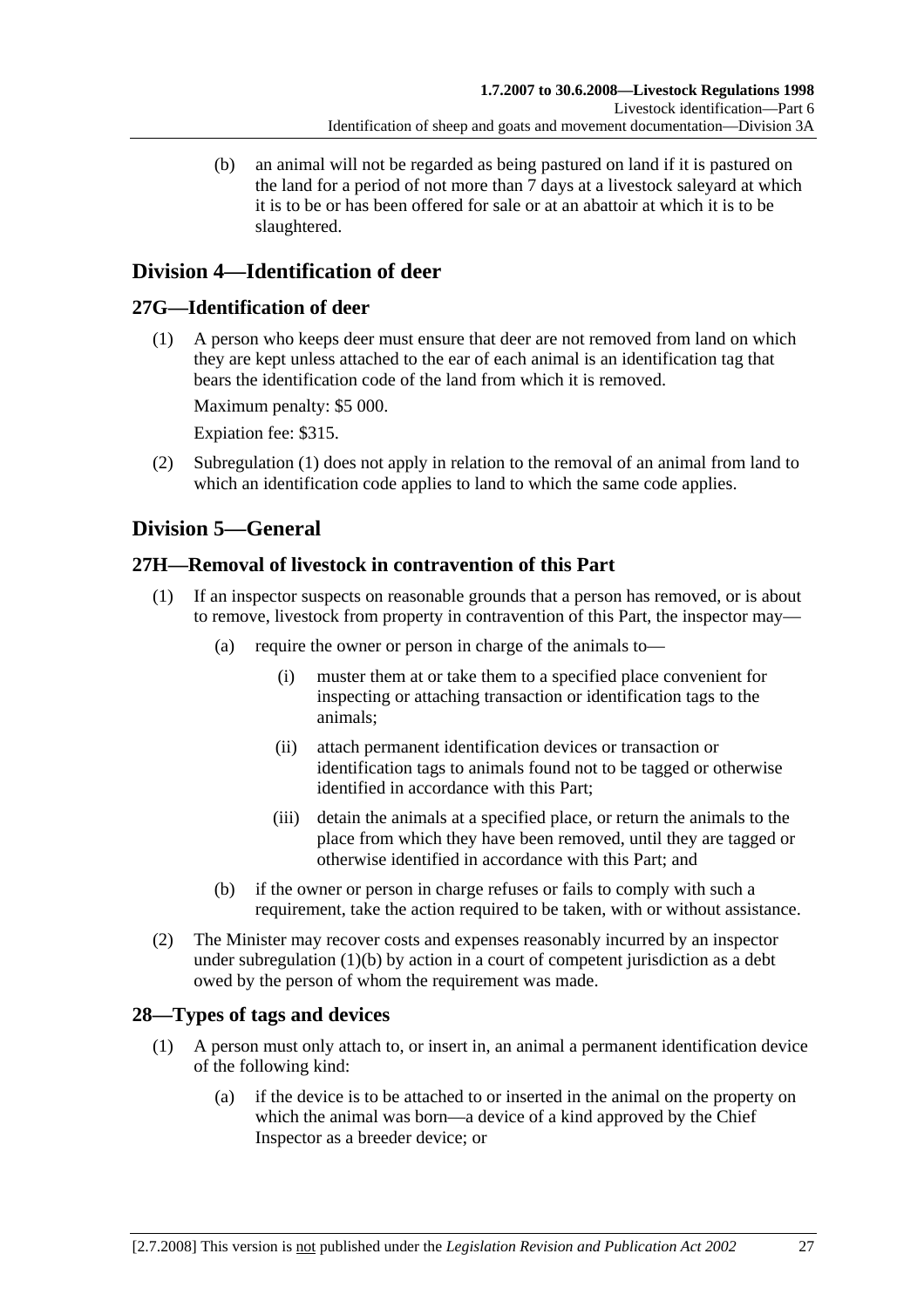(b) in any other case—a device of a kind approved by the Chief Inspector as a post-breeder device.

Maximum penalty: \$5 000.

Expiation fee: \$315.

#### **29—Identification codes**

- (1) The Chief Inspector may, on application, allot an identification code to—
	- (a) the owner or a purchaser of land or livestock; or
	- (b) a stock agent; or
	- (c) the operator of a saleyard; or
	- (d) the operator of an abattoir.
- (2) The Chief Inspector may, on allotting an identification code, designate that it is allotted to specified land.
- (3) The Chief Inspector may cancel an identification code—
	- (a) at the request of, or with the consent of, the person to whom the code is allotted; or
	- (b) in the case of a code allotted to specified land—
		- (i) at the request of the owner of the land or the owner of livestock pastured or kept on the land; or
		- (ii) if satisfied that no transaction or identification tags or permanent identification devices bearing the identification code of the land have been ordered in the preceding 3 years.
- (4) The Chief Inspector must give notice of any cancellation of an identification code under subregulation  $(3)(b)$  to the person to whom the code is allotted at his or her last known address.
- (5) The Chief Inspector must maintain a register of identification codes, including for each code details of the name and address of the person to whom the code is allotted and the land, if any, to which the code is allotted.
- (6) The register may contain other information that the Chief Inspector considers appropriate, such as further contact details of the person to whom the code is allotted or the identity and contact details of the registered proprietor of the land.
- (7) The Chief Inspector may make the register available—
	- (a) free of charge, to the prescribed database manager, a law enforcement agency or an agency that regulates matters relating to livestock in another jurisdiction; and
	- (b) for the fee fixed in Schedule 1, to the operator of a saleyard or abattoir, a stock agent or any other person who has, in the opinion of the Chief Inspector, a legitimate interest in the information on the register.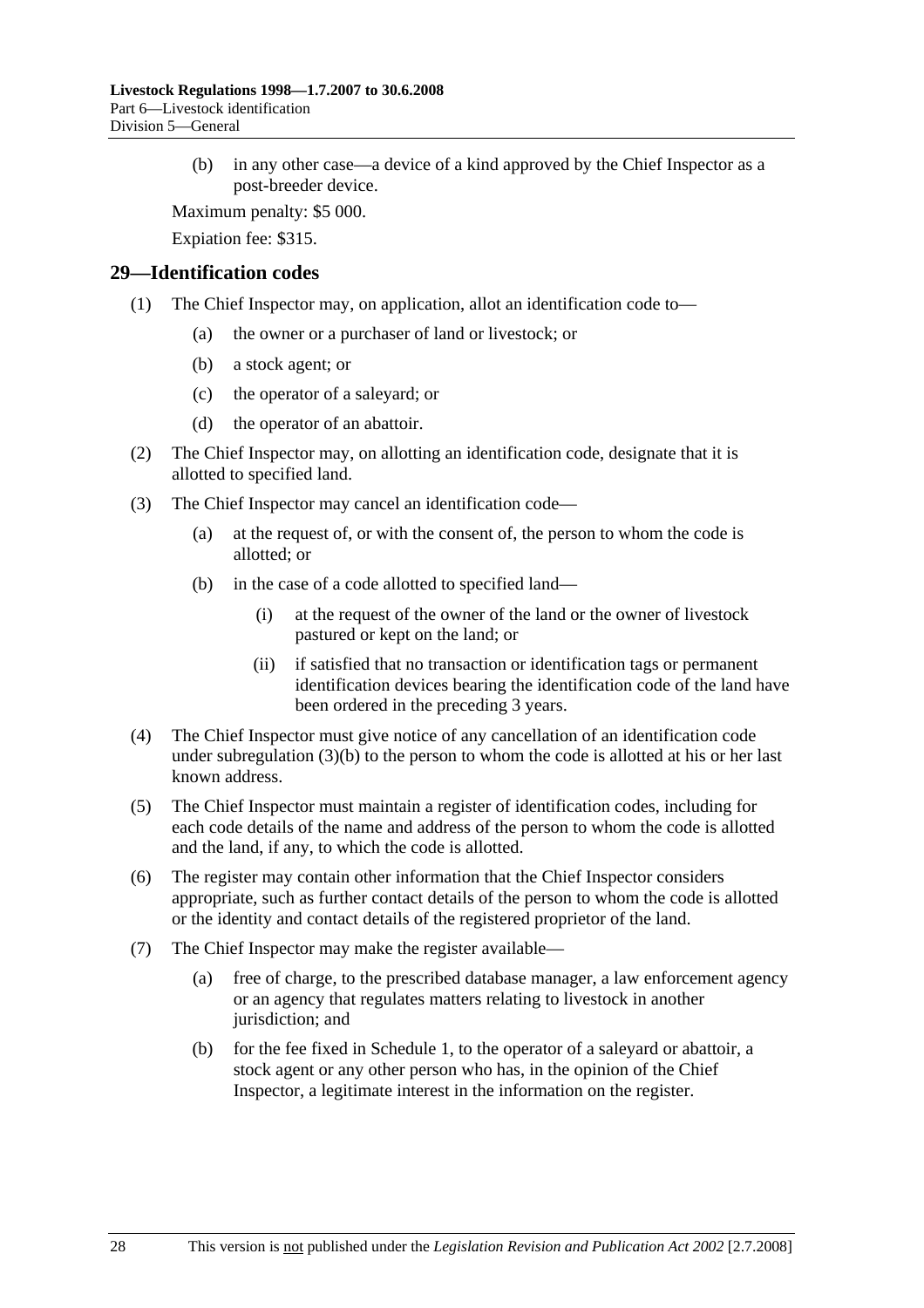### **29A—Authorisation of manufacturers and recyclers**

The Chief Inspector may authorise a person—

- (a) to manufacture transaction or identification tags or permanent identification devices for the purposes of this Part; or
- (b) to recycle permanent identification devices for the purposes of this Part.

### **29B—Supply of tags and devices**

An authorised manufacturer or authorised recycler—

- (a) may only supply transaction or identification tags or permanent identification devices to persons on receipt of an order form validated in a manner approved by the Chief Inspector; and
- (b) must—
	- (i) keep records of the persons to whom the tags or devices are supplied and the number and type of tags or devices supplied in respect of each identification code; and
	- (ii) at the request of an inspector or other person authorised in writing by the Chief Inspector, produce the records for inspection.

Maximum penalty: \$5 000.

Expiation fee: \$315.

### **29C—Animal must not have more than 1 permanent identification device**

 (1) A person must not, without the authorisation of the Chief Inspector, attach to or insert in an animal a permanent identification device if the animal already has a permanent identification device attached to or inserted in it.

Maximum penalty: \$2 500.

Expiation fee: \$210.

 (2) This regulation does not apply to the attachment of a post-breeder device (see regulation  $28(1)(b)$  to a sheep or goat.

#### **29D—Removal of permanent identification devices**

 (1) Subject to this regulation, a person must not remove a permanent identification device from an animal unless authorised to do so by the Chief Inspector.

Maximum penalty: \$5 000.

Expiation fee: \$315.

- (2) Subregulation (1) does not apply to an inspector or a person acting in the course of his or her duties at an abattoir.
- (3) The operator of an abattoir must ensure that all permanent identification devices removed from animals at the abattoir are, on a regular basis and in any event at least monthly—
	- (a) destroyed; or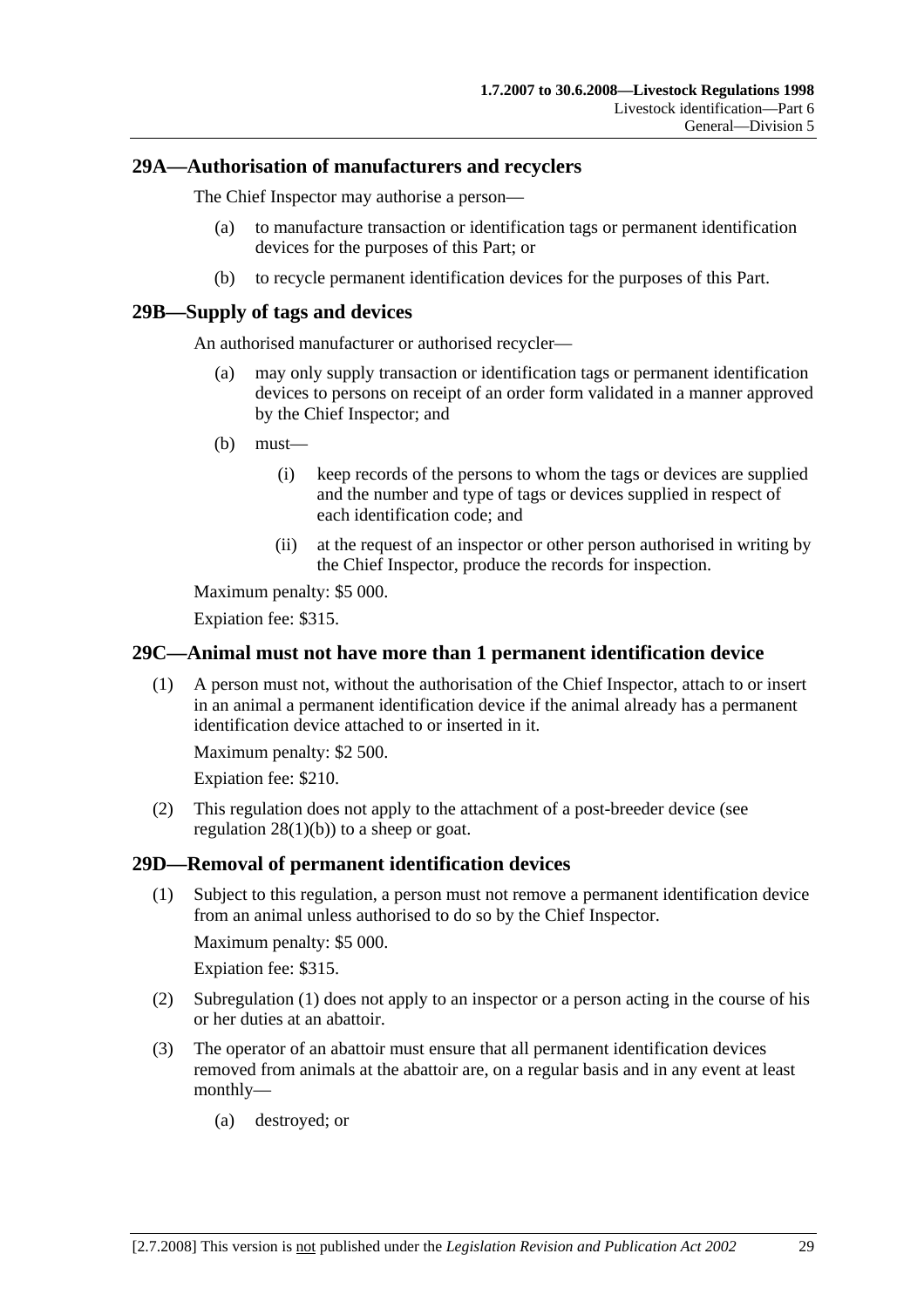(b) sent to an authorised recycler.

Maximum penalty: \$5 000.

Expiation fee: \$315.

### **29E—Replacement of lost devices**

 $(1)$  If—

- (a) an animal has a permanent identification device attached to or inserted in it; and
- (b) the device is subsequently lost; and
- (c) a replacement permanent identification device is then attached to or inserted in the animal,

the person who attaches or inserts the replacement device must keep records which will enable the replacement device to be identified and must, at the request of an inspector, produce the records for inspection.

Maximum penalty: \$2 500.

Expiation fee: \$210.

 (2) A person must keep records required under subregulation (1) in relation to an animal for not less than two years after the date on which the animal dies or is otherwise disposed of by the person.

### **29F—Offence to alter or deface tags and devices**

A person must not, without the authorisation of the Chief Inspector, alter or deface a transaction or identification tag or permanent identification device that is attached to or inserted in an animal.

Maximum penalty: \$5 000.

Expiation fee: \$315.

# **Part 7—Sheep lice**

#### **30—Offence if lice-infested sheep at market**

- (1) If lice-infested sheep are present at a market—
	- (a) the owner of the sheep; and
	- (b) any other person who consigned the sheep to the market,

are each guilty of an offence.

Maximum penalty: \$5 000.

Expiation fee: \$315.

- (2) It is a defence to a charge of an offence against subregulation  $(1)$  if it is proved—
	- (a) that the sheep (or an appropriate number of the sheep selected on an appropriate basis) had been properly inspected for the presence of lice by a person with suitable experience or training within 14 days before the sheep were taken to the market and no live lice were found in the course of the inspection; and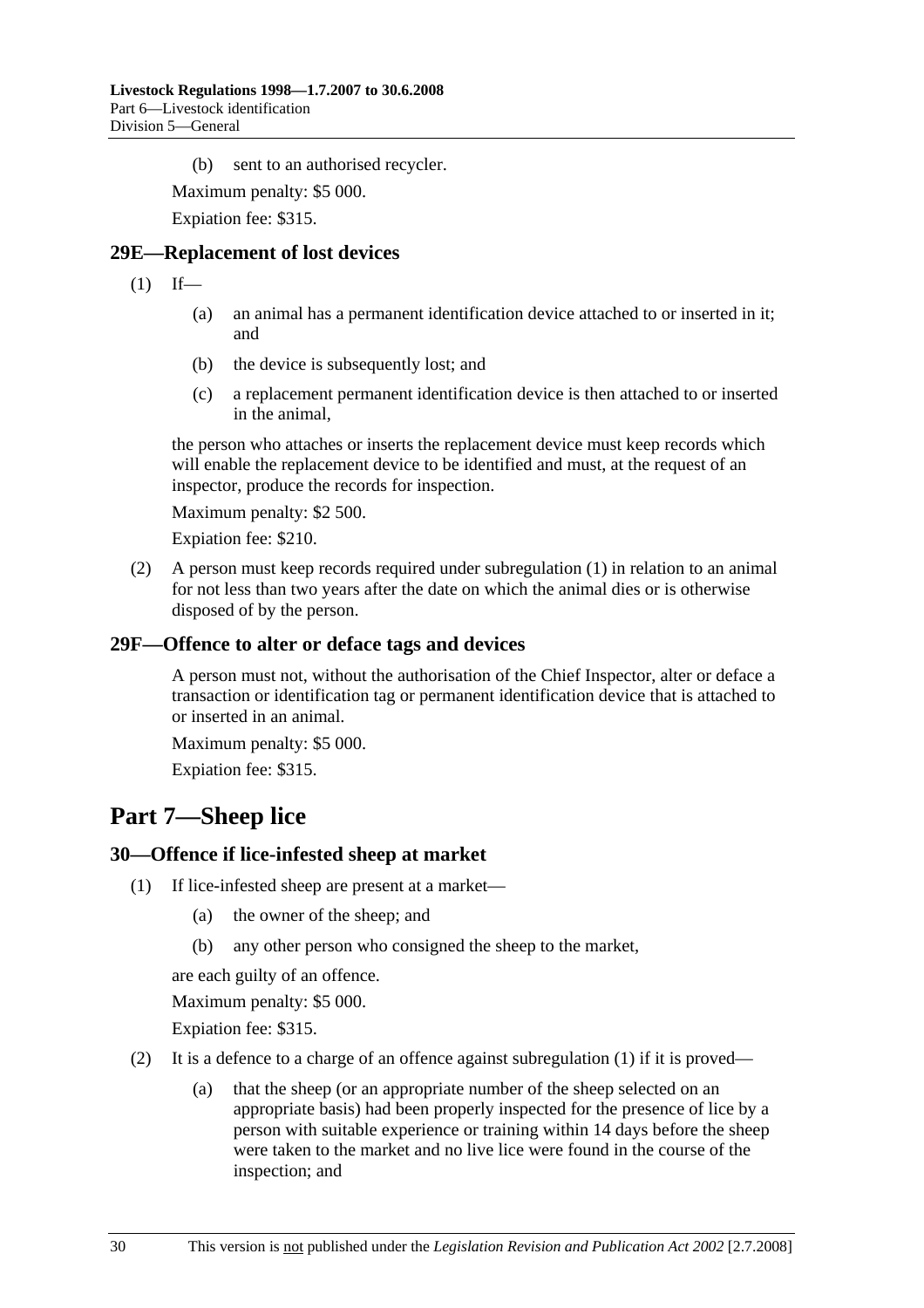- (b) that after the inspection and before being taken to the market the sheep were kept separate from sheep other than sheep similarly inspected during that period and found to be free of live lice.
- (3) In this regulation—

*market* means a market, fair, sale, show, parade or other gathering or competition at which sheep from different holdings are present (but does not include an abattoir).

#### **31—Offence if lice-infested sheep stray**

If lice-infested sheep stray, the owner of the sheep and any other person responsible for control of the sheep are each guilty of an offence.

Maximum penalty: \$5 000.

Expiation fee: \$315.

# **Part 7A—Vendor declarations**

#### **31A—Signing of vendor declarations**

A person must not sign a vendor declaration in connection with the sale or proposed sale of livestock unless the person is, or was immediately before the sale or consignment of the livestock for sale—

- (a) the owner of the livestock; or
- (b) a person responsible for the husbandry of the livestock authorised by the owner to do so.

Maximum penalty: \$5 000.

Expiation fee: \$315.

#### **31B—False or misleading vendor declarations**

A person must not make a statement that is false or misleading in a material particular (whether by reason of the inclusion or omission of any particular) in a vendor declaration.

Maximum penalty/expiation fee:

(a) If the person made the statement knowing that it was false or misleading:

Maximum penalty—\$10 000.

(b) In any other case:

Maximum penalty—\$5 000.

Expiation fee—\$315.

# **Part 8—Provision for funds under repealed Acts**

### **32—Cattle Compensation Fund**

The amount in the Cattle Compensation Fund on the repeal of the *Cattle Compensation Act 1939* is to be paid into the South Australian Cattle Industry Fund established under the *Primary Industry Funding Schemes (Cattle Industry Fund) Regulations 2000* made under the *Primary Industry Funding Schemes Act 1998*.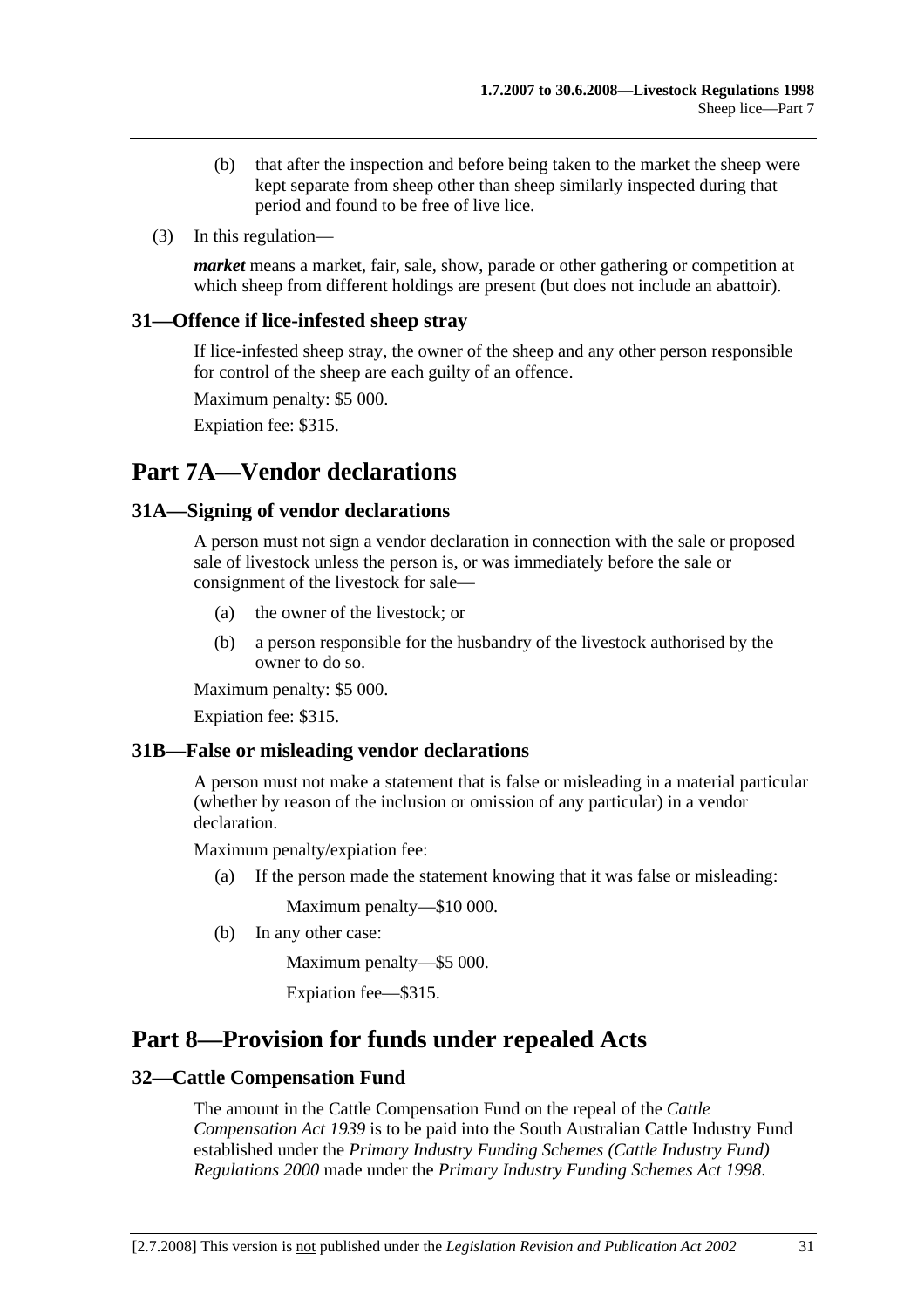### **33—Beekeepers Compensation Fund**

The amount in the Beekeepers Compensation Fund established for the purposes of the *Apiaries Act 1931* on the repeal of that Act is to be paid into the South Australian Apiary Industry Fund established under the *Primary Industry Funding Schemes (Apiary Industry Fund) Regulations 2001* made under the *Primary Industry Funding Schemes Act 1998*.

#### **34—Swine Compensation Fund**

The amount in the Swine Compensation Fund on the repeal of the *Swine Compensation Act 1936* is to be paid into the South Australian Pig Industry Fund established under the *Primary Industry Funding Schemes (Pig Industry Fund) Regulations 2001* made under the *Primary Industry Funding Schemes Act 1998*.

#### **34A—Deer Keepers Compensation Fund**

The amount in the Deer Keepers Compensation Fund established for the purposes of the *Deer Keepers Act 1987* on the repeal of that Act is to be paid into the South Australian Deer Industry Fund established under the *Primary Industry Funding Schemes (Deer Industry Fund) Regulations 2002* made under the *Primary Industry Funding Schemes Act 1998*.

# **Part 9—Stock foods**

### **Division 1—Preliminary**

#### **35—Interpretation**

In this Part—

*Agvet Code of South Australia*—see the *Agricultural and Veterinary Chemicals (South Australia) Act 1994*;

*approved label* has the same meaning as in the Agvet Code of South Australia;

*manufactured stock food* means anything that is manufactured or processed as food for livestock but does not include stock food comprised only of chaff, hay or wholegrains;

*package* means anything in or by which a stock food is cased, covered, enclosed, contained or packed;

*permit* has the same meaning as in the Agvet Code of South Australia;

*registered veterinary product* has the same meaning as in the Agvet Code of South Australia;

*restricted animal material* means material derived wholly or partly from a vertebrate, but does not include milk, a milk product, gelatine, tallow or an extracted oil;

*stock food* means—

- (a) manufactured stock food; or
- (b) chaff, hay or wholegrains; or
- (c) anything else used as food for livestock;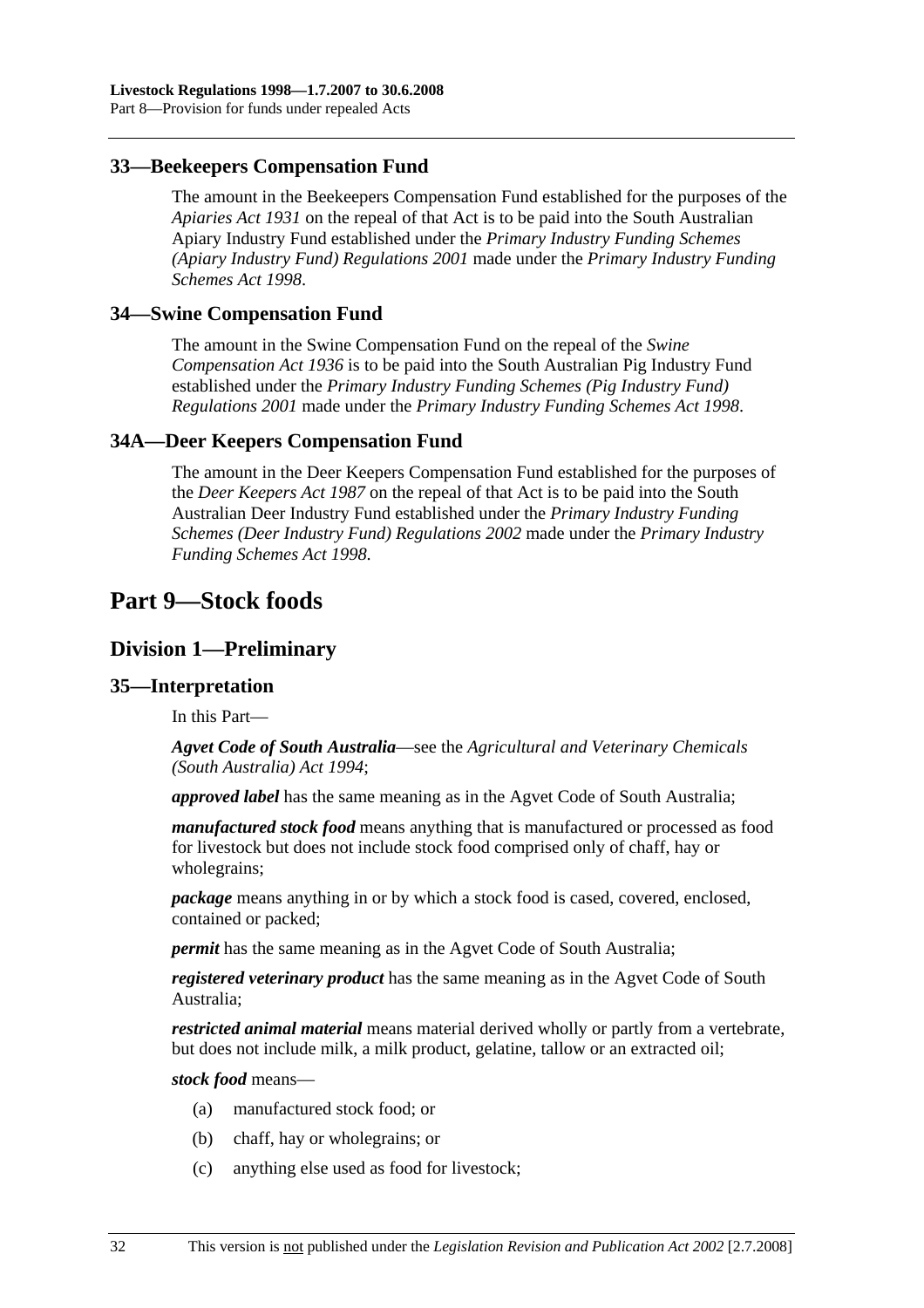*supply* means supply through sale, gift, loan, exchange or hire and includes offer to supply.

# **Division 2—Feeding of livestock**

## **36—Feeding of restricted animal material to ruminants**

A person must not:

- (a) feed to ruminants, or permit ruminants to feed on, restricted animal material (whether or not the material has been rendered suitable for animal consumption); or
- (b) dispose of restricted animal material (whether or not the material has been rendered suitable for animal consumption) in a manner that ruminants may gain access to it.

Maximum penalty: \$10 000.

## **37—Feeding of restricted animal material from placental mammals to nonruminants**

- (1) A person must not—
	- (a) feed to livestock, or permit livestock to feed on, restricted animal material from a placental mammal unless the material has been rendered suitable for animal consumption by means of a process approved by the Chief Inspector; or
	- (b) dispose of restricted animal material from a placental mammal that has not been rendered suitable for animal consumption as referred to in paragraph (a) in a manner that livestock may gain access to it.

Maximum penalty: \$10 000.

(2) In subregulation  $(1)$ —

*livestock* does not include cats, dogs or ruminants.

## **38—Feeding of stock foods containing faeces**

A person must not feed to livestock, or permit livestock to feed on, a stock food that consists wholly or partly of faeces.

Maximum penalty: \$10 000.

## **39—Feeding of stock foods containing registered veterinary products**

A person must not feed to livestock, or permit livestock to feed on, a stock food that contains a registered veterinary product unless—

 $(a)$ 

- (i) the product is registered for use on the species of animal to which the livestock belongs; and
- (ii) the stock food is being used to treat the livestock for a disease or condition of the livestock, or infestation of the livestock by a pest, specified on the approved label for containers of that product; or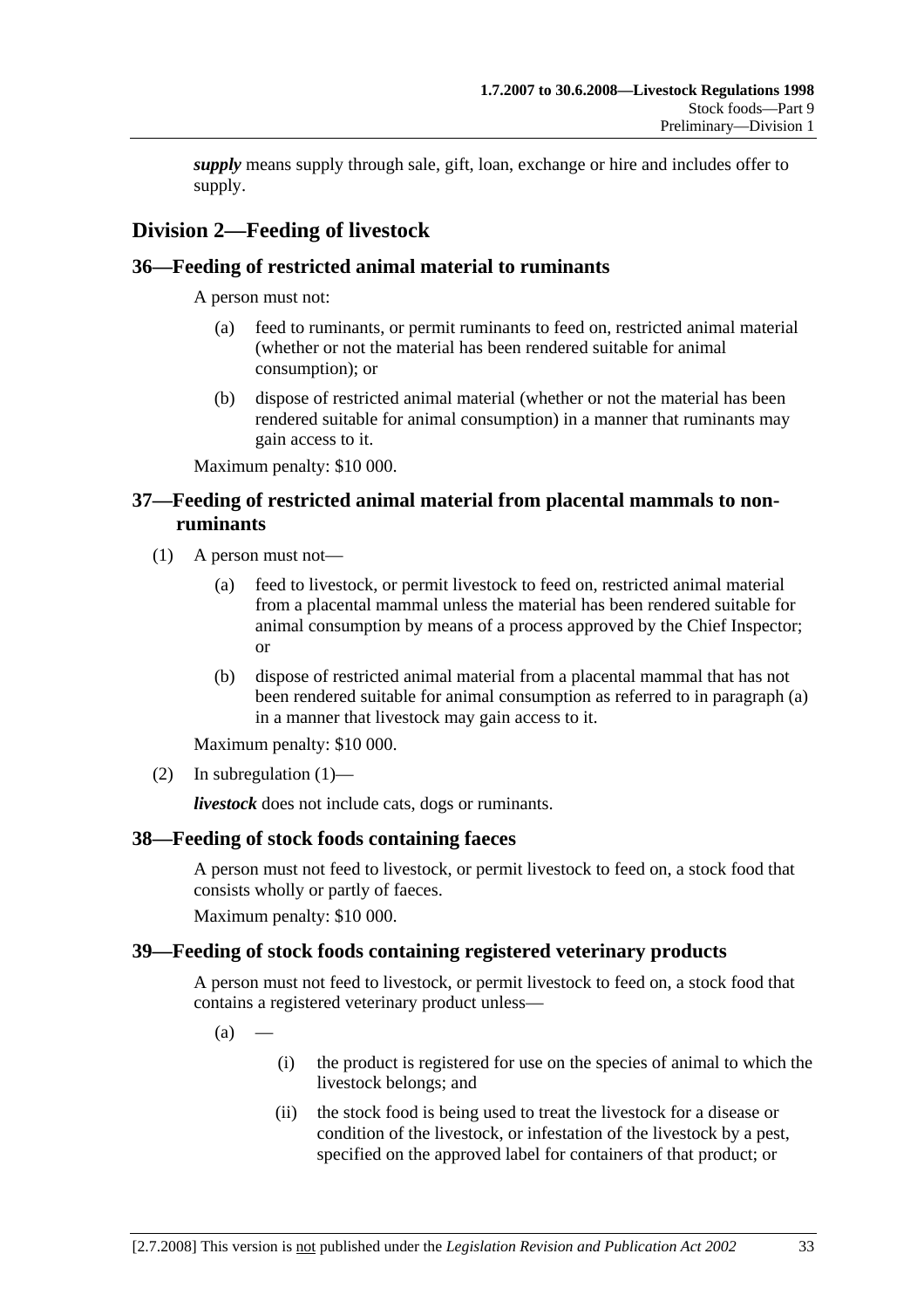(b) the person does so in accordance with a permit or the instructions of a veterinary surgeon responsible for treating the livestock.

Maximum penalty: \$10 000.

## **Division 3—Standards for stock foods**

## **40—Offence**

 (1) A person must not supply stock food unless the stock food complies with the standards prescribed by this Division.

Maximum penalty: \$10 000.

 (2) This regulation does not apply in relation to stock food supplied for consumption by cats, dogs, caged birds (other than poultry) or aquarium fish.

### **41—Restricted animal material in stock foods**

- (1) A stock food supplied for consumption by ruminants must not contain restricted animal material.
- (2) A stock food supplied for consumption by non-ruminant livestock must not contain restricted animal material from a placental mammal unless the material has been rendered suitable for animal consumption by means of a process approved by the Chief Inspector.

#### **42—Substances prohibited in stock foods**

A stock food must not contain a substance specified in Schedule 2 Part 1 except as provided in that Part.

## **43—Organochlorine pesticides in stock foods**

A substance specified in Schedule 2 Part 2 must not be present in stock food in a level that is more than the maximum level prescribed by that Part for that substance.

#### **44—Antioxidants in stock foods**

A substance specified in Schedule 2 Part 3 must not be present in stock food in a level that is more than the maximum level prescribed by that Part for that substance.

#### **45—Registered veterinary products in stock foods**

- (1) A stock food must not contain a registered veterinary product unless—
	- (a) the stock food is supplied for consumption by a species of animal for which the product is registered for use on; and
	- (b) the stock food is supplied for the purpose of treating such an animal for a disease or condition of the animal, or infestation of the animal by a pest, specified on the approved label for containers of that product; and
	- (c) the proportion or amount of the product in the stock food is a proportion or amount determined in accordance with the directions for use of the product specified on the approved label for containers of the product.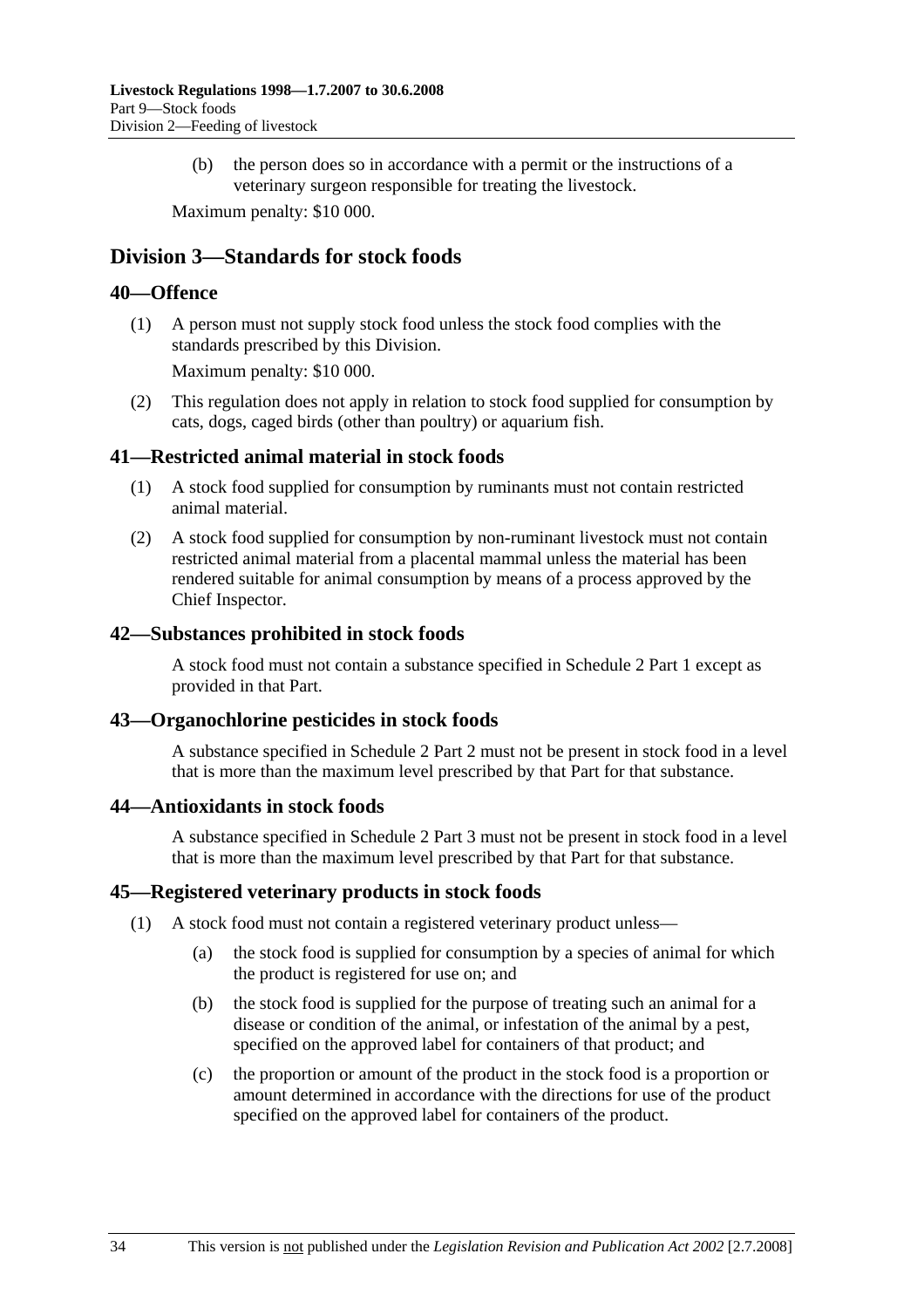(2) Subregulation (1) does not prevent stock food containing a registered veterinary product being supplied to a veterinary surgeon for use in the treatment of livestock or to a person holding a permit authorising the supply or use of the registered veterinary product in stock food.

# **Division 4—Labelling of manufactured stock foods**

## **46—Offences**

 (1) A person must not supply manufactured stock food unless the stock food is labelled, or information is provided to the person to whom the stock food is supplied, in accordance with this Division.

Maximum penalty: \$5 000.

Expiation fee: \$315.

- (2) A person must not, without reasonable excuse—
	- (a) deface, alter or obscure a label for a package of stock food containing information required by this Division; or
	- (b) remove from a package of stock food containing restricted animal material a label for the food containing information required by this Division.

Maximum penalty: \$2 500.

Expiation fee: \$210.

 (3) This regulation does not apply in relation to stock food supplied for consumption by cats, dogs, caged birds (other than poultry) or aquarium fish.

## **47—Requirement for label or advice note**

- (1) A stock food must—
	- (a) if supplied in a package—have affixed to, or printed or stencilled on, the package a label that complies with this Division; or
	- (b) if supplied without a package—be supplied in accordance with this regulation with an advice note that complies with this Division.
- (2) If stock food supplied without a package is delivered to a person, the advice note for the stock food must be handed to the person or an agent of the person.
- (3) If stock food supplied without a package is delivered to premises where no person is in attendance to accept delivery of the advice note for the stock food, the advice note must, within 7 days of the delivery, be given or sent to the person to whom the stock food was supplied.

## **48—General information to be included on label or advice note**

A label or advice note for a stock food must state—

- (a) the distinctive name of the stock food; and
- (b) the name and principal place of business of the manufacturer, producer or supplier of the stock food.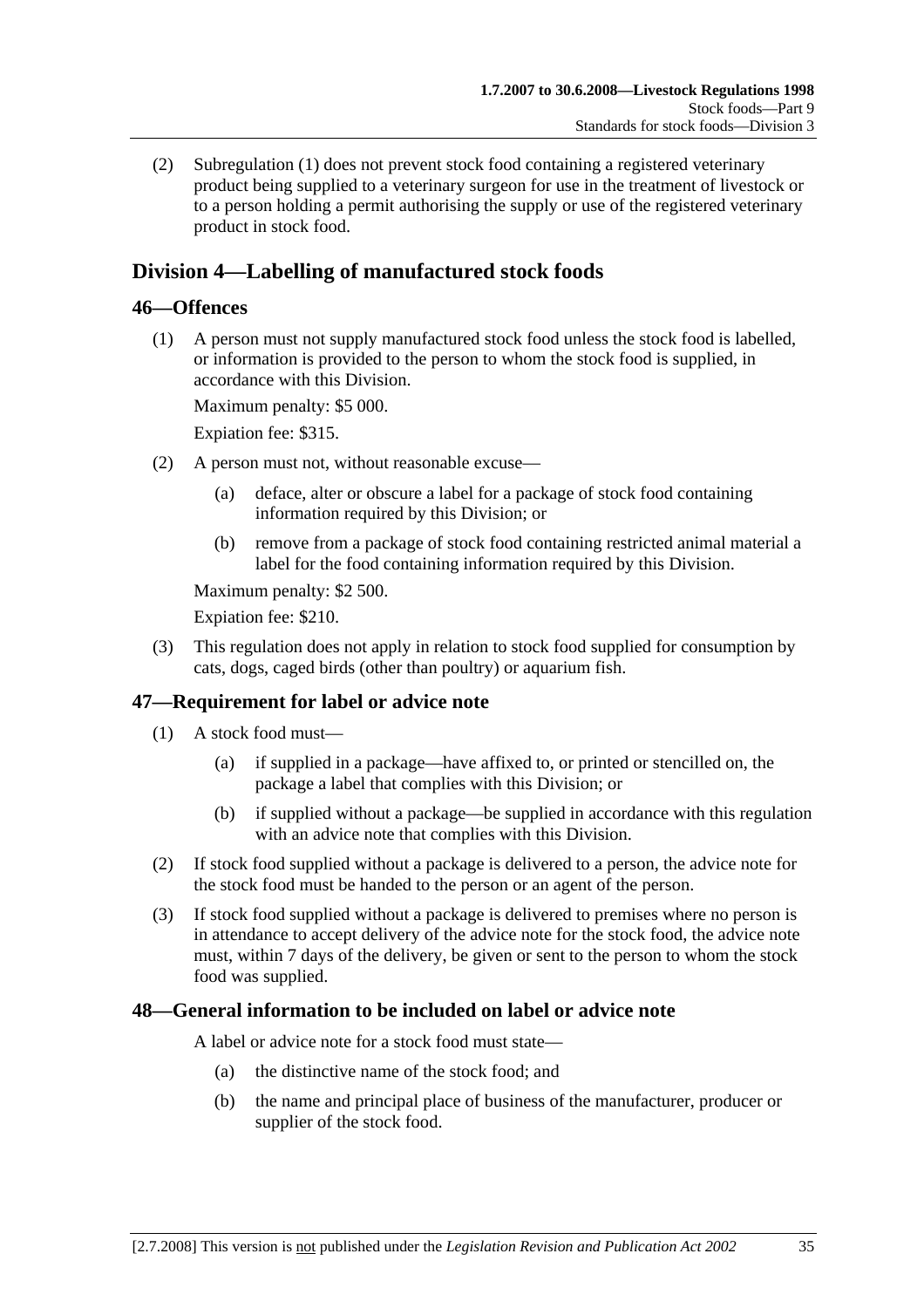## **49—Information about restricted animal material content**

- $(1)$  If—
	- (a) a stock food manufactured or produced before 20 December 2001 contains restricted animal material from animals other than fish or birds; and
	- (b) the stock food is not supplied for consumption by dogs or pigeons; and
	- (c) the label or advice note for the stock food does not contain a statement that the stock food is suitable for consumption by non-ruminant livestock only,

the label or advice note for the stock food must contain—

- (d) a statement indicating whether or not the restricted animal material is from a placental mammal; and
- (e) if the restricted animal material is from a placental mammal—a statement indicating that the stock food must not be fed to ruminants.
- (2) A label or advice note for a stock food manufactured or produced on or after 20 December 2001 must—
	- (a) if the stock food contains restricted animal material—contain the following statement:

This product contains restricted animal material—DO NOT FEED TO CATTLE, SHEEP, GOATS, DEER OR OTHER RUMINANTS.

 (b) if the stock food does not contain restricted animal material—contain the following statement:

This product does not contain restricted animal material.

# **Schedule 1—Fees**

| $\mathbf{1}$   | Application for registration or renewal of registration as a beekeeper<br>No fee is payable if the bees are kept for the purposes of instruction in an<br>educational institution approved by the Chief Inspector.                                                       | \$19.40                                                            |
|----------------|--------------------------------------------------------------------------------------------------------------------------------------------------------------------------------------------------------------------------------------------------------------------------|--------------------------------------------------------------------|
| 2              | Application for registration or renewal of registration as a deer keeper                                                                                                                                                                                                 | \$20.80                                                            |
| 3              | Application for registration or renewal of registration of an artificial breeding<br>centre                                                                                                                                                                              | \$270.00                                                           |
| $\overline{4}$ | Application for registration or renewal of registration authorising an artificial<br>breeding procedure<br>(The same fee applies in relation to an applicant for, or for renewal of,<br>registration authorising more than 1 category of artificial breeding procedure). | \$54.00                                                            |
| 5              | Application for registration or renewal of registration of a diagnostic laboratory                                                                                                                                                                                       | \$338.00                                                           |
| 6              | Replacement certificate of registration                                                                                                                                                                                                                                  | \$27.00                                                            |
| 7              | For an extract from, or copy of, the register of identification codes<br>The Chief Inspector may waive or reduce this fee if he or she considers it<br>appropriate in the circumstances.                                                                                 | $$29.00$ for each<br>code extracted to<br>a maximum of<br>\$160.50 |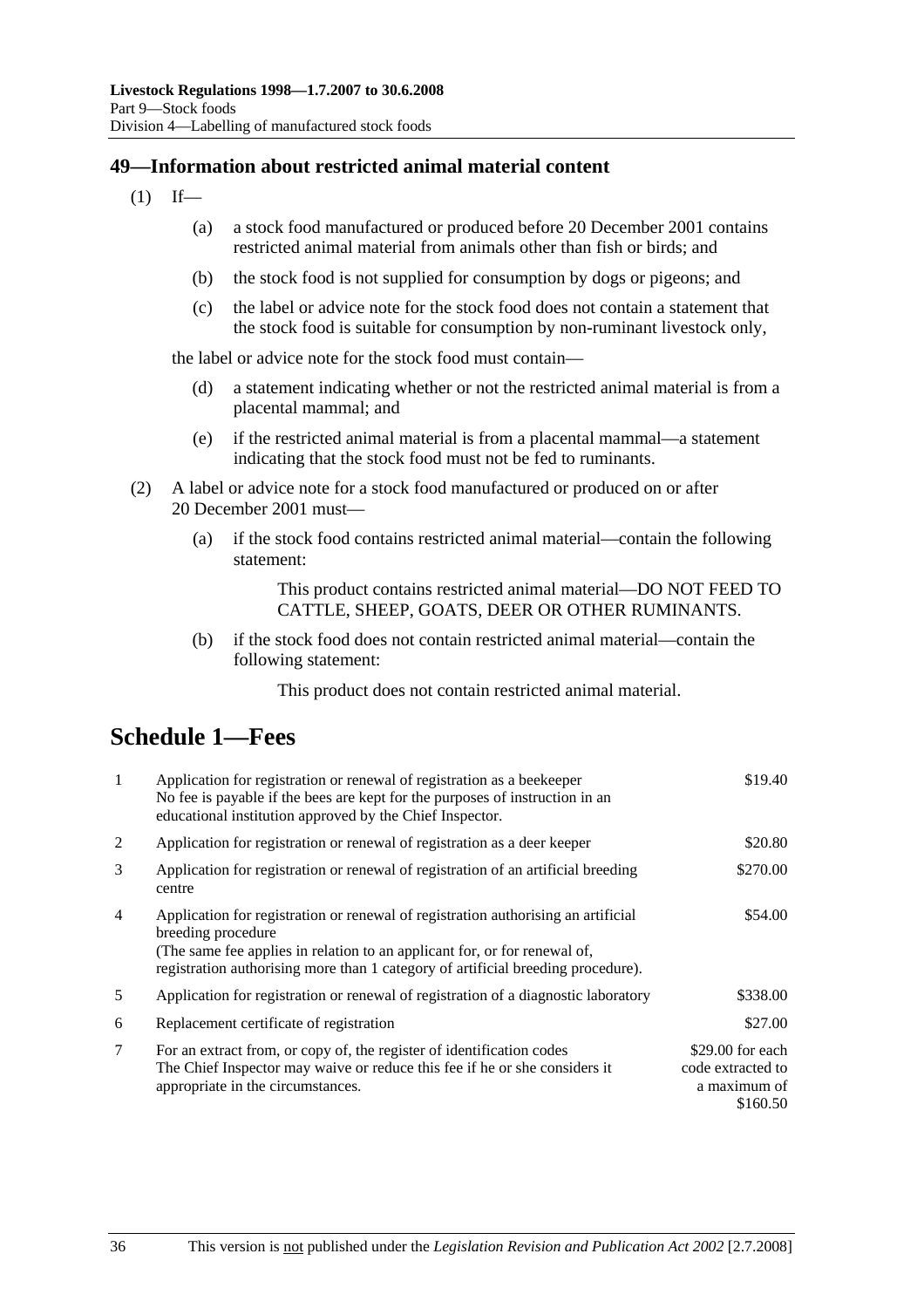# **Schedule 2—Stock foods**

# **Part 1—Prohibited substances**

Hormones (whether a natural or synthetic product) Hydroquinone Phenothiazine Phthalysulfacetamide Piperazine and related compounds Promazines Reserpine Sulfacetamide Sulfacetamide sodium Sulfachloropyridazine Sulfafurazole Sulfamethoxydiazine Sulfamonomethoxine Sulfanilimide Sulfanitran Sulfapyridine Sulfathiazole Thiofurfuran (except in stock food supplied for consumption by pigs) Thiouracil

# **Part 2—Permitted levels of organochlorine pesticides**

| <b>Substance</b>             | <b>Permitted maximum level</b> |
|------------------------------|--------------------------------|
| Aldrin                       | $0.01$ ppm                     |
| Chlordane                    | $0.01$ ppm                     |
| DDT, DDD, DDE combined total | $0.05$ ppm                     |
| <b>Dieldrin</b>              | $0.01$ ppm                     |
| Endrin                       | $0.03$ ppm                     |
| Heptachlor                   | $0.02$ ppm                     |
| Hexachlorobenzene (HCB)      | $0.01$ ppm                     |
| Lindane (BHC)                | $0.10$ ppm                     |
| Any combination of the above | 0.10 ppm in aggregate          |
| $ppm =$ parts per million    |                                |

# **Part 3—Permitted levels of certain antioxidants**

| <b>Permitted maximum level</b> |
|--------------------------------|
| $100$ ppm                      |
| $100$ ppm                      |
| $150$ ppm                      |
|                                |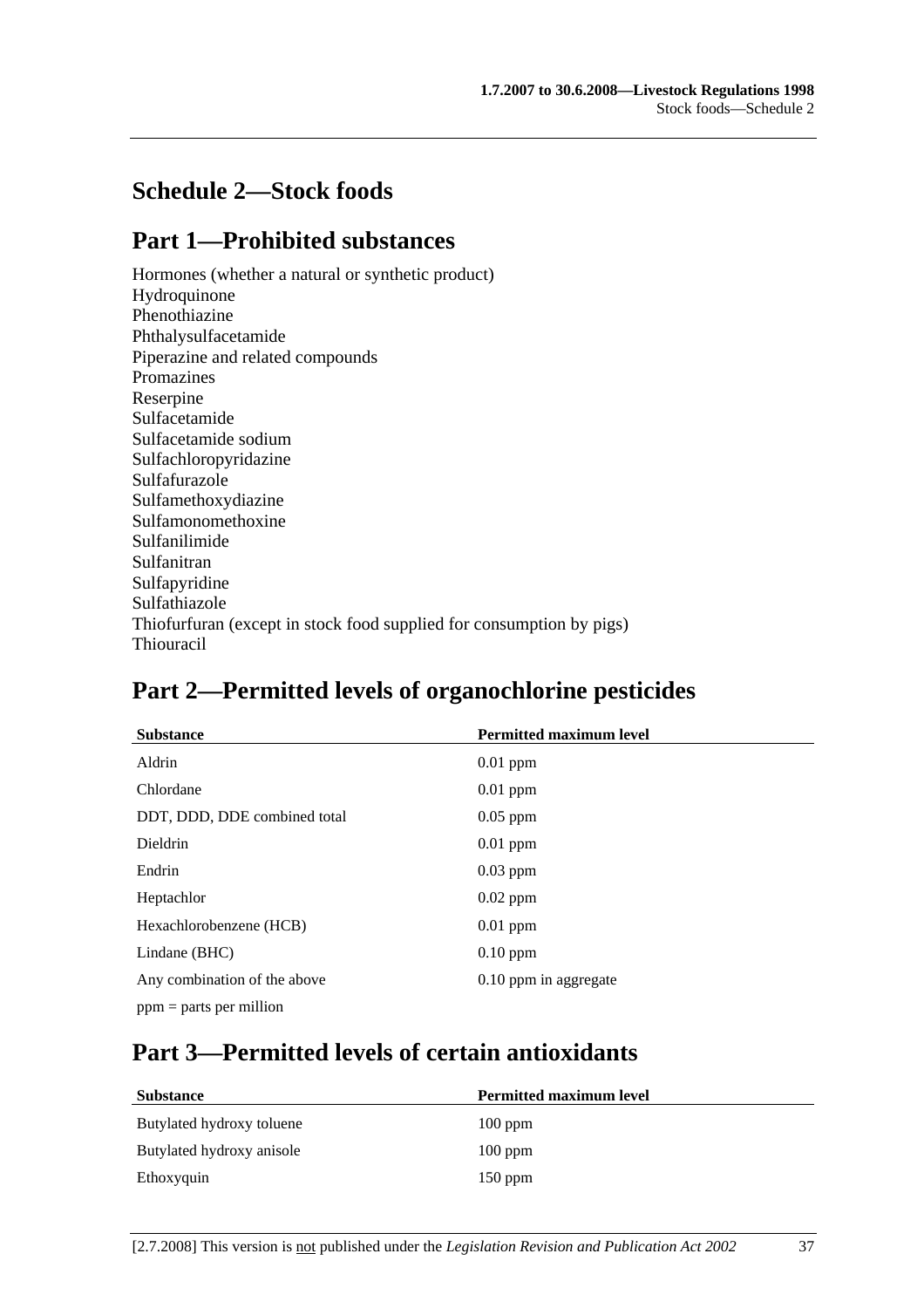| <b>Substance</b>             | <b>Permitted maximum level</b> |  |
|------------------------------|--------------------------------|--|
| Propyl gallate               | $100$ ppm                      |  |
| Any combination of the above | 150 ppm in aggregate           |  |
| $ppm = parts per million$    |                                |  |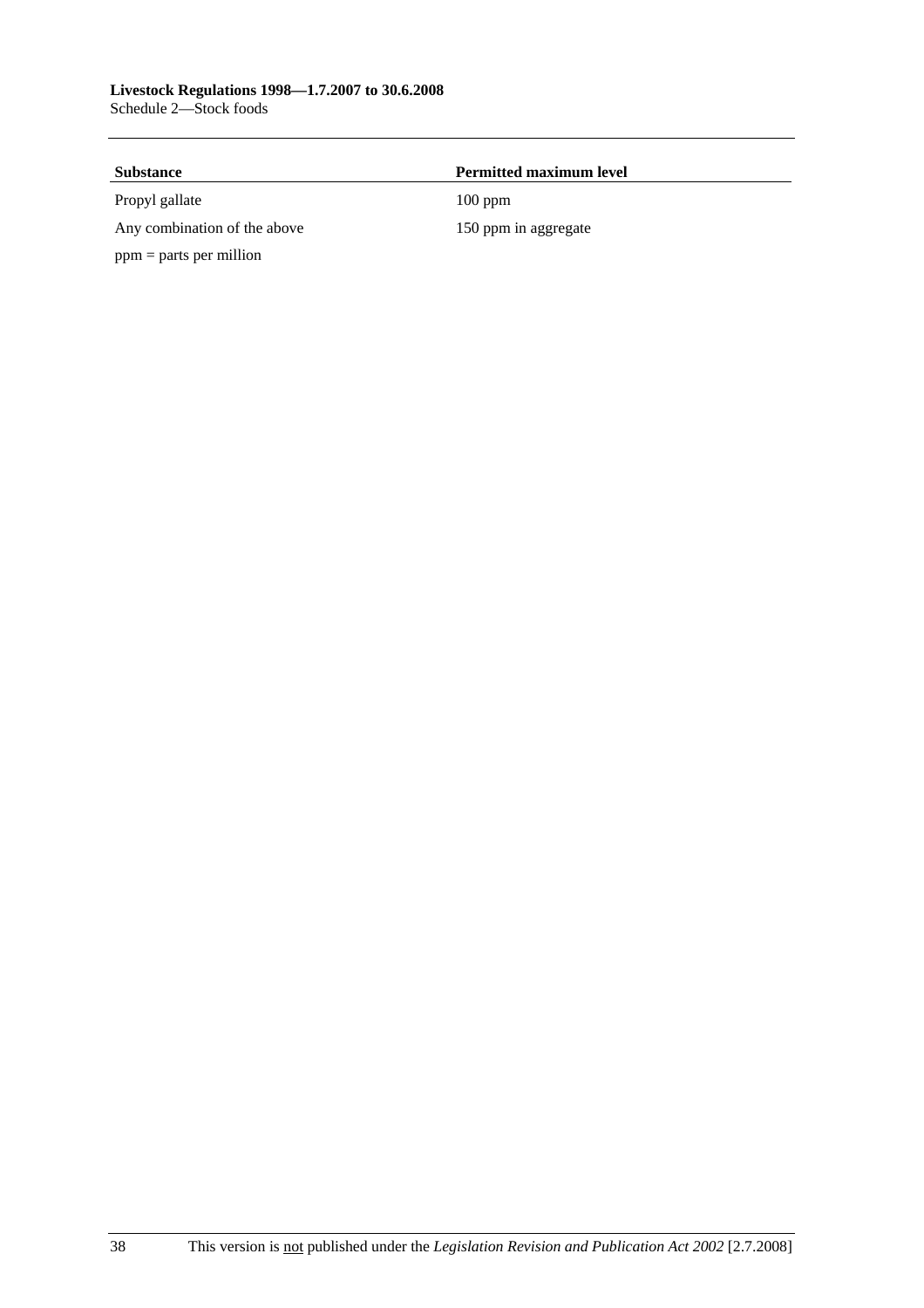# **Legislative history**

## **Notes**

- Variations of this version that are uncommenced are not incorporated into the text.
- Please note—References in the legislation to other legislation or instruments or to titles of bodies or offices are not automatically updated as part of the program for the revision and publication of legislation and therefore may be obsolete.
- Earlier versions of these regulations (historical versions) are listed at the end of the legislative history.
- For further information relating to the Act and subordinate legislation made under the Act see the Index of South Australian Statutes or www.legislation.sa.gov.au.

# **Legislation revoked by principal regulations**

The *Livestock Regulations 1998* revoked the following:

*All regulations made under the Stock Act 1990*

## **Principal regulations and variations**

New entries appear in bold.

| Year | No  | Reference                | Commencement                                                                        |
|------|-----|--------------------------|-------------------------------------------------------------------------------------|
| 1998 | 11  | Gazette 22.1.1998 p288   | $22.1.1998:$ r 2                                                                    |
| 1999 | 20  | Gazette 25.3.1999 p1483  | 25.3.1999: r 2                                                                      |
| 1999 | 210 | Gazette 28.10.1999 p2120 | 28.10.1999: r 2                                                                     |
| 2000 | 129 | Gazette 15.6.2000 p3286  | $1.7.2000:$ r 2                                                                     |
| 2000 | 143 | Gazette 22.6.2000 p3373  | $1.7.2000:$ r 2                                                                     |
| 2001 | 2   | Gazette 18.1.2001 p144   | $31.1.2001:$ r 2                                                                    |
| 2001 | 5   | Gazette 25.1.2001 p320   | 25.1.2001: r 2                                                                      |
| 2001 | 195 | Gazette 23.8.2001 p3274  | $1.10.2001:$ r2                                                                     |
| 2001 | 271 | Gazette 20.12.2001 p5670 | 20.12.2001: r 2                                                                     |
| 2002 | 173 | Gazette 29.8.2002 p3266  | $1.9.2002:$ r 2                                                                     |
| 2004 | 8   | Gazette 12.2.2004 p467   | 12.2.2004 except Pt 6 Div 3 (rr 27B—27F) as<br>inserted by $r 7 - 1.7.2004$ : $r 2$ |
| 2004 | 183 | Gazette 26.8.2004 p3436  | 29.8.2004: r 2                                                                      |
| 2005 | 57  | Gazette 26.5.2005 p1410  | $1.7.2005$ : r 2                                                                    |
| 2006 | 137 | Gazette 15.6.2006 p1868  | $1.7.2006$ : r 2                                                                    |
| 2006 | 181 | Gazette 29.6.2006 p2137  | $1.7.2006$ : r 2                                                                    |
| 2007 | 125 | Gazette 7.6.2007 p2481   | 1.7.2007: r2                                                                        |
| 2008 | 143 | Gazette 5.6.2008 p2187   | $1.7.2008:$ r 2                                                                     |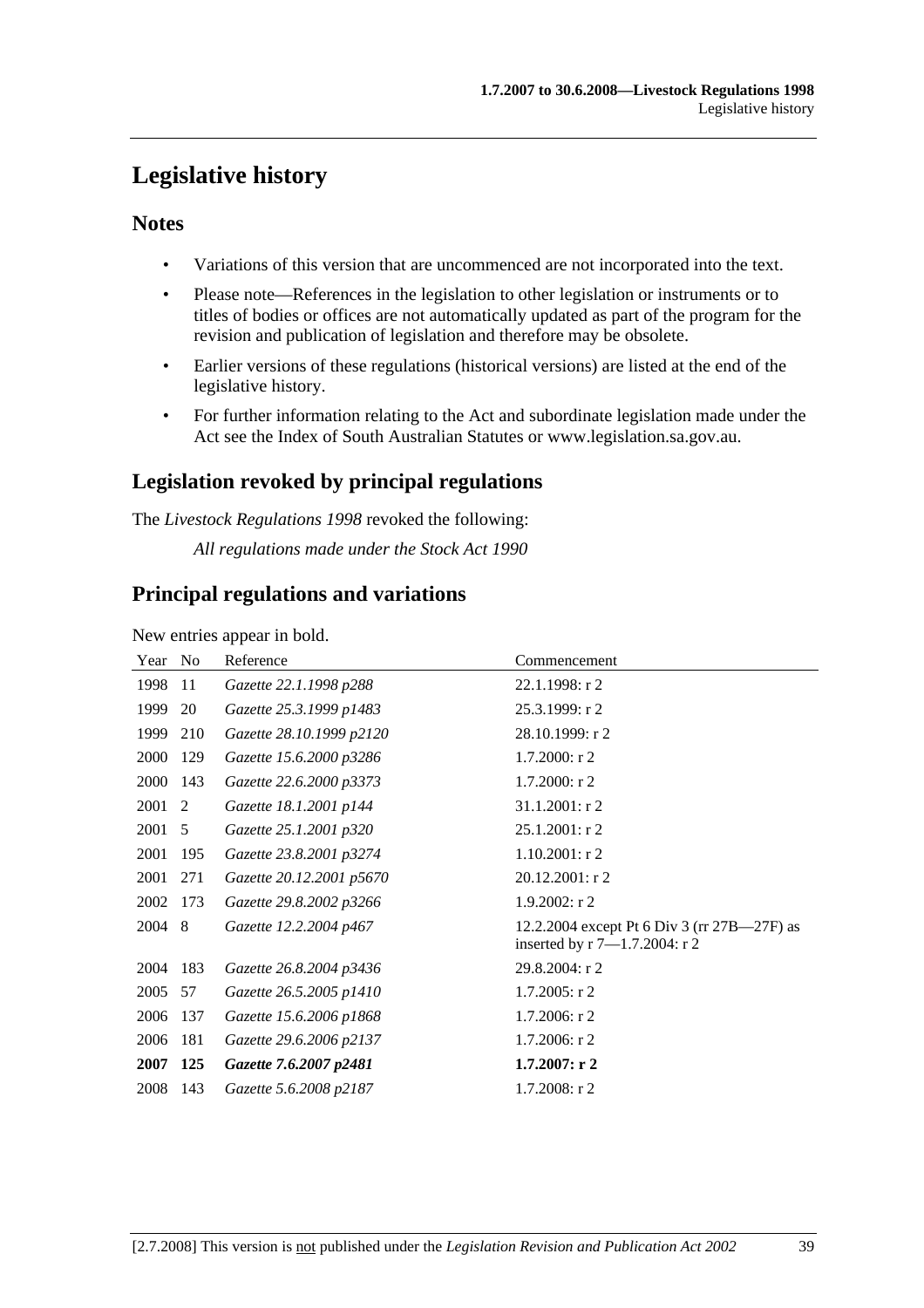# **Provisions varied**

New entries appear in bold.

Entries that relate to provisions that have been deleted appear in italics.

| Provision                               | How varied                                                                | Commencement |
|-----------------------------------------|---------------------------------------------------------------------------|--------------|
| Pt1                                     |                                                                           |              |
| r <sub>2</sub>                          | omitted under the Legislation Revision and<br><b>Publication Act 2002</b> | 12.2.2004    |
| r <sub>3</sub>                          | omitted under the Legislation Revision and<br><b>Publication Act 2002</b> | 12.2.2004    |
| r <sub>4</sub>                          |                                                                           |              |
| corresponding law                       | inserted by $181/2006$ r 4(1)                                             | 1.7.2006     |
| deer                                    | inserted by $173/2002$ r 4(a)                                             | 1.9.2002     |
| HGP earmark                             | inserted by 20/1999 r 3                                                   | 25.3.1999    |
| HGP free<br>declaration                 | inserted by 20/1999 r 3                                                   | 25.3.1999    |
| HGP free invoice                        | inserted by $20/1999$ r 3                                                 | 25.3.1999    |
| HGP free tag                            | inserted by 20/1999 r 3                                                   | 25.3.1999    |
|                                         | substituted by $129/2000$ r 3(a)                                          | 1.7.2000     |
| identification tag                      | inserted by $173/2002$ r 4(b)                                             | 1.9.2002     |
| transaction tag                         | inserted by 129/2000 r 3(b)                                               | 1.7.2000     |
|                                         | varied by 181/2006 r 4(2)                                                 | 1.7.2006     |
|                                         | vendor declaration inserted by 5/2001 r 3                                 | 25.1.2001    |
| r <sub>5</sub>                          |                                                                           |              |
| r 5(1)                                  | r 5 redesignated as r 5(1) by 210/1999 r 3                                | 28.10.1999   |
|                                         | varied by 271/2001 r 3(a)                                                 | 20.12.2001   |
| r 5(2)                                  | inserted by 210/1999 r 3                                                  | 28.10.1999   |
|                                         | varied by 271/2001 r 3(b)                                                 | 20.12.2001   |
|                                         | (c), (d) deleted by $271/2001$ r 3(c)                                     | 20.12.2001   |
| r 5A                                    | inserted by 129/2000 r 4                                                  | 1.7.2000     |
| Pt 1A                                   | inserted by 2/2001 r 4                                                    | 31.1.2001    |
| Pt 1B                                   | inserted by 173/2002 r 5                                                  | 1.9.2002     |
| Pt 5                                    |                                                                           |              |
| $rr 20 - 24$                            | substituted by $20/1999$ r 4                                              | 25.3.1999    |
| r22                                     |                                                                           |              |
| r 22(2)                                 | substituted by 5/2001 r 4                                                 | 25.1.2001    |
| r25                                     | deleted by 20/1999 r 4                                                    | 25.3.1999    |
| Pt 6 before substitution<br>by 129/2000 | varied by 20/1999 r 5                                                     | 25.3.1999    |
| Pt 6                                    | substituted by 129/2000 r 5                                               | 25.3.2000    |
| Pt 6 Div 1                              |                                                                           |              |
| heading                                 | inserted by 8/2004 r 5                                                    | 12.2.2004    |
| r 26                                    |                                                                           |              |
| r 26(1)                                 | r 26 redesignated as r 26(1) by 8/2004 r 6(5)                             | 12.2.2004    |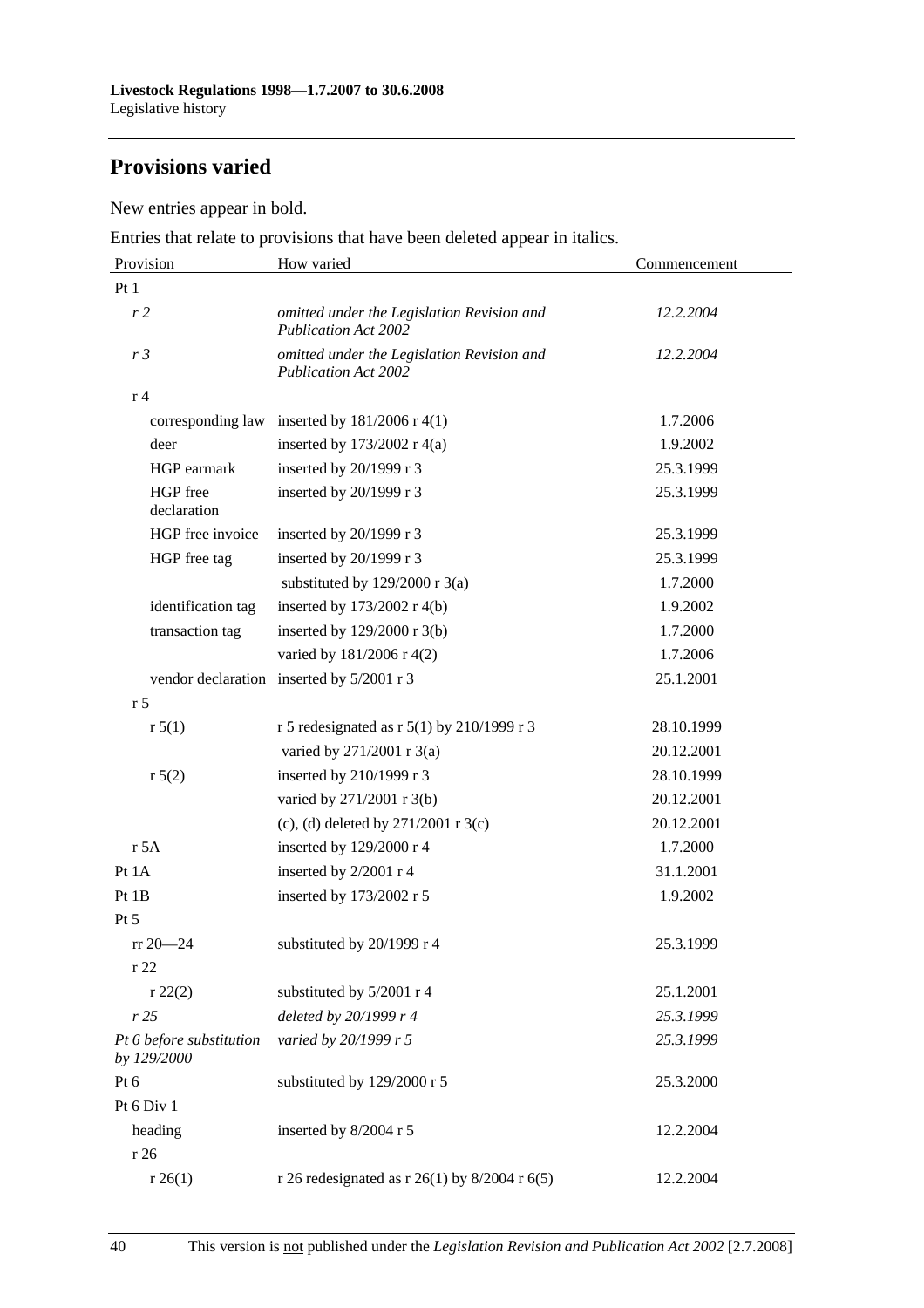| authorised<br>manufacturer            | varied by 173/2002 r 6(a)                      | 1.9.2002  |
|---------------------------------------|------------------------------------------------|-----------|
| bobby calf                            | deleted by $181/2006$ r $5(1)$                 | 1.7.2006  |
| breeder                               | inserted by $8/2004$ r6(1)                     | 12.2.2004 |
|                                       | identification code inserted by $8/2004$ r6(1) | 12.2.2004 |
|                                       | substituted by $181/2006$ r $5(2)$             | 1.7.2006  |
| livestock                             | varied by 173/2002 r 6(b)                      | 1.9.2002  |
|                                       | varied by 181/2006 r 5(3)                      | 1.7.2006  |
| livestock saleyard                    | inserted by $8/2004$ r $6(2)$                  | 12.2.2004 |
| national vendor<br>declaration        | inserted by $8/2004$ r $6(2)$                  | 12.2.2004 |
| permanent<br>identification<br>device | varied by 173/2002 r 6(c)                      | 1.9.2002  |
|                                       | substituted by $181/2006$ r $5(4)$             | 1.7.2006  |
| prescribed<br>database manager        | inserted by $8/2004$ r $6(3)$                  | 12.2.2004 |
| property<br>identification code       | deleted by $8/2004$ r $6(4)$                   | 12.2.2004 |
| r 26(2)                               | inserted by $8/2004$ r $6(5)$                  | 12.2.2004 |
| r27                                   |                                                |           |
| r 27(1)                               | varied by 173/2002 r $7(a)$                    | 1.9.2002  |
| $r 27(4)$ and (5)                     | deleted by 173/2002 r 7(b)                     | 1.9.2002  |
|                                       | deleted by $8/2004$ r 7                        | 12.2.2004 |
| r 27A-see r 27G<br>r 27B-see r 27H    |                                                |           |
| Pt 6 Div 2                            | inserted by 8/2004 r 7                         | 12.2.2004 |
| r 27A                                 | substituted by 181/2006 r 6                    | 1.7.2006  |
| $rr$ 27AB and 27AC                    | inserted by 181/2006 r 6                       | 1.7.2006  |
| Pt 6 Div 3                            | inserted by 8/2004 r 7                         | 1.7.2004  |
|                                       | heading varied by 181/2006 r 7                 | 1.7.2006  |
| r 27C                                 | substituted by 181/2006 r 8                    | 1.7.2006  |
| r 27D                                 | varied by 181/2006 r 9                         | 1.7.2006  |
| r 27E                                 |                                                |           |
| r 27E(1)                              | varied by 181/2006 r 10(1)                     | 1.7.2006  |
| r 27E(2)                              | varied by 181/2006 r 10(2)                     | 1.7.2006  |
| Pt 6 Div 3A                           | inserted by 181/2006 r 11                      | 1.7.2006  |
| Pt 6 Div 4                            |                                                |           |
| heading                               | inserted by 8/2004 r 8                         | 12.2.2004 |
| r 27G                                 | r 27A inserted by 173/2002 r 8                 | 1.9.2002  |
|                                       | r 27A redesignated as r 27G by $8/2004$ r 4(1) | 12.2.2004 |
| $r \, 27G(1)$                         | varied by 8/2004 r 9(1)                        | 12.2.2004 |
| $r \, 27G(2)$                         | varied by 8/2004 r 9(2)                        | 12.2.2004 |
|                                       |                                                |           |

Pt 6 Div 5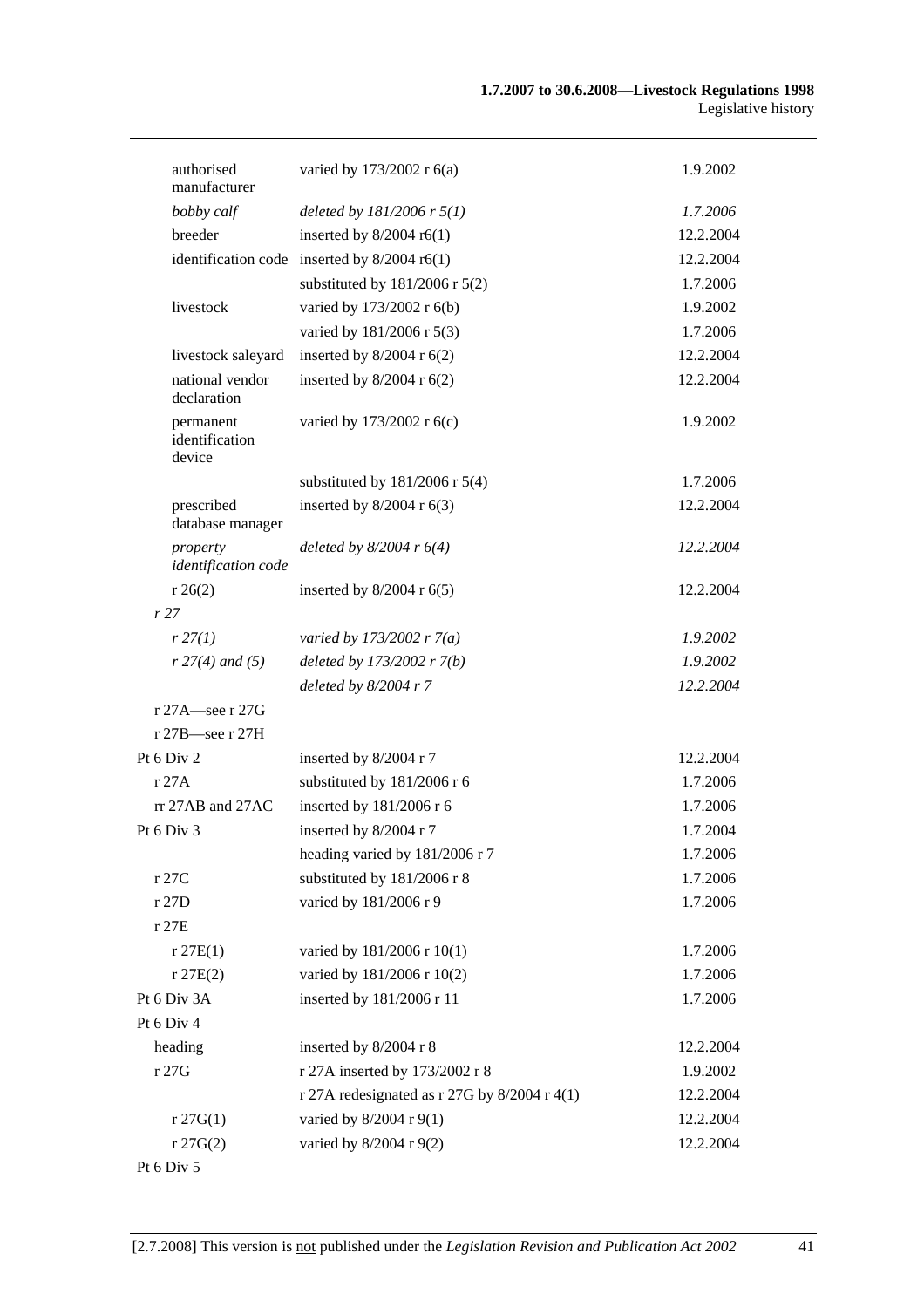#### **Livestock Regulations 1998—1.7.2007 to 30.6.2008**  Legislative history

| heading                                  | inserted by 8/2004 r 10                              | 12.2.2004  |
|------------------------------------------|------------------------------------------------------|------------|
| r 27H                                    | r 27B inserted by 173/2002 r 8                       | 1.9.2002   |
|                                          | r 27B redesignated as $r$ 27H by 8/2004 r4(2)        | 12.2.2004  |
| r 28                                     |                                                      |            |
| r 28(2)                                  | deleted by 181/2006 r 12                             | 1.7.2006   |
| r 29 before<br>substitution by<br>8/2004 |                                                      |            |
| r 29(1)                                  | varied by 173/2002 r $9(a)$                          | 1.9.2002   |
| r 29(2)                                  | varied by 173/2002 r 9(b), (c)                       | 1.9.2002   |
| r29                                      | substituted by 8/2004 r 11                           | 12.2.2004  |
| r 29A                                    | varied by 173/2002 r 10                              | 1.9.2002   |
| r 29B                                    | varied by 173/2002 r 11                              | 1.9.2002   |
|                                          | varied by 8/2004 r 12                                | 12.2.2004  |
| r 29C                                    |                                                      |            |
| $r \, 29C(1)$                            | r 29C redesignated as r 29C(1) by $181/2006$<br>r 13 | 1.7.2006   |
| $r \, 29C(2)$                            | inserted by 181/2006 r 13                            | 1.7.2006   |
| r 29F                                    | varied by 173/2002 r 12                              | 1.9.2002   |
| Pt 7                                     |                                                      |            |
| r 30                                     |                                                      |            |
| $r \ 30(3)$                              |                                                      |            |
| market                                   | varied by 8/2004 r 13                                | 12.2.2004  |
| Pt 7A                                    | inserted by 5/2001 r 5                               | 25.1.2001  |
| Pt 8                                     | inserted by 143/2000 r 3                             | 1.7.2000   |
| r 33                                     | inserted by 2/2001 r 5                               | 31.1.2001  |
| r 34                                     | inserted by 195/2001 r 3                             | 1.10.2001  |
| r 34A                                    | inserted by 173/2002 r 13                            | 1.9.2002   |
| Pt 9                                     | inserted by 271/2001 r 4                             | 20.12.2001 |
|                                          | substituted by 183/2004 r 4                          | 29.8.2004  |
| Sch 1 before<br>substitution by 57/2005  |                                                      |            |
| Item A1                                  | inserted by $2/2001$ r 6                             | 31.1.2001  |
| Item B1                                  | inserted by 173/2002 r 14                            | 1.9.2002   |
| Item 5                                   | inserted by $8/2004$ r 14                            | 12.2.2004  |
| Sch <sub>1</sub>                         | substituted by 57/2005 r 4                           | 1.7.2005   |
|                                          | substituted by 137/2006 r 4                          | 1.7.2006   |
|                                          | substituted by 125/2007 r 4                          | 1.7.2007   |
| Sch 2 before<br>substitution by 183/2004 | inserted by $2/2001 r 7$                             | 31.1.2001  |
| $cl$ 1A                                  | inserted by 173/2002 r 15                            | 1.9.2002   |
| Sch 2                                    | substituted by 183/2004 r 5                          | 29.8.2004  |